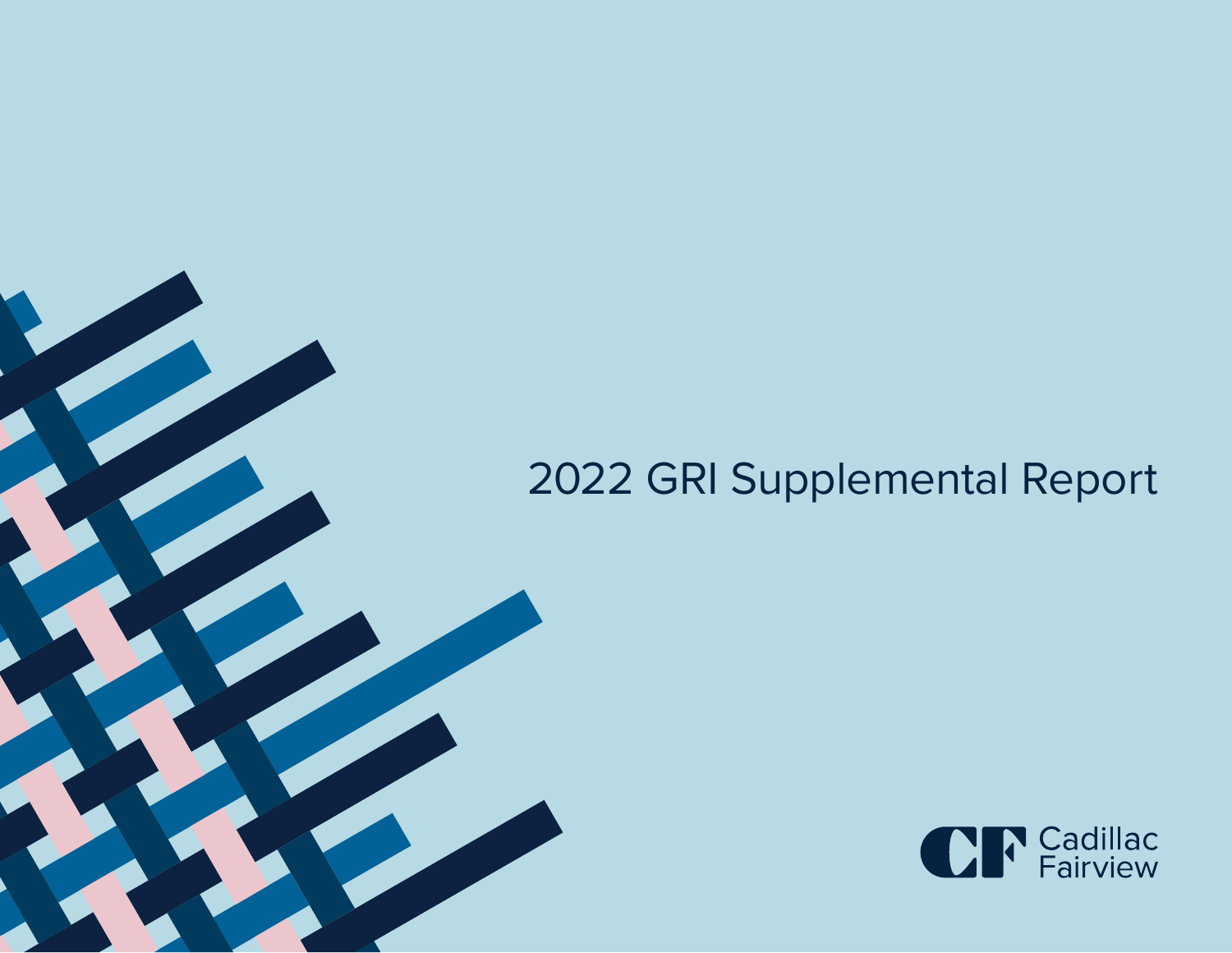#### <span id="page-1-0"></span>Introduction

General Disclosures

Topic Specific Disclosures

#### **Our Planet**

- Environmental Management System
- Greenhouse Gas Emissions
- Energy Efficiencies and Resources
- Water Efficiencies and Resources
- Waste Management
- Green Building Certification
- Air Quality
- Sustainable Development
- Responsible Procurement
- Occupant Wellness and Productivity
- Health and Safety
- **Our Communities**
- Vibrant Communities
- Philanthropy in Our Communities
- Client Satisfaction
- **Our People**
- People & Culture
- Employment Practices

#### **Our Partners**

- Finance Governance & Compliance
- Ethics
- Risk Management
- Sustainability Governance
- Regulatory Compliance
- Green Leases

# Introduction

As a progressive sustainability leader, Cadillac Fairview is committed to fulsome and transparent sustainability reporting in accordance with the Global Reporting Initiative (GRI) Standards. To address different reporting needs for our multiple stakeholders, we split our Responsibility Report into multiple components. Please visit our [Responsibility webpage](https://www.cadillacfairview.com/responsibility/) to see all components of our 2022 Responsibility Report.

Our 2022 GRI Supplemental Report discloses our management approach and performance in the environmental, social and governance (ESG) topics that are most material to our organization. Our Responsibility Report, in conjunction with the GRI Supplemental Report is prepared in accordance with the GRI Standards: Core option.

Our GRI Supplement contains two sections:

CF

- 1. **General Disclosures** provide an overview of Cadillac Fairview (CF) as well as our materiality process.
- 2. **Topic-Specific Disclosures** cover information about sustainability topics that have been identified as material to CF. This consists of:
	- a. Topic overview Topic explanation and importance
	- b. Management approach How the topic is managed
	- c. Topic-specific indicator Specific disclosures outlined in the GRI Standards

For a list of all GRI Disclosures and content location, please see our GRI Content Index.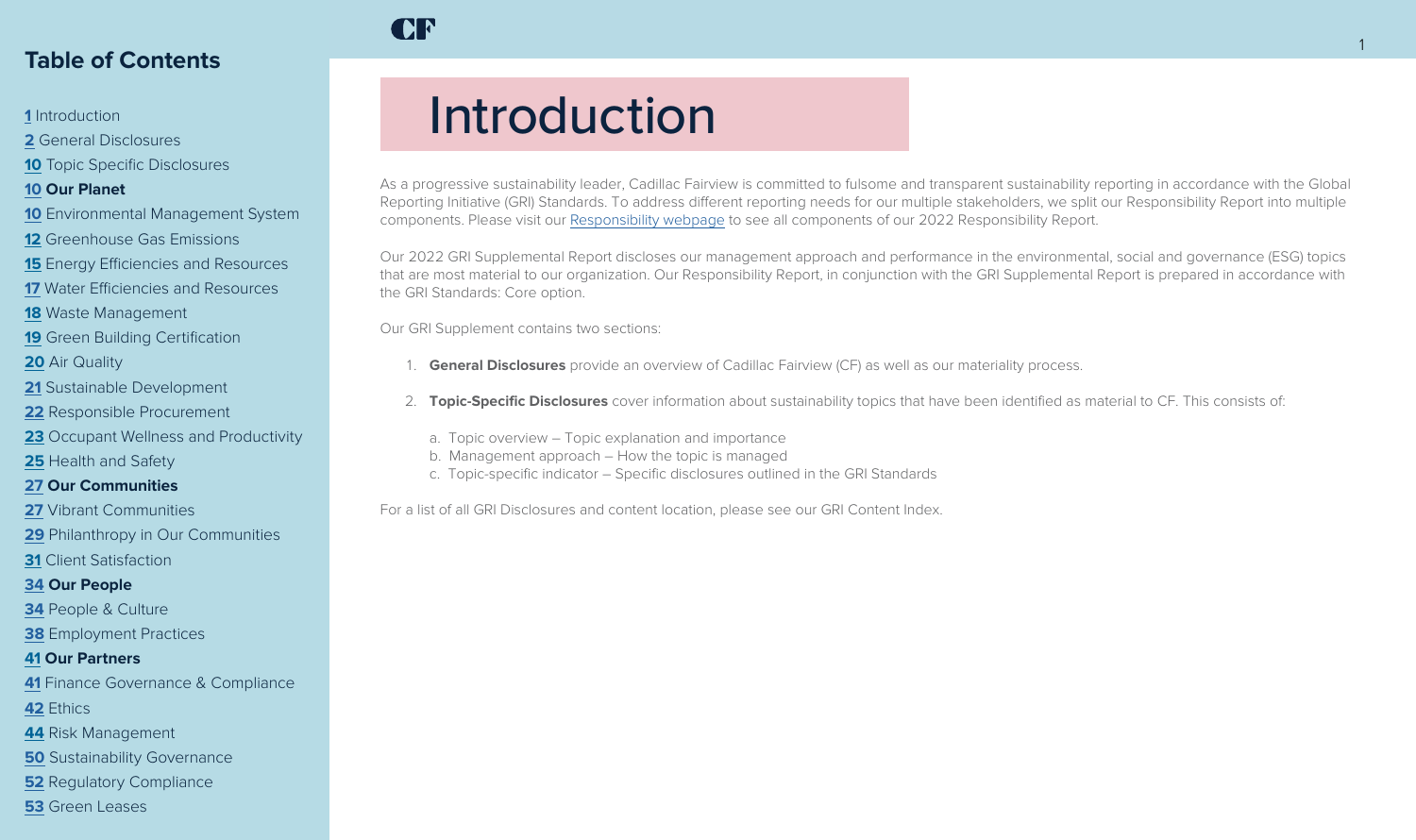#### <span id="page-2-0"></span>**[1](#page-1-0)** Introduction

**2** General Disclosures

**[10](#page-10-0)** Topic Specific Disclosures

#### **[10](#page-10-0) Our Planet**

| 10 Environmental Management System |  |  |
|------------------------------------|--|--|
|------------------------------------|--|--|

- **[12](#page-12-0)** Greenhouse Gas Emissions
- **[15](#page-15-0)** Energy Efficiencies and Resources
- **[17](#page-17-0)** Water Efficiencies and Resources
- **[18](#page-18-0)** Waste Management
- **[19](#page-19-0)** Green Building Certification
- **[20](#page-20-0)** Air Quality
- **[21](#page-21-0)** Sustainable Development
- **[22](#page-22-0)** Responsible Procurement
- **[23](#page-23-0)** Occupant Wellness and Productivity
- **[25](#page-25-0)** Health and Safety

#### **[27](#page-27-0) Our Communities**

- **[27](#page-27-0)** Vibrant Communities
- **[29](#page-29-0)** Philanthropy in Our Communities
- **[31](#page-31-0)** Client Satisfaction

#### **[34](#page-34-0) Our People**

- **[34](#page-34-0)** People & Culture
- **[38](#page-38-0)** Employment Practices

#### **[41](#page-41-0) Our Partners**

- **[41](#page-41-0)** Finance Governance & Compliance
- **[42](#page-42-0)** Ethics
- **[44](#page-44-0)** Risk Management
- **[50](#page-50-0)** Sustainability Governance
- **[52](#page-52-0)** Regulatory Compliance
- **[53](#page-53-0)** Green Leases

# General Disclosures

CF

| <b>Indicator</b>    | <b>Disclosure</b>                                                                                                                                                                                                                                                                                                                                                                                                                                                                                                                                                                        |
|---------------------|------------------------------------------------------------------------------------------------------------------------------------------------------------------------------------------------------------------------------------------------------------------------------------------------------------------------------------------------------------------------------------------------------------------------------------------------------------------------------------------------------------------------------------------------------------------------------------------|
| $102 - 1$           | Cadillac Fairview (CF)                                                                                                                                                                                                                                                                                                                                                                                                                                                                                                                                                                   |
| $102 - 2$           | CF is a globally focused owner, operator, investor, and developer of best-in-class real estate across retail, office,<br>residential, industrial and mixed-use asset classes. Wholly owned by the Ontario Teachers' Pension Plan, CF manages in<br>excess of \$35 billion of assets across the Americas and the United Kingdom, with further expansion planned into Europe<br>and Asia.                                                                                                                                                                                                  |
| $102 - 3$           | CF's headquarters is located at CF Tower, 20 Queen Street West, Toronto, Ontario, Canada.                                                                                                                                                                                                                                                                                                                                                                                                                                                                                                |
| $102 - 4,$<br>102-6 | Internationally, CF invests in communities with like-minded partners, including Stanhope in the UK, Lincoln Property<br>Company in the U.S., and Multiplan in Brazil. Other international investments include Colombia and Mexico. Our Canadian<br>portfolio comprises 68 landmark properties, including the Toronto-Dominion Centre, CF Toronto Eaton Centre, Tour<br>Deloitte, CF Carrefour Laval, CF Chinook Centre and CF Pacific Centre. CF customers include tenants across our various<br>asset classes, and the beneficiaries include the stakeholders listed in section 102-40. |
| $102 - 5$           | CF is wholly owned by the Ontario Teachers' Pension Plan.                                                                                                                                                                                                                                                                                                                                                                                                                                                                                                                                |
| $102 - 7$           | <b>Number of properties: 68 properties</b><br>Total leasable area: 35 million square feet<br>Total asset value: \$35 billion CAD<br>Total number of permanent employees: 1,416                                                                                                                                                                                                                                                                                                                                                                                                           |
|                     |                                                                                                                                                                                                                                                                                                                                                                                                                                                                                                                                                                                          |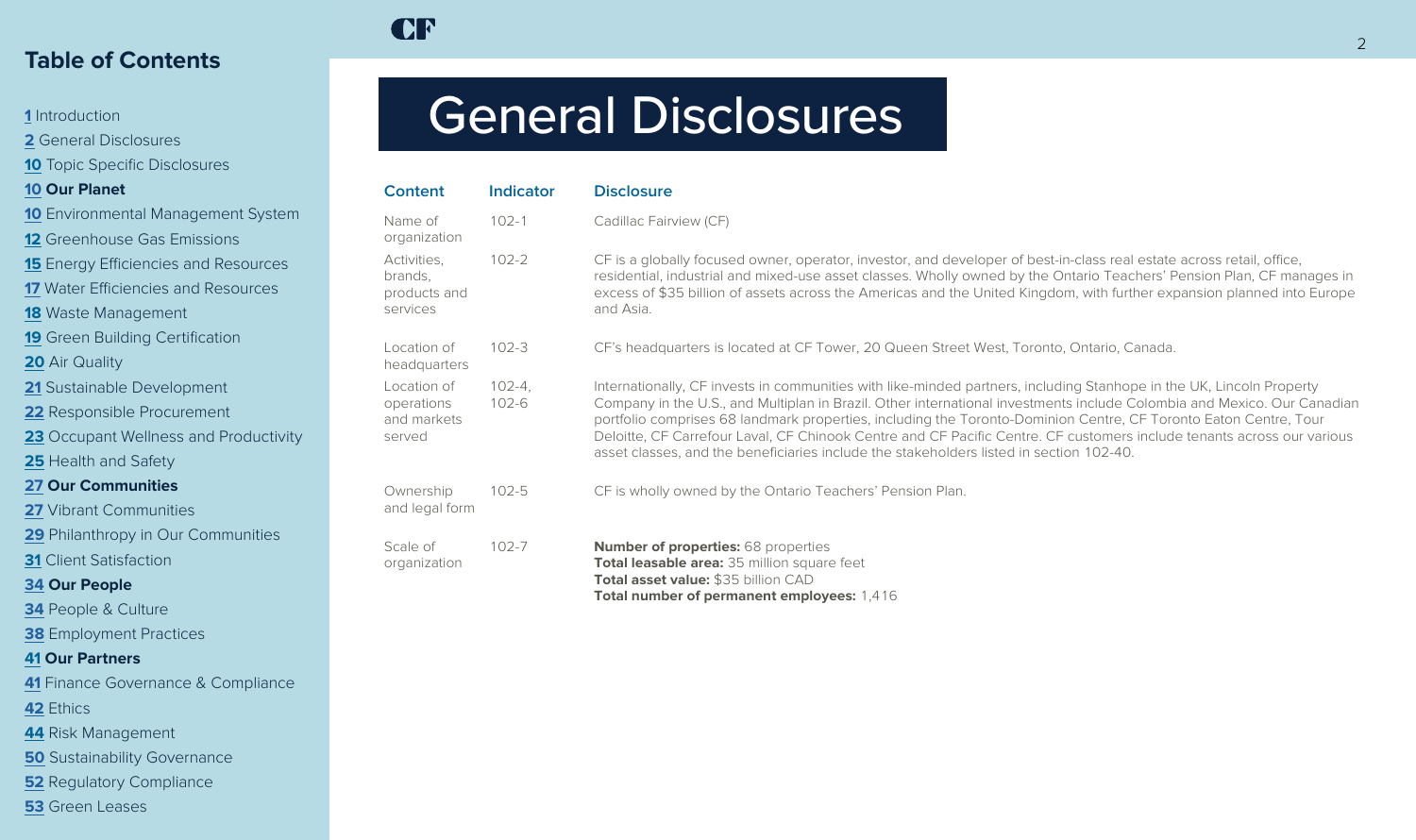#### **[1](#page-1-0)** Introduction

**[2](#page-2-0)** General Disclosures

**[10](#page-10-0)** Topic Specific Disclosures

#### **[10](#page-10-0) Our Planet**

**[10](#page-10-0)** Environmental Management System

**[12](#page-12-0)** Greenhouse Gas Emissions

**[15](#page-15-0)** Energy Efficiencies and Resources

**[17](#page-17-0)** Water Efficiencies and Resources

**[18](#page-18-0)** Waste Management

**[19](#page-19-0)** Green Building Certification

**[20](#page-20-0)** Air Quality

**[21](#page-21-0)** Sustainable Development

**[22](#page-22-0)** Responsible Procurement

**[23](#page-23-0)** Occupant Wellness and Productivity

**[25](#page-25-0)** Health and Safety

#### **[27](#page-27-0) Our Communities**

**[27](#page-27-0)** Vibrant Communities

**[29](#page-29-0)** Philanthropy in Our Communities

**[31](#page-31-0)** Client Satisfaction

#### **[34](#page-34-0) Our People**

**[34](#page-34-0)** People & Culture

**[38](#page-38-0)** Employment Practices

#### **[41](#page-41-0) Our Partners**

**[41](#page-41-0)** Finance Governance & Compliance

**[42](#page-42-0)** Ethics

**[44](#page-44-0)** Risk Management

**[50](#page-50-0)** Sustainability Governance

**[52](#page-52-0)** Regulatory Compliance

**[53](#page-53-0)** Green Leases

#### Information on employees and other workers

CF

#### **Content Indicator Disclosure**

102-8 Total number of employees by employment contract (permanent and temporary), by gender

| Employment<br>type |      | <b>Male</b> |      | Female       | Total |      |
|--------------------|------|-------------|------|--------------|-------|------|
|                    | 2020 | 2021        | 2020 | 2021         | 2020  | 2021 |
| Permanent          | 815  | 768         | 697  | 648          | 1512  | 416  |
| Contract           | 23   | 4           |      | $\cap$<br>22 | $4^-$ | 54   |

#### Total number of employees by employment contract (permanent and temporary), by region

| Employment | East |      | West |      | Ontario |      | <b>International</b> |      | Total |      |
|------------|------|------|------|------|---------|------|----------------------|------|-------|------|
| type       | 2020 | 2021 | 2020 | 2021 | 2020    | 2021 | 2020                 | 2021 | 2020  | 2021 |
| Permanent  | 230  |      | 350  | 335  | 927     | 868  | b                    |      | 151つ  | 416  |
| Contract   |      |      |      |      | 35      | 39   |                      |      | $4^-$ | 54   |

#### Total number of employees by employment type (full-time and part-time), by gender

| Employment<br>type |      | <b>Male</b>              |      | <b>Female</b> | Total |      |
|--------------------|------|--------------------------|------|---------------|-------|------|
|                    | 2020 | 2021                     | 2020 | 2021          | 2020  | 2021 |
| <b>Full-Time</b>   | 745  | 704                      | 601  | 566           | 1346  | 270  |
| <b>Part-Time</b>   | 76   | $\overline{\phantom{a}}$ | 97   | 82            |       | 55   |

Excludes: contract employees

Supply chain 102-9 Due to the nature of our work, geographically diverse locations and requirements for specialist services, CF relies on many suppliers. Suppliers typically provide utility, construction, professional and property services. Additionally, CF purchases products for property and office use, ranging from mechanical equipment to paper. For more information, please see [Sustainable Development](#page-21-0) and Responsibl[e Procurement](#page-22-0) sections this document.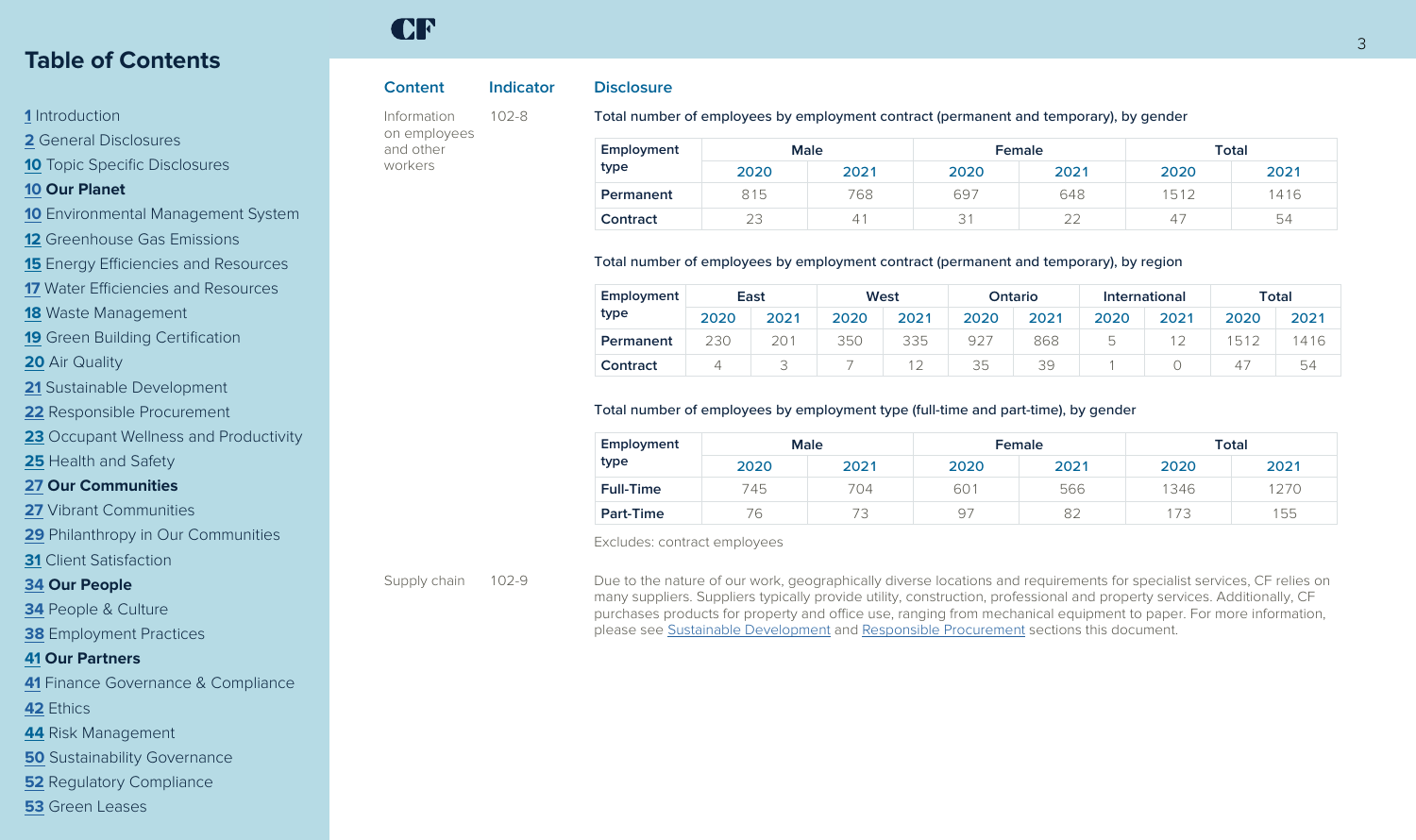CF

|                                             | <b>Content</b>                 | <b>Indicator</b> | <b>Disclosure</b>                                                                                                                                                                                                          |
|---------------------------------------------|--------------------------------|------------------|----------------------------------------------------------------------------------------------------------------------------------------------------------------------------------------------------------------------------|
| 1 Introduction                              | Significant                    | $102 - 10$       | • Corporate restructuring to an asset class-based view                                                                                                                                                                     |
| <b>2</b> General Disclosures                | changes to the                 |                  | Opening of corporate offices in London, Singapore, and Dallas in support of CF's growing international portfolio                                                                                                           |
| <b>10</b> Topic Specific Disclosures        | organization<br>and its supply |                  | Completed a corporate ownership swap of 50% interest in two Montreal shopping centres resulting in 100% CF<br>ownership of CF Fairview Pointe Claire, and Ivanhoé Cambridge assuming 100% ownership of CF Galeries d'Anjou |
| <b>10 Our Planet</b>                        | chain                          |                  | Buyout of partner (Armadale), resulting in 100% CF ownership of Buttonville for industrial development<br>Partnered on a JV with Long Harbour and Public Sector Pension to create a £1.5B Built to Rent platform in UK     |
| <b>10</b> Environmental Management System   |                                |                  | Partnered with KDC and Compatriot Capital to close on an initial \$800M US commercial office and mixed-use fund                                                                                                            |
| <b>12</b> Greenhouse Gas Emissions          |                                |                  | Invested \$400 million in Hines Asia Property Partners (HAPP), an Asia Pacific multi-sector fund<br>Acquisition of The Pullman (13-Story Apartment Tower in Denver) and Alexan Early (12-story apartment community in      |
| <b>15</b> Energy Efficiencies and Resources |                                |                  | Arlington, VA) in partnership with Lincoln Property Company                                                                                                                                                                |
| <b>17</b> Water Efficiencies and Resources  |                                |                  | Launch of CF Marché des Promenades at CF Promenades ST-Bruno (a new gastronomic destination in the South<br>Shore community), and District Gourmand at CF Fairview Pointe Claire (an expanded dining offering)             |
| <b>18</b> Waste Management                  |                                |                  |                                                                                                                                                                                                                            |
| <b>19 Green Building Certification</b>      | Precautionary                  | $102 - 11$       | CF maintains a comprehensive and precautionary approach to risk management, which we term Enterprise Risk                                                                                                                  |
| 20 Air Quality                              | Principle or<br>Approach       |                  | Management (ERM). For more information, please see the Risk Management section in this document.                                                                                                                           |
| 21 Sustainable Development                  |                                |                  |                                                                                                                                                                                                                            |
| 22 Responsible Procurement                  | External<br>initiatives        | 102-12           | CF subscribes to and/or endorses many external initiatives:                                                                                                                                                                |
| 23 Occupant Wellness and Productivity       |                                |                  | The Global Real Estate Sustainability Benchmark (GRESB)                                                                                                                                                                    |
| 25 Health and Safety                        |                                |                  | • Real Estate Assessment participant since 2016<br>· Investor member through our owner, Ontario Teachers' Pension Plan (OTPP)                                                                                              |
| <b>27 Our Communities</b>                   |                                |                  | Principles for Responsible Investing, PRI (PRI investment owner signatory through our owner OTPP)                                                                                                                          |
| 27 Vibrant Communities                      |                                |                  | Global Reporting Initiative (GRI) Standards<br>Green Building Council of Canada (CaGBC) LEED green building rating system                                                                                                  |
| 29 Philanthropy in Our Communities          |                                |                  | Building Owners and Managers Association (BOMA) BOMA BEST green building rating system                                                                                                                                     |
| <b>31</b> Client Satisfaction               |                                |                  | International WELL Building Institute's WELL rating system<br>• U.S. Green Building Council (USBGC)                                                                                                                        |
| <b>34 Our People</b>                        |                                |                  | ENERGY STAR administered through Natural Resources Canada                                                                                                                                                                  |
| 34 People & Culture                         |                                |                  | Centre for Active Design Fitwel certification standard<br>Rick Hansen Foundation Accessibility Certification (RHFAC)                                                                                                       |
| <b>38 Employment Practices</b>              |                                |                  |                                                                                                                                                                                                                            |
| <b>41 Our Partners</b>                      |                                |                  |                                                                                                                                                                                                                            |
| $\blacksquare$                              |                                |                  |                                                                                                                                                                                                                            |

**[41](#page-41-0)** Finance Governance & Compliance

**[42](#page-42-0)** Ethics

**[44](#page-44-0)** Risk Management

**[50](#page-50-0)** Sustainability Governance

**[52](#page-52-0)** Regulatory Compliance

**[53](#page-53-0)** Green Leases

4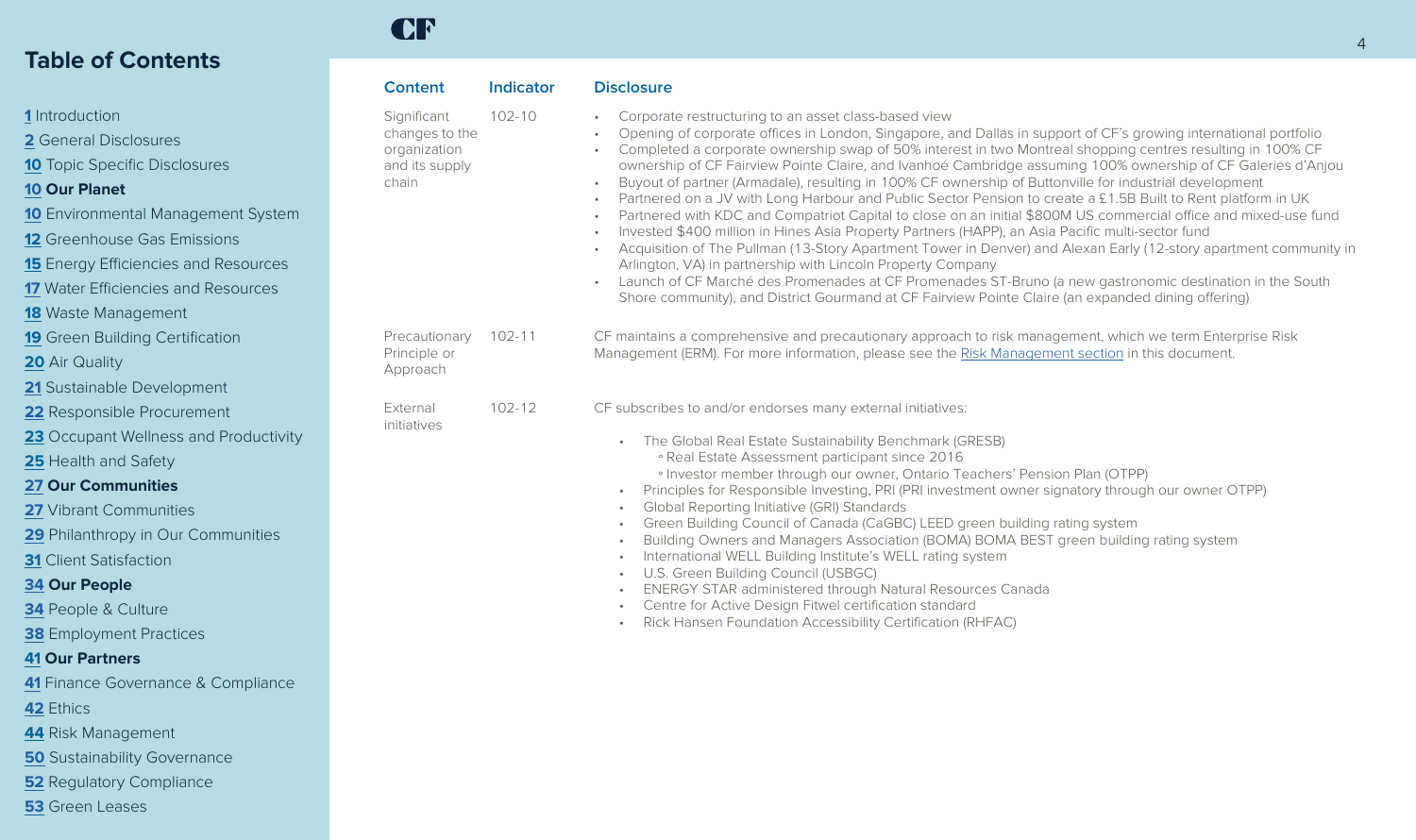CF

|                                                                                                                                                                                                                                                                                                                              | <b>Content</b>                                                   | Indicator  | <b>Disclosure</b>                                                                                                                                                                                                                                                                                                                                                                                                                                                                                                                                                                                                              |
|------------------------------------------------------------------------------------------------------------------------------------------------------------------------------------------------------------------------------------------------------------------------------------------------------------------------------|------------------------------------------------------------------|------------|--------------------------------------------------------------------------------------------------------------------------------------------------------------------------------------------------------------------------------------------------------------------------------------------------------------------------------------------------------------------------------------------------------------------------------------------------------------------------------------------------------------------------------------------------------------------------------------------------------------------------------|
| <b>1</b> Introduction<br>2 General Disclosures<br><b>10</b> Topic Specific Disclosures<br><b>10 Our Planet</b><br><b>10</b> Environmental Management System<br><b>12</b> Greenhouse Gas Emissions<br><b>15</b> Energy Efficiencies and Resources<br><b>17</b> Water Efficiencies and Resources<br><b>18</b> Waste Management | Memberships<br>of associations                                   | $102 - 13$ | CF and/or our employees hold memberships in the following national associations:<br>Real Property Association of Canada (REALPac)<br>Building Owners and Managers Association (BOMA)<br><b>Commercial Real Estate Development Association (NAIOP)</b><br>Canada Green Building Council (CaGBC)<br>Innovating Commerce Service Communities (formerly International Council of Shopping Centres, ICSC)<br>U.S. Green Building Council (USGBC)<br>Urban Land Institute (ULI)<br>Women Executive Network (WXN)<br>Canadian Centre for Diversity & Inclusion (CCDI)<br>Ascend Canada<br>Commercial Real Estate Women Network (CREW) |
| <b>19</b> Green Building Certification<br><b>20 Air Quality</b><br>21 Sustainable Development<br>22 Responsible Procurement                                                                                                                                                                                                  | Statement<br>from senior<br>decision<br>maker                    | $102 - 14$ | Please see our 2022 Corporate Responsibility Report, page 3, "A Message from our CEO".                                                                                                                                                                                                                                                                                                                                                                                                                                                                                                                                         |
| 23 Occupant Wellness and Productivity<br><b>25 Health and Safety</b><br><b>27 Our Communities</b><br>27 Vibrant Communities                                                                                                                                                                                                  | Values,<br>principles,<br>standards<br>and norms of<br>behaviour | 102-16     | See Ethics and People and Culture sections in this document for information.                                                                                                                                                                                                                                                                                                                                                                                                                                                                                                                                                   |
| 29 Philanthropy in Our Communities<br><b>31</b> Client Satisfaction<br><b>34 Our People</b><br><b>34</b> People & Culture<br><b>38</b> Employment Practices<br><b>41 Our Partners</b><br>41 Finance Governance & Compliance<br>42 Ethics<br>44 Risk Management                                                               | Governance<br>structure                                          | 102-18     | Governance of the organization occurs at many levels.<br>Annual strategic planning and financial planning is led by the Finance Team, and includes participation from all areas<br>of the organization (see Finance Governance & Compliance section).<br>CF's Corporate Responsibility programming includes our CEO as the Executive Sponsor, a Responsibility Lead that<br>plans and coordinates strategy and execution across pillars, and Pillar Leads who lead the work within CF's four<br>pillars (see Sustainability Governance for more details).                                                                      |

**[50](#page-50-0)** Sustainability Governance

**[52](#page-52-0)** Regulatory Compliance

**[53](#page-53-0)** Green Leases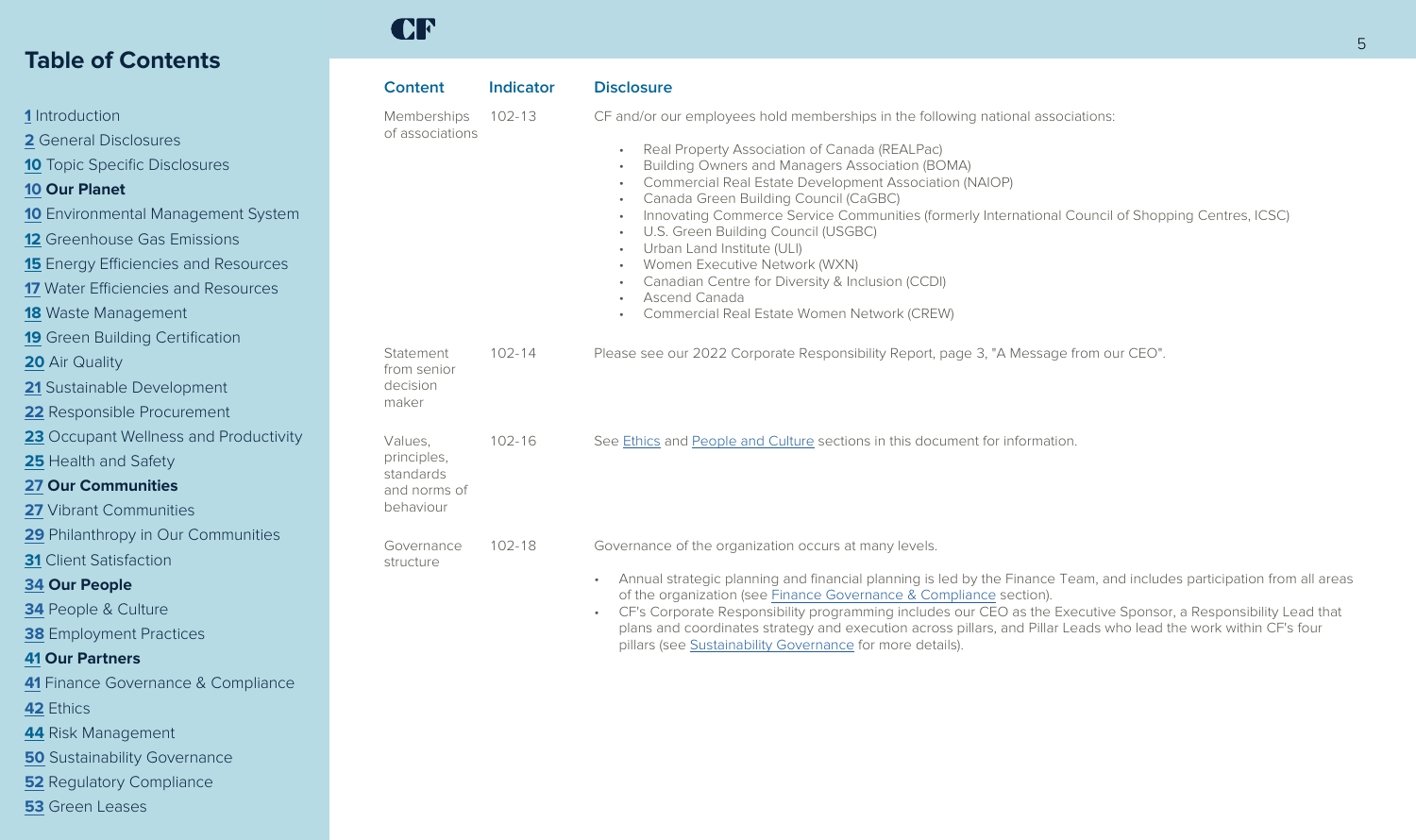|  | <b>1</b> Introduction |
|--|-----------------------|
|  |                       |

- **[2](#page-2-0)** General Disclosures
- **[10](#page-10-0)** Topic Specific Disclosures
- **[10](#page-10-0) Our Planet**
- **[10](#page-10-0)** Environmental Management System
- **[12](#page-12-0)** Greenhouse Gas Emissions
- **[15](#page-15-0)** Energy Efficiencies and Resources
- **[17](#page-17-0)** Water Efficiencies and Resources
- **[18](#page-18-0)** Waste Management
- **[19](#page-19-0)** Green Building Certification
- **[20](#page-20-0)** Air Quality
- **[21](#page-21-0)** Sustainable Development
- **[22](#page-22-0)** Responsible Procurement
- **[23](#page-23-0)** Occupant Wellness and Productivity
- **[25](#page-25-0)** Health and Safety
- **[27](#page-27-0) Our Communities**
- **[27](#page-27-0)** Vibrant Communities
- **[29](#page-29-0)** Philanthropy in Our Communities
- **[31](#page-31-0)** Client Satisfaction
- **[34](#page-34-0) Our People**
- **[34](#page-34-0)** People & Culture
- **[38](#page-38-0)** Employment Practices

#### **[41](#page-41-0) Our Partners**

- **[41](#page-41-0)** Finance Governance & Compliance
- **[42](#page-42-0)** Ethics
- **[44](#page-44-0)** Risk Management
- **[50](#page-50-0)** Sustainability Governance
- **[52](#page-52-0)** Regulatory Compliance
- **[53](#page-53-0)** Green Leases

| ۳. |  |  |
|----|--|--|
|    |  |  |

| <b>Content</b>                               | <b>Indicator</b> | <b>Disclosure</b>                                                                                                                                                                                                                                                                                                                                                                                                                                                                                                                                                                                                                                                                                                                                                                                   |
|----------------------------------------------|------------------|-----------------------------------------------------------------------------------------------------------------------------------------------------------------------------------------------------------------------------------------------------------------------------------------------------------------------------------------------------------------------------------------------------------------------------------------------------------------------------------------------------------------------------------------------------------------------------------------------------------------------------------------------------------------------------------------------------------------------------------------------------------------------------------------------------|
| List of<br>stakeholder<br>groups             | 102-40           | CF's key stakeholder groups include:<br>Shareholder/owner: Ontario Teachers' Pension Plan<br>$\bullet$<br>Shareholder/owner pension members: represented by the Ontario Federation of Teachers<br>$\bullet$<br>Employees<br>$\bullet$<br>Contractors and suppliers<br>Investment partners<br>Clients<br>Shoppers<br>Office occupants<br>$\bullet$<br><b>Brokers</b><br>$\bullet$<br>Industry associations<br>$\bullet$<br>Governments and regulators<br>Non-governmental organizations<br>$\bullet$<br>Sustainability interest organizations<br>$\bullet$<br>Through our business processes we engage with most stakeholder groups on an ongoing basis, (e.g., regular<br>collaboration, communications programs, meetings, surveys, etc.). Many groups have dedicated CF relationship<br>managers. |
| Collective<br>bargaining<br>agreements       | $102 - 41$       | CF does not report externally on employees covered by collective bargaining agreements.                                                                                                                                                                                                                                                                                                                                                                                                                                                                                                                                                                                                                                                                                                             |
| Identifying<br>and selecting<br>stakeholders | 102-42           | We have ongoing dialogue with key stakeholder groups, such as our shareholders, employees, contractors,<br>suppliers, investment partners and clients. While we survey our employees, clients and shoppers every 1-2 years using<br>satisfaction surveys which we review in conjunction with other stakeholder feedback regularly to understand material<br>issues for internal and external stakeholders, we also conduct more frequent survey check-ins to understand the                                                                                                                                                                                                                                                                                                                         |
| Approach to<br>stakeholder<br>engagement     | 102-43           | constantly changing environment.                                                                                                                                                                                                                                                                                                                                                                                                                                                                                                                                                                                                                                                                                                                                                                    |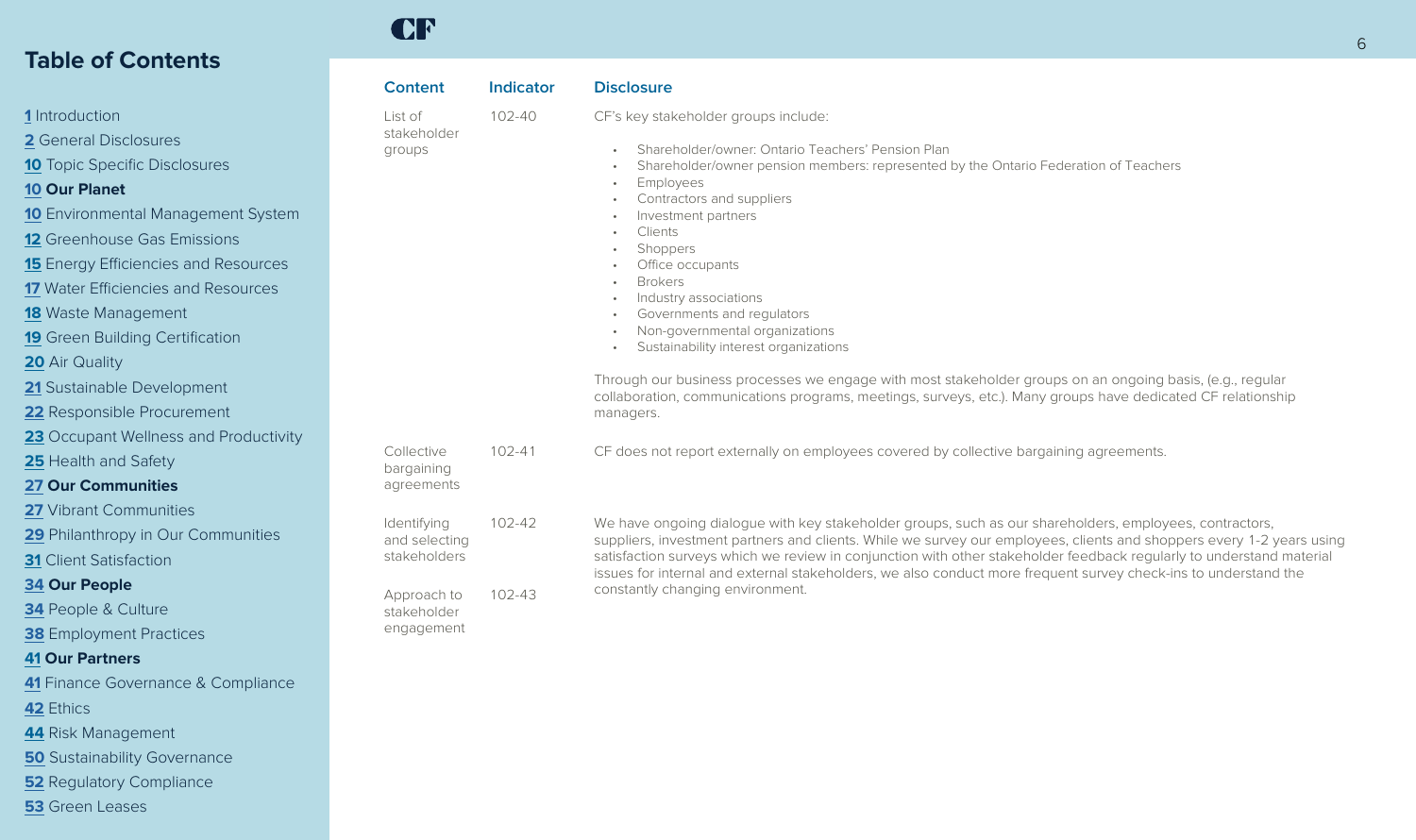CF

|                                                              | <b>Content</b>                       | <b>Indicator</b> | <b>Disclosure</b>                                                                                                                                                                                                                                 |
|--------------------------------------------------------------|--------------------------------------|------------------|---------------------------------------------------------------------------------------------------------------------------------------------------------------------------------------------------------------------------------------------------|
| <b>1</b> Introduction<br><b>2</b> General Disclosures        | Key topics<br>and concerns<br>raised | 102-44           | Key material aspects to our business as well as priority areas for our key stakeholders are organized into four Pillars.<br>Material issues identified by internal and external stakeholders for each of the four Pillars are identified below:   |
| <b>10</b> Topic Specific Disclosures<br><b>10 Our Planet</b> |                                      |                  | <b>Our Planet:</b> Climate Action; Resource Protection; Well-being<br><b>Our Communities:</b> Social Connection; Economic Contribution; Health & Well-being<br>Our People: Inclusion & Diversity; Employee Well-being                             |
| <b>10</b> Environmental Management System                    |                                      |                  | Our Partners: Governance & Compliance; Best Partner                                                                                                                                                                                               |
| <b>12</b> Greenhouse Gas Emissions                           |                                      |                  | In early 2020 and through 2021, COVID-19 has also been a key concern, parts of which align with the above identified                                                                                                                              |
| <b>15</b> Energy Efficiencies and Resources                  |                                      |                  | issues. CF has responded to all of the above by re-focusing its responsibility strategy around the four pillars and                                                                                                                               |
| <b>17</b> Water Efficiencies and Resources                   |                                      |                  | embedding these within its strategic plan. Relevant pillar work has been embedded within the objectives of various<br>teams. Relevant industry trends are being reviewed regularly, and inform the responsibility program strategy and related    |
| <b>18</b> Waste Management                                   |                                      |                  | initiatives. Finally progress on the responsibility strategy is being monitored and reported to the Executive Team and the                                                                                                                        |
| <b>19</b> Green Building Certification                       |                                      |                  | CF Board of Directors as part of ongoing strategic plan.                                                                                                                                                                                          |
| <b>20 Air Quality</b>                                        | <b>Entities</b>                      | 102-45           | CF's financial reporting boundaries include owned and operated properties in Canada and shareholdings                                                                                                                                             |
| 21 Sustainable Development                                   | included in                          |                  | in private and public funds, corporations and joint ventures in the Americas and the UK. Please see the Ontario Teachers'                                                                                                                         |
| 22 Responsible Procurement                                   | consolidated<br>financial            |                  | Pension Plan's Annual report and consolidated financial statements for more information.                                                                                                                                                          |
| 23 Occupant Wellness and Productivity                        | statements                           |                  | Our 2022 Responsibility Report and GRI Supplemental Report cover our Canadian-owned properties managed by CF.                                                                                                                                     |
| 25 Health and Safety                                         |                                      |                  |                                                                                                                                                                                                                                                   |
| <b>27 Our Communities</b>                                    | Defining<br>report content           | 102-46           | To develop the list of sustainability topics for our materiality assessment, we reviewed the GRI guidance, the GRESB Real<br>Estate Assessment, global peer reporting and CF's existing sustainability programs and reporting. We also considered |
| 27 Vibrant Communities                                       | and topic                            |                  | GRI's four principles for defining report content:                                                                                                                                                                                                |
| 29 Philanthropy in Our Communities                           | boundaries                           |                  | <b>Stakeholder inclusiveness:</b> we considered all principal stakeholders that we affect in our operations and who                                                                                                                               |
| <b>31</b> Client Satisfaction                                |                                      |                  | contribute to our business success                                                                                                                                                                                                                |
| <b>34 Our People</b>                                         |                                      |                  | Sustainability context: we provided information about relevance for each material sustainability aspect included<br>in our report                                                                                                                 |
| <b>34 People &amp; Culture</b>                               |                                      |                  | Materiality: we tailored the report to the sustainability aspects that our internal and external stakeholders                                                                                                                                     |
| <b>38 Employment Practices</b>                               |                                      |                  | deemed most material through a quantitative assessment and analysis. Similar sustainability aspects have been<br>combined (for example employee development and satisfaction)                                                                     |
| <b>41 Our Partners</b>                                       |                                      |                  | <b>Completeness:</b> we included multiple internal parties in developing the report to ensure that we provided                                                                                                                                    |
| 41 Finance Governance & Compliance                           |                                      |                  | complete information for each material aspect. Unless otherwise noted, information pertains to the reporting<br>period September 1, 2020-August 31, 2021                                                                                          |
| 42 Ethics                                                    |                                      |                  |                                                                                                                                                                                                                                                   |
| 44 Risk Management                                           |                                      |                  |                                                                                                                                                                                                                                                   |
| <b>50</b> Sustainability Governance                          |                                      |                  |                                                                                                                                                                                                                                                   |
| <b>52</b> Regulatory Compliance                              |                                      |                  |                                                                                                                                                                                                                                                   |
| <b>53</b> Green Leases                                       |                                      |                  |                                                                                                                                                                                                                                                   |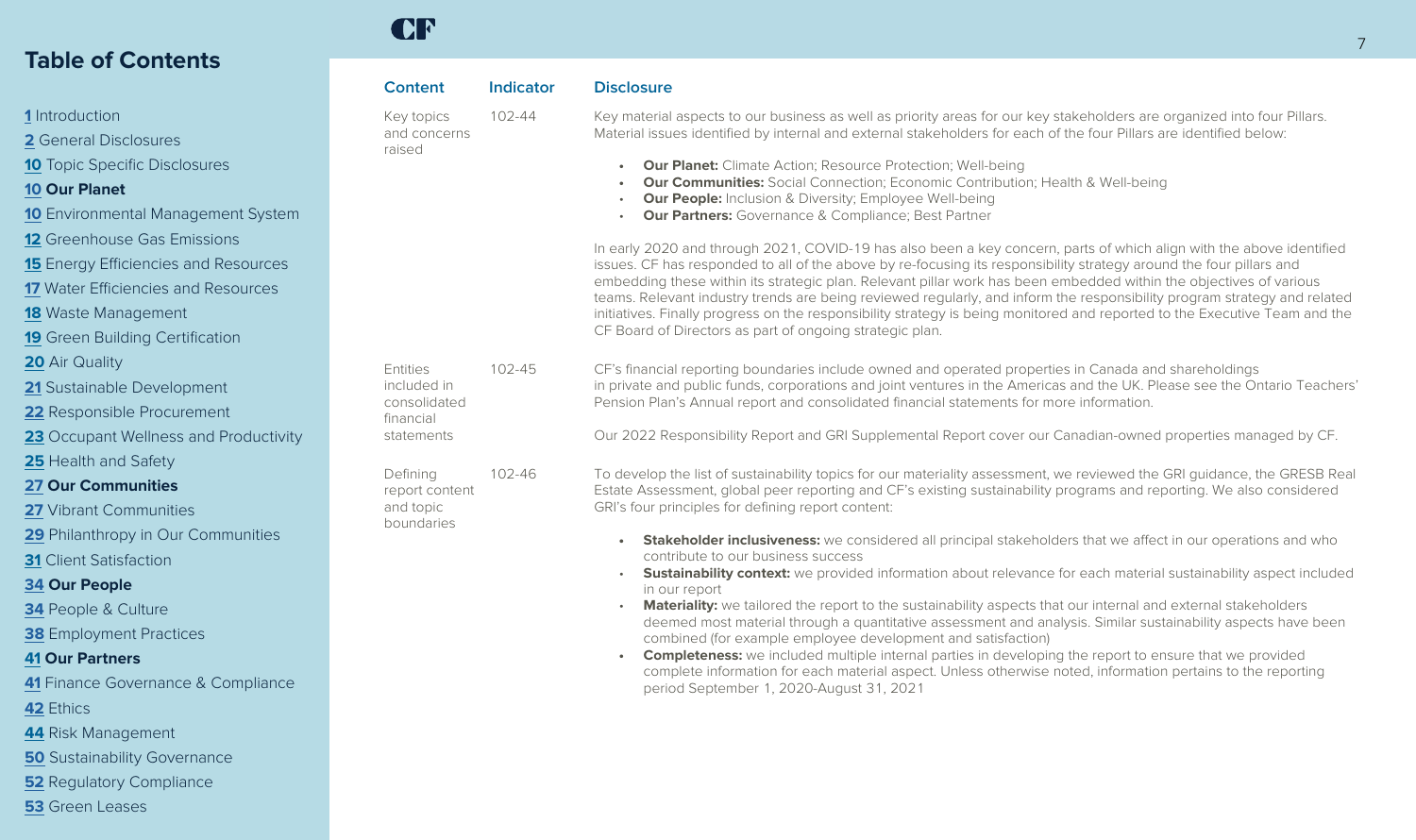CF

**[53](#page-53-0)** Green Leases

|                                             | <b>Content</b>                 | <b>Indicator</b> | <b>Disclosure</b>                                                                                                                                                                                                                                                                                                                                                                                                                                                                                                                                                                                          |                                    |                                                  |                                                           |  |  |
|---------------------------------------------|--------------------------------|------------------|------------------------------------------------------------------------------------------------------------------------------------------------------------------------------------------------------------------------------------------------------------------------------------------------------------------------------------------------------------------------------------------------------------------------------------------------------------------------------------------------------------------------------------------------------------------------------------------------------------|------------------------------------|--------------------------------------------------|-----------------------------------------------------------|--|--|
| <b>1</b> Introduction                       | List of material               | 102-47           | <b>Our Planet</b>                                                                                                                                                                                                                                                                                                                                                                                                                                                                                                                                                                                          | <b>Our Communities</b>             | <b>Our People</b>                                | <b>Our Partners</b>                                       |  |  |
| <b>2</b> General Disclosures                | topics                         |                  | Environmental                                                                                                                                                                                                                                                                                                                                                                                                                                                                                                                                                                                              | • Vibrant Communities              | People and Culture                               | <b>Financial Governance</b>                               |  |  |
| <b>10</b> Topic Specific Disclosures        |                                |                  | Management System<br>(EMS)                                                                                                                                                                                                                                                                                                                                                                                                                                                                                                                                                                                 | Philanthropy in our<br>Communities | · Employee well-being<br>· Inclusion & Diversity | and Compliance<br><b>Ethics</b><br>• Trust & Transparency |  |  |
| <b>10 Our Planet</b>                        |                                |                  | Greenhouse Gas                                                                                                                                                                                                                                                                                                                                                                                                                                                                                                                                                                                             | • Client Satisfaction              | <b>Employment Practices</b>                      |                                                           |  |  |
| <b>10</b> Environmental Management System   |                                |                  | <b>Emissions</b><br>Energy Efficiencies and                                                                                                                                                                                                                                                                                                                                                                                                                                                                                                                                                                |                                    |                                                  | • Privacy & Data<br>Security                              |  |  |
| <b>12</b> Greenhouse Gas Emissions          |                                |                  | Resources                                                                                                                                                                                                                                                                                                                                                                                                                                                                                                                                                                                                  |                                    |                                                  | Risk Management                                           |  |  |
| <b>15</b> Energy Efficiencies and Resources |                                |                  | Water Efficiencies and<br>Resources                                                                                                                                                                                                                                                                                                                                                                                                                                                                                                                                                                        |                                    |                                                  | Sustainability<br>Governance                              |  |  |
| <b>17</b> Water Efficiencies and Resources  |                                |                  | Waste Management                                                                                                                                                                                                                                                                                                                                                                                                                                                                                                                                                                                           |                                    |                                                  | <b>Regulatory Compliance</b>                              |  |  |
| <b>18</b> Waste Management                  |                                |                  | Green Building<br>Certifications                                                                                                                                                                                                                                                                                                                                                                                                                                                                                                                                                                           |                                    |                                                  | Green Leases                                              |  |  |
| <b>19</b> Green Building Certification      |                                |                  | <b>Air Quality</b><br>Sustainable<br>Development                                                                                                                                                                                                                                                                                                                                                                                                                                                                                                                                                           |                                    |                                                  |                                                           |  |  |
| <b>20 Air Quality</b>                       |                                |                  |                                                                                                                                                                                                                                                                                                                                                                                                                                                                                                                                                                                                            |                                    |                                                  |                                                           |  |  |
| 21 Sustainable Development                  |                                |                  | Responsible                                                                                                                                                                                                                                                                                                                                                                                                                                                                                                                                                                                                |                                    |                                                  |                                                           |  |  |
| 22 Responsible Procurement                  |                                |                  | Procurement<br><b>Occupant Wellness</b>                                                                                                                                                                                                                                                                                                                                                                                                                                                                                                                                                                    |                                    |                                                  |                                                           |  |  |
| 23 Occupant Wellness and Productivity       |                                |                  | and Productivity                                                                                                                                                                                                                                                                                                                                                                                                                                                                                                                                                                                           |                                    |                                                  |                                                           |  |  |
| 25 Health and Safety                        |                                |                  | Health and Safety                                                                                                                                                                                                                                                                                                                                                                                                                                                                                                                                                                                          |                                    |                                                  |                                                           |  |  |
| <b>27 Our Communities</b>                   |                                |                  |                                                                                                                                                                                                                                                                                                                                                                                                                                                                                                                                                                                                            |                                    |                                                  |                                                           |  |  |
| 27 Vibrant Communities                      | Restatements<br>of information | 102-48           | 2019 energy and water data are adjusted for occupancy and degree days to be comparable to 2021. Additionally, 2019                                                                                                                                                                                                                                                                                                                                                                                                                                                                                         |                                    |                                                  |                                                           |  |  |
| 29 Philanthropy in Our Communities          |                                |                  | and 2020 energy, water, waste and GHG data updated to reflect portfolio changes (e.g. a sold property was removed<br>from all years since sold) and data updates (e.g. actual meter readings become available to replace estimates).                                                                                                                                                                                                                                                                                                                                                                       |                                    |                                                  |                                                           |  |  |
| <b>31</b> Client Satisfaction               |                                |                  |                                                                                                                                                                                                                                                                                                                                                                                                                                                                                                                                                                                                            |                                    |                                                  |                                                           |  |  |
| <b>34 Our People</b>                        | Changes in<br>reporting        | 102-49           | There are no significant changes from previous reporting periods in terms of metrics tracked, but we have ensured<br>alignment of our metrics to the four defined Pillars. What was referred to last year as Social Detachment and Isolation,<br>has been renamed to Vibrant Communities to describe how CF is addressing the issue of social detachment and<br>isolation. We solidified long-term targets and shorter-term quantitative goals for Our Planet in 2021 as well as qualitative<br>commitments across other pillars; further quantitative goals across pillars will follow in future reports. |                                    |                                                  |                                                           |  |  |
| <b>34 People &amp; Culture</b>              |                                |                  |                                                                                                                                                                                                                                                                                                                                                                                                                                                                                                                                                                                                            |                                    |                                                  |                                                           |  |  |
| <b>38</b> Employment Practices              |                                |                  |                                                                                                                                                                                                                                                                                                                                                                                                                                                                                                                                                                                                            |                                    |                                                  |                                                           |  |  |
| <b>41 Our Partners</b>                      |                                |                  |                                                                                                                                                                                                                                                                                                                                                                                                                                                                                                                                                                                                            |                                    |                                                  |                                                           |  |  |
| 41 Finance Governance & Compliance          | Reporting<br>period            | 102-50           | September 1, 2020 - August 31, 2021                                                                                                                                                                                                                                                                                                                                                                                                                                                                                                                                                                        |                                    |                                                  |                                                           |  |  |
| 42 Ethics                                   |                                |                  |                                                                                                                                                                                                                                                                                                                                                                                                                                                                                                                                                                                                            |                                    |                                                  |                                                           |  |  |
| 44 Risk Management                          | Date of most<br>recent report  | 102-51           | <b>June 2021</b>                                                                                                                                                                                                                                                                                                                                                                                                                                                                                                                                                                                           |                                    |                                                  |                                                           |  |  |
| <b>50</b> Sustainability Governance         |                                |                  |                                                                                                                                                                                                                                                                                                                                                                                                                                                                                                                                                                                                            |                                    |                                                  |                                                           |  |  |
| <b>52 Regulatory Compliance</b>             |                                |                  |                                                                                                                                                                                                                                                                                                                                                                                                                                                                                                                                                                                                            |                                    |                                                  |                                                           |  |  |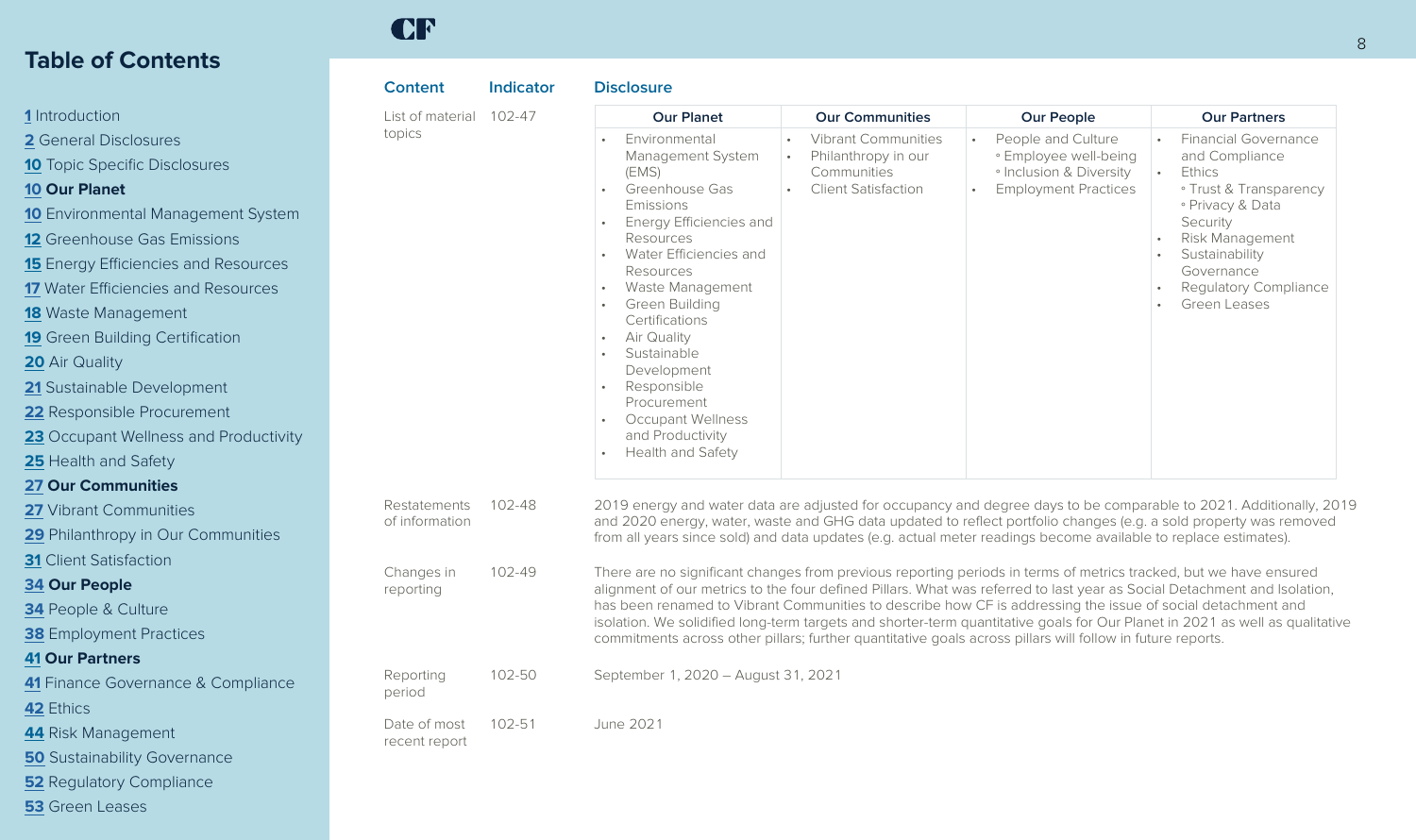CF

|                                             | <b>Content</b>            | <b>Indicator</b> | <b>Disclosure</b>                                                                                                                                                                                                            |
|---------------------------------------------|---------------------------|------------------|------------------------------------------------------------------------------------------------------------------------------------------------------------------------------------------------------------------------------|
| <b>1</b> Introduction                       | Reporting                 | 102-52           | CF reports corporate responsibility performance annually.                                                                                                                                                                    |
| <b>2</b> General Disclosures                | cycle                     |                  |                                                                                                                                                                                                                              |
| <b>10 Topic Specific Disclosures</b>        | Contact point             | 102-53           | Please contact responsibility@cadillacfairview.com.                                                                                                                                                                          |
| <b>10 Our Planet</b>                        | for questions             |                  |                                                                                                                                                                                                                              |
| <b>10</b> Environmental Management System   | about the<br>report       |                  |                                                                                                                                                                                                                              |
| <b>12</b> Greenhouse Gas Emissions          |                           |                  |                                                                                                                                                                                                                              |
| <b>15</b> Energy Efficiencies and Resources | Claims of<br>reporting in | 102-54           | This report has been prepared in accordance with GRI Standards: Core option.                                                                                                                                                 |
| <b>17</b> Water Efficiencies and Resources  | accordance                |                  |                                                                                                                                                                                                                              |
| <b>18</b> Waste Management                  | with the GRI<br>Standards |                  |                                                                                                                                                                                                                              |
| <b>19</b> Green Building Certification      |                           |                  |                                                                                                                                                                                                                              |
| <b>20 Air Quality</b>                       | <b>GRI Content</b>        | 102-55           | Please see the GRI Content Index.                                                                                                                                                                                            |
| 21 Sustainable Development                  | Index                     |                  |                                                                                                                                                                                                                              |
| 22 Responsible Procurement                  | External                  | 102-56           | We review our validation approach annually to confirm what we are reporting. To date, CF has mainly shared Our Planet                                                                                                        |
| 23 Occupant Wellness and Productivity       | Assurance                 |                  | pillar related performance and targets (i.e. annual and near term reductions in emissions and energy consumption, water                                                                                                      |
| <b>25</b> Health and Safety                 |                           |                  | use, and waste diversion). Relevant processes are reviewed by CF's Internal Audit Team and data is validated through a<br>3rd party industry expert. As we share more information, we will revisit our validation processes. |
| <b>27 Our Communities</b>                   |                           |                  |                                                                                                                                                                                                                              |
| 27 Vibrant Communities                      |                           |                  |                                                                                                                                                                                                                              |
| 29 Philanthropy in Our Communities          |                           |                  |                                                                                                                                                                                                                              |
| <b>31</b> Client Satisfaction               |                           |                  |                                                                                                                                                                                                                              |
| <b>34 Our People</b>                        |                           |                  |                                                                                                                                                                                                                              |
| 34 People & Culture                         |                           |                  |                                                                                                                                                                                                                              |
| <b>38 Employment Practices</b>              |                           |                  |                                                                                                                                                                                                                              |
| <b>41 Our Partners</b>                      |                           |                  |                                                                                                                                                                                                                              |
| 41 Finance Governance & Compliance          |                           |                  |                                                                                                                                                                                                                              |
| 42 Ethics                                   |                           |                  |                                                                                                                                                                                                                              |
| 44 Risk Management                          |                           |                  |                                                                                                                                                                                                                              |
| <b>50</b> Sustainability Governance         |                           |                  |                                                                                                                                                                                                                              |
| <b>52</b> Regulatory Compliance             |                           |                  |                                                                                                                                                                                                                              |
| <b>53</b> Green Leases                      |                           |                  |                                                                                                                                                                                                                              |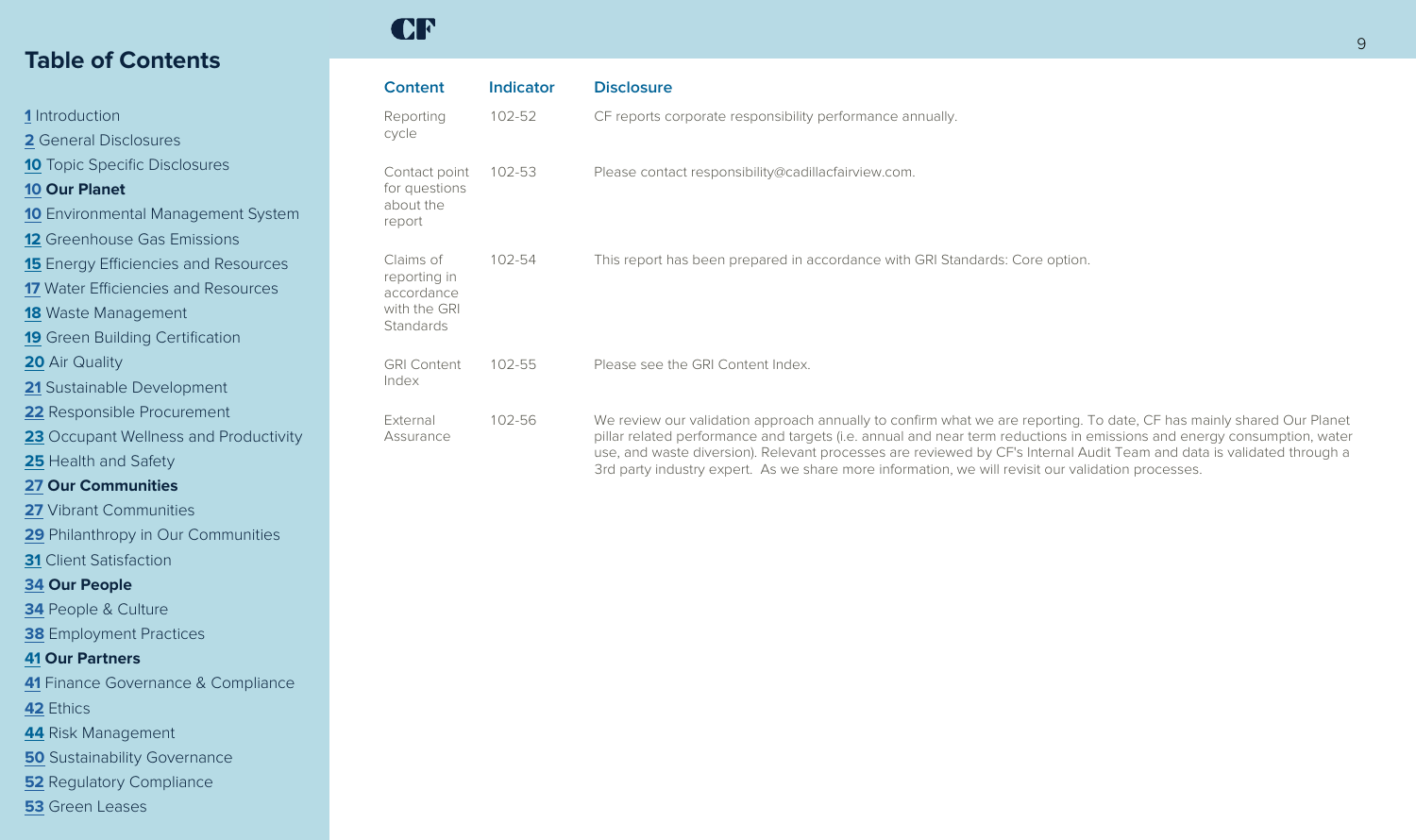- <span id="page-10-0"></span>**[1](#page-1-0)** Introduction
- **[2](#page-2-0)** General Disclosures
- **10** Topic Specific Disclosures

#### **10 Our Planet**

- **10** Environmental Management System
- **[12](#page-12-0)** Greenhouse Gas Emissions
- **[15](#page-15-0)** Energy Efficiencies and Resources
- **[17](#page-17-0)** Water Efficiencies and Resources
- **[18](#page-18-0)** Waste Management
- **[19](#page-19-0)** Green Building Certification
- **[20](#page-20-0)** Air Quality
- **[21](#page-21-0)** Sustainable Development
- **[22](#page-22-0)** Responsible Procurement
- **[23](#page-23-0)** Occupant Wellness and Productivity
- **[25](#page-25-0)** Health and Safety
- **[27](#page-27-0) Our Communities**
- **[27](#page-27-0)** Vibrant Communities
- **[29](#page-29-0)** Philanthropy in Our Communities
- **[31](#page-31-0)** Client Satisfaction
- **[34](#page-34-0) Our People**
- **[34](#page-34-0)** People & Culture
- **[38](#page-38-0)** Employment Practices
- **[41](#page-41-0) Our Partners**
- **[41](#page-41-0)** Finance Governance & Compliance
- **[42](#page-42-0)** Ethics
- **[44](#page-44-0)** Risk Management
- **[50](#page-50-0)** Sustainability Governance
- **[52](#page-52-0)** Regulatory Compliance
- **[53](#page-53-0)** Green Leases

# Topic-specific Disclosures

### **Our Planet**

CF

#### **Environmental Management System**

#### **Topic Importance**

An environmental management system (EMS) is a framework for identifying, mitigating, managing and measuring an organization's environmental impacts. Implementing an effective EMS is important to our operational efficiency and sustainability leadership. Our EMS ensures we operate best-in-class assets while continually reducing our environmental footprint.

#### **Management Approach**

We manage our environmental impact through:

- Our Environmental Policy (within Code of Conduct)
- Our Sustainability Policy
- Our award-winning Green at Work® program
- Regulatory compliance

#### Policies

CF's Environmental policy stipulates that senior management is responsible for developing and implementing an EMS and training employees to carry out their duties in compliance with all applicable environmental laws and regulations. In addition, CF's Sustainability Policy states our commitment to reducing our environmental impact through the management of emissions, energy, water & waste throughout CF's various departments while adapting to the effects of climate change.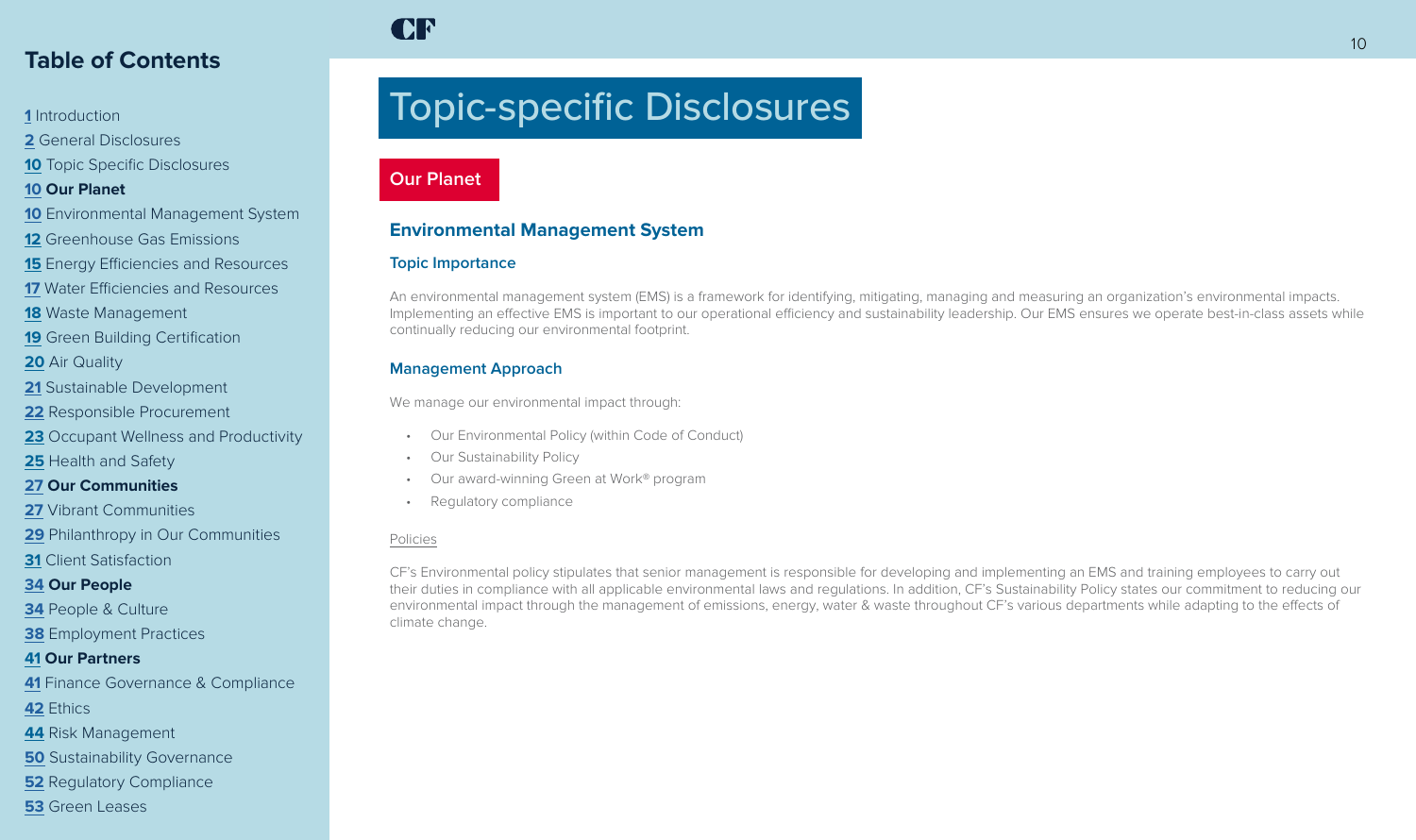#### **[1](#page-1-0)** Introduction

- **[2](#page-2-0)** General Disclosures
- **[10](#page-10-0)** Topic Specific Disclosures

#### **[10](#page-10-0) Our Planet**

- **[10](#page-10-0)** Environmental Management System
- **[12](#page-12-0)** Greenhouse Gas Emissions
- **[15](#page-15-0)** Energy Efficiencies and Resources
- **[17](#page-17-0)** Water Efficiencies and Resources
- **[18](#page-18-0)** Waste Management
- **[19](#page-19-0)** Green Building Certification
- **[20](#page-20-0)** Air Quality
- **[21](#page-21-0)** Sustainable Development
- **[22](#page-22-0)** Responsible Procurement
- **[23](#page-23-0)** Occupant Wellness and Productivity
- **[25](#page-25-0)** Health and Safety
- **[27](#page-27-0) Our Communities**
- **[27](#page-27-0)** Vibrant Communities
- **[29](#page-29-0)** Philanthropy in Our Communities
- **[31](#page-31-0)** Client Satisfaction
- **[34](#page-34-0) Our People**
- **[34](#page-34-0)** People & Culture
- **[38](#page-38-0)** Employment Practices

#### **[41](#page-41-0) Our Partners**

- **[41](#page-41-0)** Finance Governance & Compliance
- **[42](#page-42-0)** Ethics
- **[44](#page-44-0)** Risk Management
- **[50](#page-50-0)** Sustainability Governance
- **[52](#page-52-0)** Regulatory Compliance
- **[53](#page-53-0)** Green Leases

#### Green at Work®

CF

CF's environmental management system is the Green at Work® (GAW) program. The program sets sustainability requirements at all Canadian properties. Since its establishment in 2008, this program has resulted in a 56% reduction in global greenhouse gas (GHG) emissions.

GAW sets our focus on three pillars: Climate Action, Resource Protection and Well-being. Through the Climate Action pillar, we establish our commitment to energy & emissions reduction while building resilience to a changing climate. Within the Resource Protection pillar, we remain focused on conserving natural resources. Finally, within the Well-being pillar, we support our building occupants and guests in optimizing their wellness. Select commitments / targets are noted below:

| <b>Pillar</b>              | <b>Description</b>                                                                                                          | <b>Select Commitments / Targets</b>                                                                                                                           |
|----------------------------|-----------------------------------------------------------------------------------------------------------------------------|---------------------------------------------------------------------------------------------------------------------------------------------------------------|
| <b>Climate Action</b>      | Mitigate CF's contribution<br>to climate change<br>through emissions/energy<br>reduction                                    | 1-3% energy reduction per year (at an asset level)<br>$\bullet$                                                                                               |
| <b>Resource Protection</b> | Drive environmental<br>protection through the<br>efficient and responsible<br>use of resources while<br>designing out waste | Waste diversion rate: LEED AAA office (85%); Retail (70%);<br>$\bullet$<br>Other office (70%)<br>2% water reduction per year (at an asset level)<br>$\bullet$ |
| Well-being                 | Deliver spaces that<br>enhance occupant health &<br>well-being through physical<br>features, operations and<br>programming  | Maintain enhanced Indoor Air Quality Standards<br>$\bullet$<br>Promote occupant wellness through active engagement<br>$\bullet$                               |

The GAW program establishes property "green teams." CF property green teams:

- Plan and implement projects to address mandatory tactics for each Pillar
- Achieve short and long-term performance targets
- Pursue either LEED certification (for AAA offices) or BOMA BEST certification (for all other offices and shopping centres)
- Pursue WELL Health & Safety in select properties

#### Regulatory compliance

CF uses a third-party risk consultancy to track regulatory environment, health and safety information and conduct periodic on-site visits. We also have an ERM program that tracks these and other risks. For more details, please go to the [Risk Management](#page-44-0) section of this report.

#### **Plans**

We launched a new version of GAW in September of 2020. The iteration includes updates to pillars, tactics and targets to ensure our program addresses evolving best practice and emerging trends and priorities. In the coming year, we seek to continue to refine the program for our stakeholder needs while meeting program targets which drive environmental performance and operational excellence.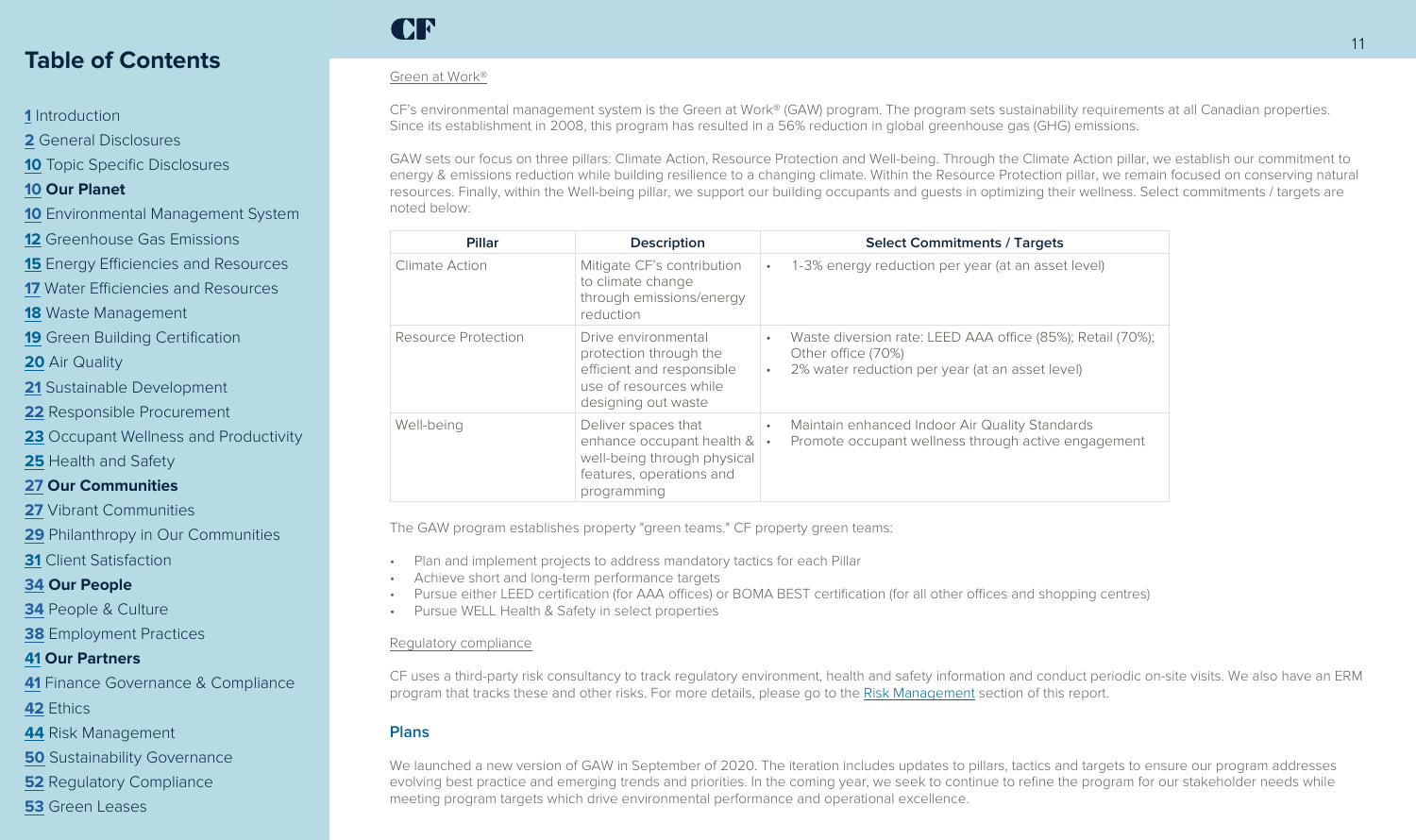#### <span id="page-12-0"></span>**[1](#page-1-0)** Introduction

**[2](#page-2-0)** General Disclosures

**[10](#page-10-0)** Topic Specific Disclosures

#### **[10](#page-10-0) Our Planet**

- **[10](#page-10-0)** Environmental Management System
- **12** Greenhouse Gas Emissions
- **[15](#page-15-0)** Energy Efficiencies and Resources
- **[17](#page-17-0)** Water Efficiencies and Resources
- **[18](#page-18-0)** Waste Management
- **[19](#page-19-0)** Green Building Certification
- **[20](#page-20-0)** Air Quality
- **[21](#page-21-0)** Sustainable Development
- **[22](#page-22-0)** Responsible Procurement
- **[23](#page-23-0)** Occupant Wellness and Productivity
- **[25](#page-25-0)** Health and Safety
- **[27](#page-27-0) Our Communities**
- **[27](#page-27-0)** Vibrant Communities
- **[29](#page-29-0)** Philanthropy in Our Communities
- **[31](#page-31-0)** Client Satisfaction

#### **[34](#page-34-0) Our People**

- **[34](#page-34-0)** People & Culture
- **[38](#page-38-0)** Employment Practices

#### **[41](#page-41-0) Our Partners**

- **[41](#page-41-0)** Finance Governance & Compliance
- **[42](#page-42-0)** Ethics
- **[44](#page-44-0)** Risk Management
- **[50](#page-50-0)** Sustainability Governance
- **[52](#page-52-0)** Regulatory Compliance
- **[53](#page-53-0)** Green Leases

#### **Greenhouse Gas Emissions**

#### **Topic Importance**

CF

Globally, buildings account for 40% of global greenhouse gas (GHG) emissions (Source: World Green Building Council). The World Economic Forum's Global Risk Report identified the failure of climate change mitigation and adaptation as one of the most significant risks facing the world economy in terms of likelihood and severity of impact. CF is aware of the cost of inaction against climate change and the challenges of higher fossil fuel costs associated with a shift towards a low-carbon economy.

#### **Management Approach**

Our Sustainability Policy governs our approach to managing GHG emissions. It stipulates that we:

- Reduce emissions, energy and water consumption by set targets, and achieve waste diversion targets per asset class
- Track and disclose GHG emissions
	- Understand & mitigate the risks presented by climate change to our global portfolio & implement climate change resilience & adaptation solutions
- Support the transition to a low-carbon economy by enabling our community members to choose "greener" transportation alternatives (ie: bicycling, car pooling) to CF sites
- Prohibit chlorofluorocarbons (CFC) and hydrochlorofluorocarbons (HCFC) refrigerants used in cooling equipment
- Incorporate environmental design into new construction activities
- Collaborate with stakeholders to achieve our emission-reduction goals
- Achieve applicable industry leading standards that support GHG reductions, energy efficiency, and water and waste reduction including LEED and BOMA BEST
- Advance our efficiency of resource use & disposal in order to mitigate our environmental impact while supporting the transition to a circular economy
- Investigate opportunities for innovation
- Exceed climate change regulatory requirements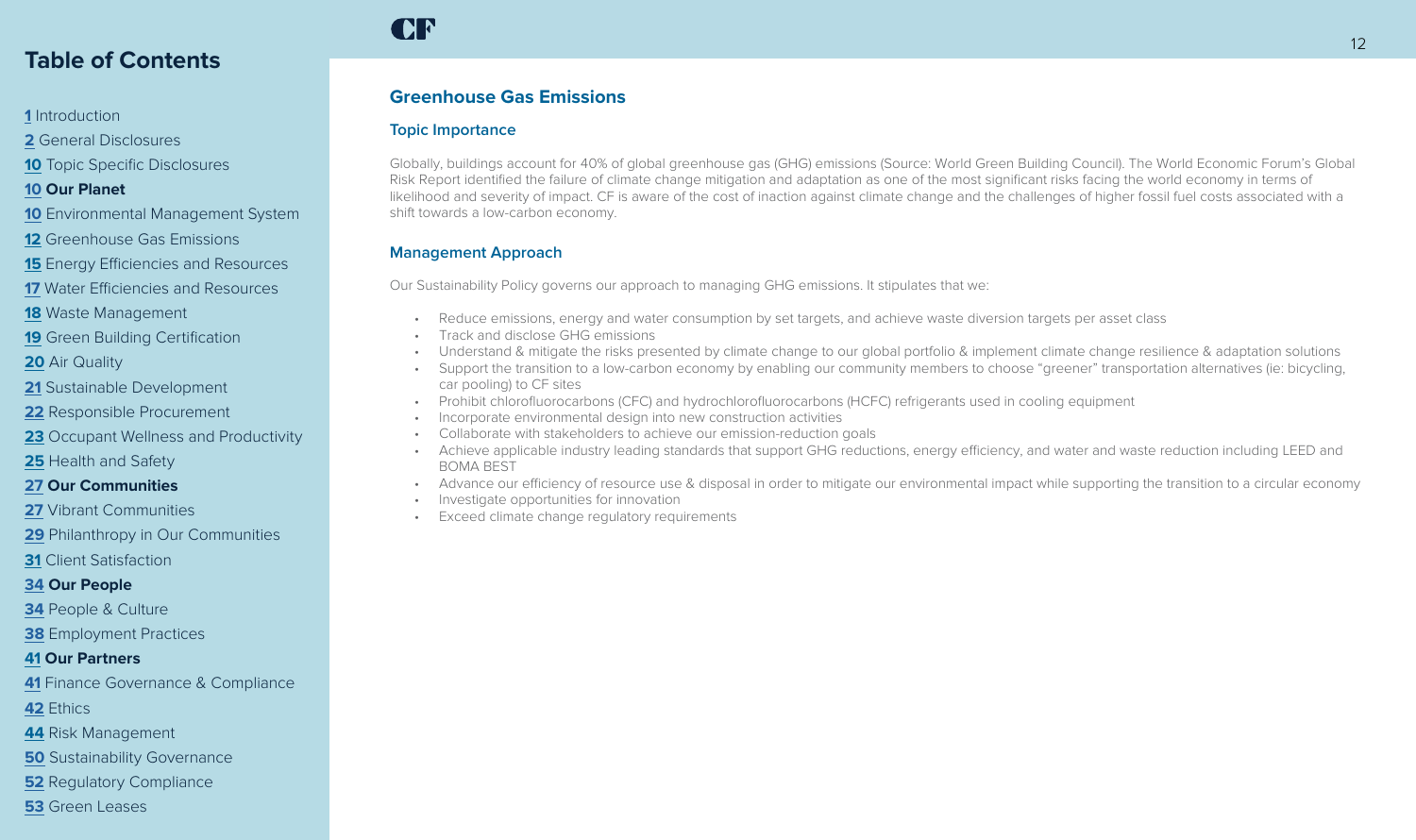#### **[1](#page-1-0)** Introduction

**[2](#page-2-0)** General Disclosures

**[10](#page-10-0)** Topic Specific Disclosures

#### **[10](#page-10-0) Our Planet**

**[10](#page-10-0)** Environmental Management System

**[12](#page-12-0)** Greenhouse Gas Emissions

**[15](#page-15-0)** Energy Efficiencies and Resources

**[17](#page-17-0)** Water Efficiencies and Resources

**[18](#page-18-0)** Waste Management

**[19](#page-19-0)** Green Building Certification

**[20](#page-20-0)** Air Quality

**[21](#page-21-0)** Sustainable Development

**[22](#page-22-0)** Responsible Procurement

**[23](#page-23-0)** Occupant Wellness and Productivity

**[25](#page-25-0)** Health and Safety

**[27](#page-27-0) Our Communities**

**[27](#page-27-0)** Vibrant Communities

**[29](#page-29-0)** Philanthropy in Our Communities

**[31](#page-31-0)** Client Satisfaction

**[34](#page-34-0) Our People**

**[34](#page-34-0)** People & Culture

**[38](#page-38-0)** Employment Practices

**[41](#page-41-0) Our Partners**

**[41](#page-41-0)** Finance Governance & Compliance

**[42](#page-42-0)** Ethics

**[44](#page-44-0)** Risk Management

**[50](#page-50-0)** Sustainability Governance

**[52](#page-52-0)** Regulatory Compliance

**[53](#page-53-0)** Green Leases

We have implemented numerous corporate and property initiatives to complement the policy. Select examples are included below:

| <b>Select Initiative</b>                                                                               | <b>Policy / Strategic</b><br><b>Framework</b> | <b>Best Practice</b> | <b>Technology</b> |
|--------------------------------------------------------------------------------------------------------|-----------------------------------------------|----------------------|-------------------|
| Corporate                                                                                              |                                               |                      |                   |
| <b>GHG Target</b>                                                                                      | ✓                                             | ✓                    |                   |
| Long Term Energy & Emissions Plan                                                                      |                                               | ✓                    |                   |
| Sustainable Development Framework                                                                      | ✓                                             |                      |                   |
| Green at Work® (Focus on Climate Action, Resource Protection, Well-being)                              |                                               | ✓                    | $\checkmark$      |
| Green Teams                                                                                            |                                               |                      |                   |
| Data management system                                                                                 |                                               |                      | ✓                 |
| External verification of GHG emissions data                                                            |                                               | ✓                    |                   |
| <b>Property</b>                                                                                        |                                               |                      |                   |
| Smart building operations system & enhanced building analytics within<br><b>BAS</b> systems            |                                               | ✓                    | $\checkmark$      |
| Low Waste Dining Halls                                                                                 |                                               | ✓                    |                   |
| Alternative energy implementation (e.g., geo-thermal system, deep lake<br>water cooling, cogeneration) |                                               |                      | $\checkmark$      |
| Evaluation of risk presented by extreme weather (due to climate change)                                | ✓                                             | ✓                    |                   |
| LED lighting retrofits, building envelope, HVAC and plumbing upgrades                                  |                                               |                      | ✓                 |

#### **Performance**

CF

**Scope 1 emissions:** Direct GHG emissions from activities at company-owned properties, including combustion of natural gas in boilers and furnaces, the use of gasoline in generators and vehicles and refrigerant losses

• CF's Scope 1 emissions for the reporting period were 22,362 tCO2e (tonnes of carbon dioxide equivalent)

**Scope 2 emissions:** Indirect GHG emissions from the generation of electricity, steam and chilled water purchased by the company

• CF's Scope 2 emissions for the reporting period were 46,031 tCO2e

**Scope 3 emissions:** GHG emissions from company operations, but from sources not owned or controlled by company, e.g., landfill waste, water and waste transportation and data centres

• CF's Scope 3 emissions for the reporting period were 16,216 tCO2e

Since 2008, we have reduced our annual GHG emissions by 110,000 tonnes. This reduction is equivalent to removing 23,910 cars off the road for one year. For more information on our most recent greenhouse gas emission performance, please refer to our 2022 Responsibility Report – Greenhouse Gas Emissions & Intensity section.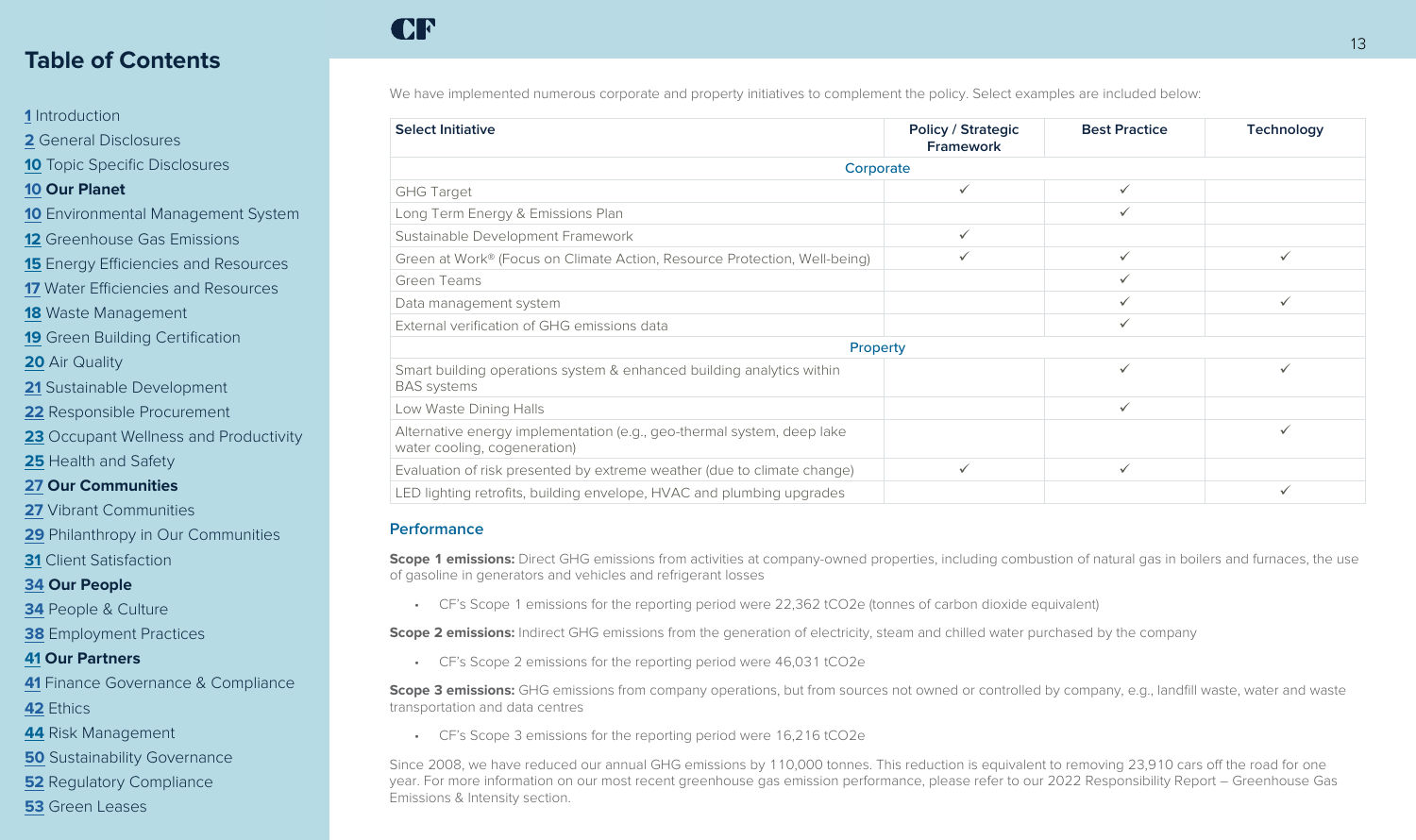#### Introduction

- General Disclosures
- Topic Specific Disclosures

#### **Our Planet**

- Environmental Management System
- Greenhouse Gas Emissions
- Energy Efficiencies and Resources
- Water Efficiencies and Resources
- Waste Management
- Green Building Certification
- Air Quality
- Sustainable Development
- Responsible Procurement
- Occupant Wellness and Productivity
- Health and Safety

#### **Our Communities**

- Vibrant Communities
- Philanthropy in Our Communities
- Client Satisfaction

#### **Our People**

- People & Culture
- Employment Practices

#### **Our Partners**

- Finance Governance & Compliance
- Ethics
- Risk Management
- Sustainability Governance
- Regulatory Compliance
- Green Leases

#### **Plans**

**CF** 

Moving forward, we will continue to:

- Explore alternative energy options and implement efficiency initiatives to reduce our GHG emissions
- Best practices for operators
- Smart technology
- Alternative energy and renewables
- Strategies for data improvement
- Conduct a holistic review of opportunities through long term energy & emissions plan
- Capital equipment replacements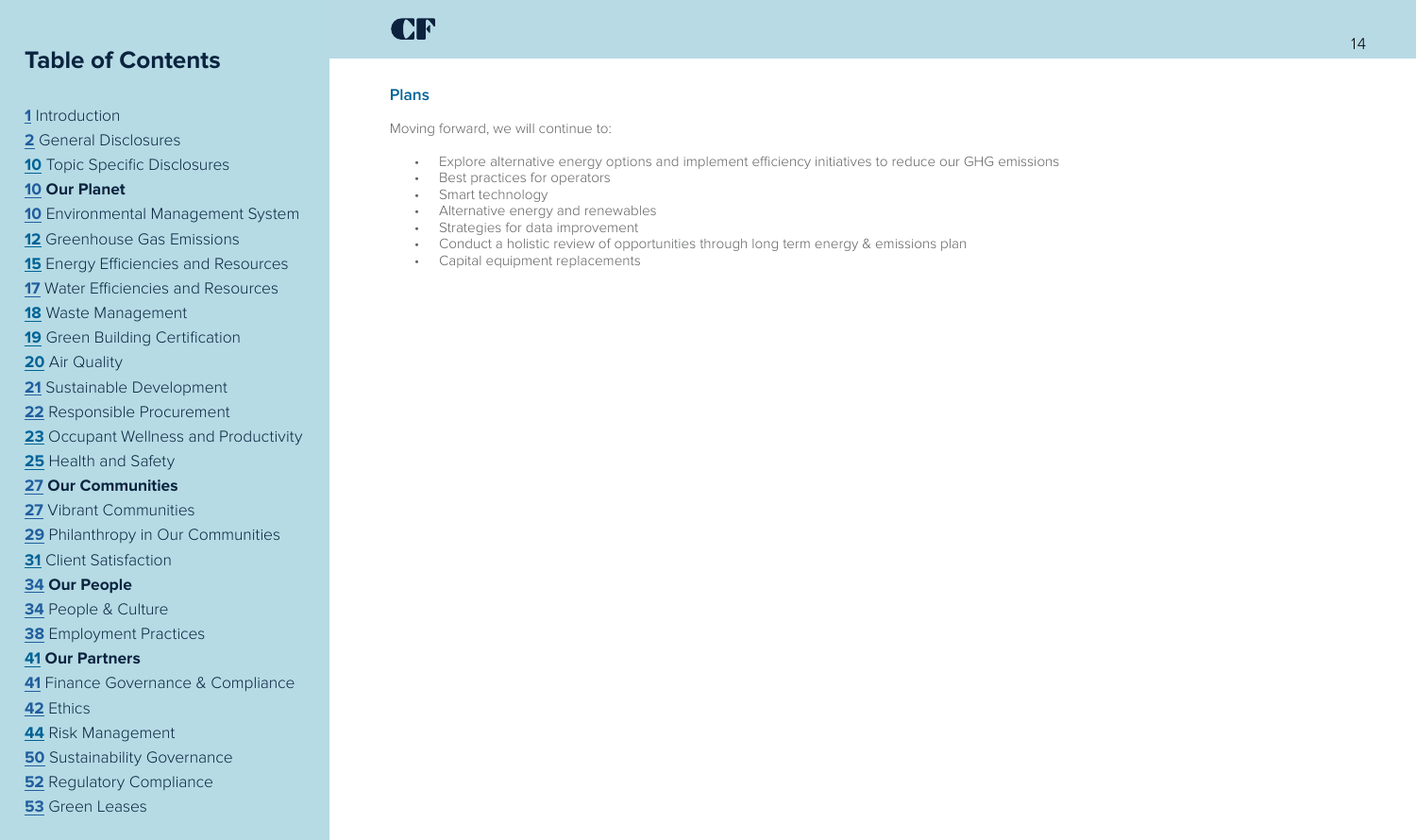#### <span id="page-15-0"></span>**[1](#page-1-0)** Introduction

**[2](#page-2-0)** General Disclosures

**[10](#page-10-0)** Topic Specific Disclosures

#### **[10](#page-10-0) Our Planet**

- **[10](#page-10-0)** Environmental Management System
- **[12](#page-12-0)** Greenhouse Gas Emissions
- **15** Energy Efficiencies and Resources
- **[17](#page-17-0)** Water Efficiencies and Resources
- **[18](#page-18-0)** Waste Management
- **[19](#page-19-0)** Green Building Certification
- **[20](#page-20-0)** Air Quality
- **[21](#page-21-0)** Sustainable Development
- **[22](#page-22-0)** Responsible Procurement
- **[23](#page-23-0)** Occupant Wellness and Productivity
- **[25](#page-25-0)** Health and Safety

#### **[27](#page-27-0) Our Communities**

- **[27](#page-27-0)** Vibrant Communities
- **[29](#page-29-0)** Philanthropy in Our Communities
- **[31](#page-31-0)** Client Satisfaction
- **[34](#page-34-0) Our People**
- **[34](#page-34-0)** People & Culture
- **[38](#page-38-0)** Employment Practices

#### **[41](#page-41-0) Our Partners**

- **[41](#page-41-0)** Finance Governance & Compliance
- **[42](#page-42-0)** Ethics
- **[44](#page-44-0)** Risk Management
- **[50](#page-50-0)** Sustainability Governance
- **[52](#page-52-0)** Regulatory Compliance
- **[53](#page-53-0)** Green Leases

### **Energy Efficiencies and Resources**

#### **Topic Importance**

CF

A significant amount of energy is used to heat, cool, ventilate and power our 36 million square feet of office and retail space. Energy consumption ultimately results in the generation of greenhouse gas emissions. Energy reductions are environmentally beneficial; contribute to a reduction in operating and client costs. Due to the impact of COVID-19, most of CF's office buildings experienced reduced occupancy.

#### **Management Approach**

We manage our energy consumption through:

- Corporate programs and policies
- Operational practices
- Enhanced air quality
- Capital investments

#### Corporate Programs and Policies

Our energy management requirements are set in the Green at Work® (GAW) program. Our annual energy reduction targets range from 1-3%. GAW energy reporting is normalized for weather to enable accurate year-over-year comparisons. Our Sustainability policy sets short-term and long-term objectives for our properties, and each property undergoes a third-party energy audit or retro-commissioning regularly.

#### Operational Practices

About two thirds of building energy use is controlled by our building operations team, the remaining one third is controlled by tenants. Our operations team manages energy on a daily basis through practices including scheduling and preventative maintenance. Our property teams communicate energy management tips to tenants and implement programs such as night-time audits to identify reduction opportunities.

One significant manner by which CF identifies energy reduction opportunities is through the Energy Smart Operations (ESO) program. ESO is an advanced monitoring and diagnostic platform used to optimize energy efficiency and allowed us to shift our focus from optimization of building systems to providing recommendations unique to each building on how to reduce the building's energy consumption. By receiving feedback from the properties on their occupancy levels, the program was able to analyze the operation of each building and provide specific actions to the properties every two weeks, resulting in significant monthly savings. CF is evolving ESO to further streamline resources and deliver on savings.

#### Capital Investments

Property teams identify measures to mitigate operational carbon, counter rising energy costs and allocate capital to efficiency upgrades and new technologies as a part of the annual budgeting process.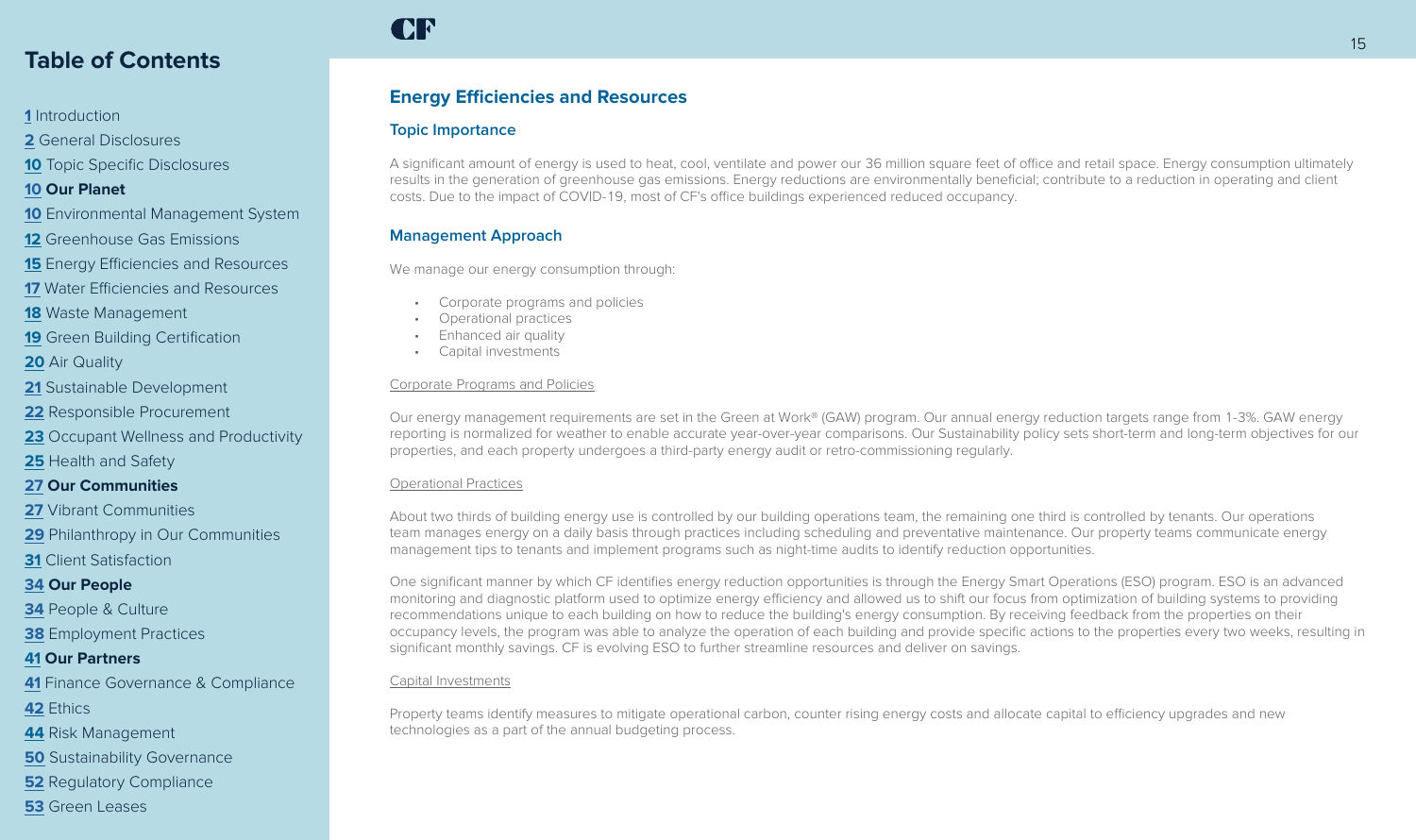#### Introduction

General Disclosures

Topic Specific Disclosures

#### **Our Planet**

- Environmental Management System
- Greenhouse Gas Emissions
- Energy Efficiencies and Resources
- Water Efficiencies and Resources
- Waste Management
- Green Building Certification
- Air Quality
- Sustainable Development
- Responsible Procurement
- Occupant Wellness and Productivity
- Health and Safety
- **Our Communities**
- Vibrant Communities
- Philanthropy in Our Communities
- Client Satisfaction

#### **Our People**

- People & Culture
- Employment Practices

#### **Our Partners**

- Finance Governance & Compliance
- Ethics
- Risk Management
- Sustainability Governance
- Regulatory Compliance
- Green Leases

## **CF**

#### **Performance**

In 2021, we met our GAW targets with an overall portfolio energy reduction of 11%, the equivalent of powering 2,880 Canadian households. (Note: accounting for additional reductions from COVID-19, CF saw an overall reduction of 14%. COVID adjustments were applied for Office portfolio only aligned with established industry best practice (not available for retail). For more information on our latest energy reduction result, please refer to our 2022 Corporate Responsibility Report: Energy Consumption & Intensity section.

#### **Plans**

We will continue to invest in energy reduction and carbon mitigation measures while engaging key stakeholders to proactively identify and address energy and carbon efficiency opportunities.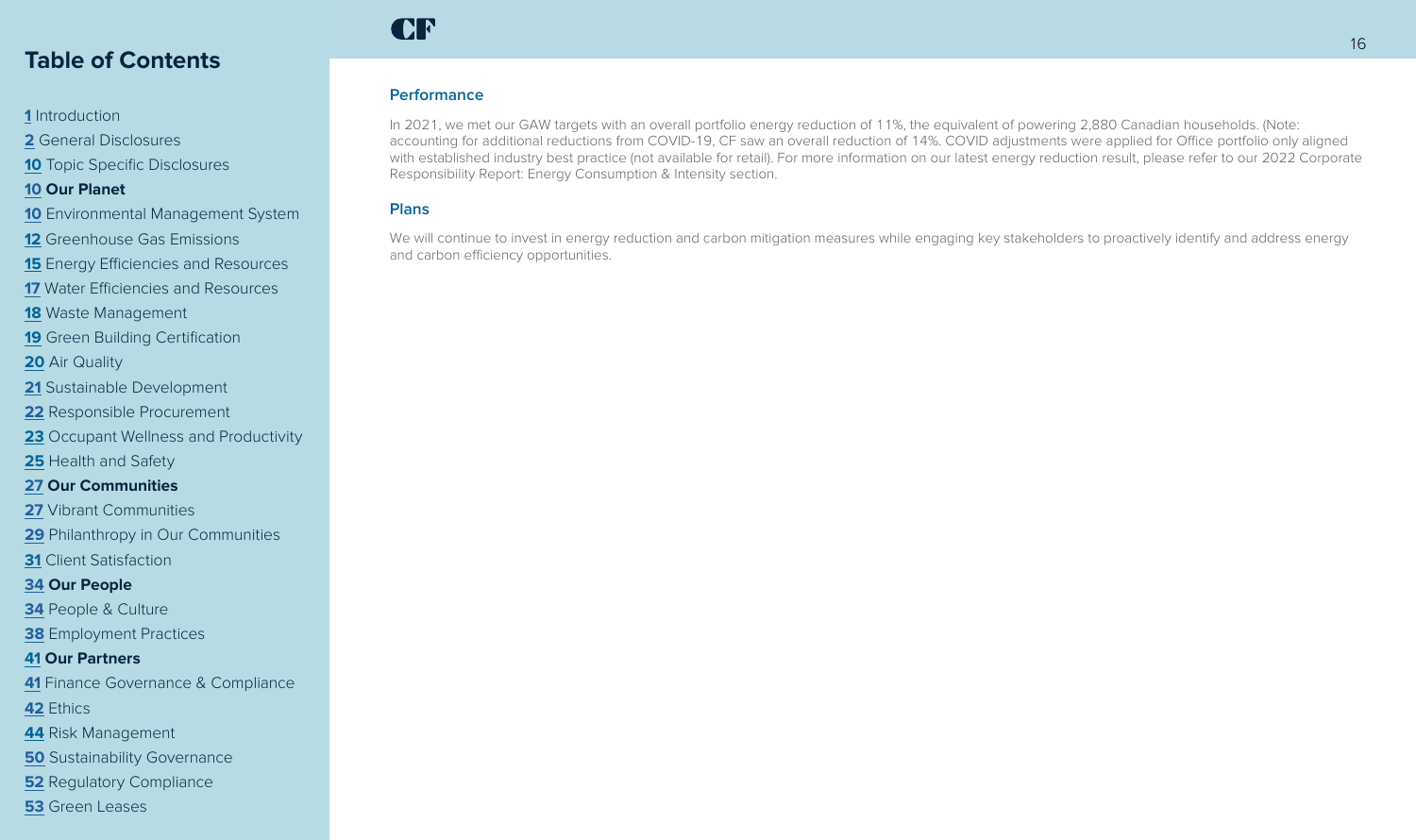- <span id="page-17-0"></span>**[1](#page-1-0)** Introduction
- **[2](#page-2-0)** General Disclosures
- **[10](#page-10-0)** Topic Specific Disclosures
- **[10](#page-10-0) Our Planet**
- **[10](#page-10-0)** Environmental Management System
- **[12](#page-12-0)** Greenhouse Gas Emissions
- **[15](#page-15-0)** Energy Efficiencies and Resources
- **17** Water Efficiencies and Resources
- **[18](#page-18-0)** Waste Management
- **[19](#page-19-0)** Green Building Certification
- **[20](#page-20-0)** Air Quality
- **[21](#page-21-0)** Sustainable Development
- **[22](#page-22-0)** Responsible Procurement
- **[23](#page-23-0)** Occupant Wellness and Productivity
- **[25](#page-25-0)** Health and Safety
- **[27](#page-27-0) Our Communities**
- **[27](#page-27-0)** Vibrant Communities
- **[29](#page-29-0)** Philanthropy in Our Communities
- **[31](#page-31-0)** Client Satisfaction
- **[34](#page-34-0) Our People**
- **[34](#page-34-0)** People & Culture
- **[38](#page-38-0)** Employment Practices

#### **[41](#page-41-0) Our Partners**

- **[41](#page-41-0)** Finance Governance & Compliance
- **[42](#page-42-0)** Ethics
- **[44](#page-44-0)** Risk Management
- **[50](#page-50-0)** Sustainability Governance
- **[52](#page-52-0)** Regulatory Compliance
- **[53](#page-53-0)** Green Leases

#### **Water Efficiencies and Resources**

#### **Topic Importance**

CF

Changing global weather patterns affect precipitation and create greater water stress in some regions where we operate. We must continue to reduce water usage at properties to conserve this natural resource, like lowering operating costs and minimizing strain on municipal water and sewage infrastructures.

#### **Management Approach**

We manage water through:

- Corporate programs and policies
- Operational practices
- Capital investments

#### Corporate Programs and Policies

Our Sustainability Policy outlines our commitment to reducing water consumption. Our Green at Work® program mandates water consumption targets of 2% reduction year-over-year, conservation strategies and ongoing tenant education. GAW water reporting is normalized for weather to enable accurate yearover-year comparisons.

#### Operational Practices

The building operations team manages water consumption through ongoing maintenance, leak checks and cooling tower water management plans.

#### Capital Investments

As water continues to be relatively inexpensive, the business case to invest in water-efficient technologies and programs can be a challenge. Regardless, many CF properties complete water audits to further identify opportunities for conservation and consider upgrades during capital planning and budgeting.

#### **Performance**

In the last reporting year, we achieved our Green at Work® target with a portfolio-wide reduction of 31% - equivalent to 5.3 million regular sized bathtubs. (Note, accounting for additional reductions from COVID-19, CF saw an overall reduction of 45%.)

#### **Plans**

We will continue to evaluate water conservation opportunities throughout our portfolio.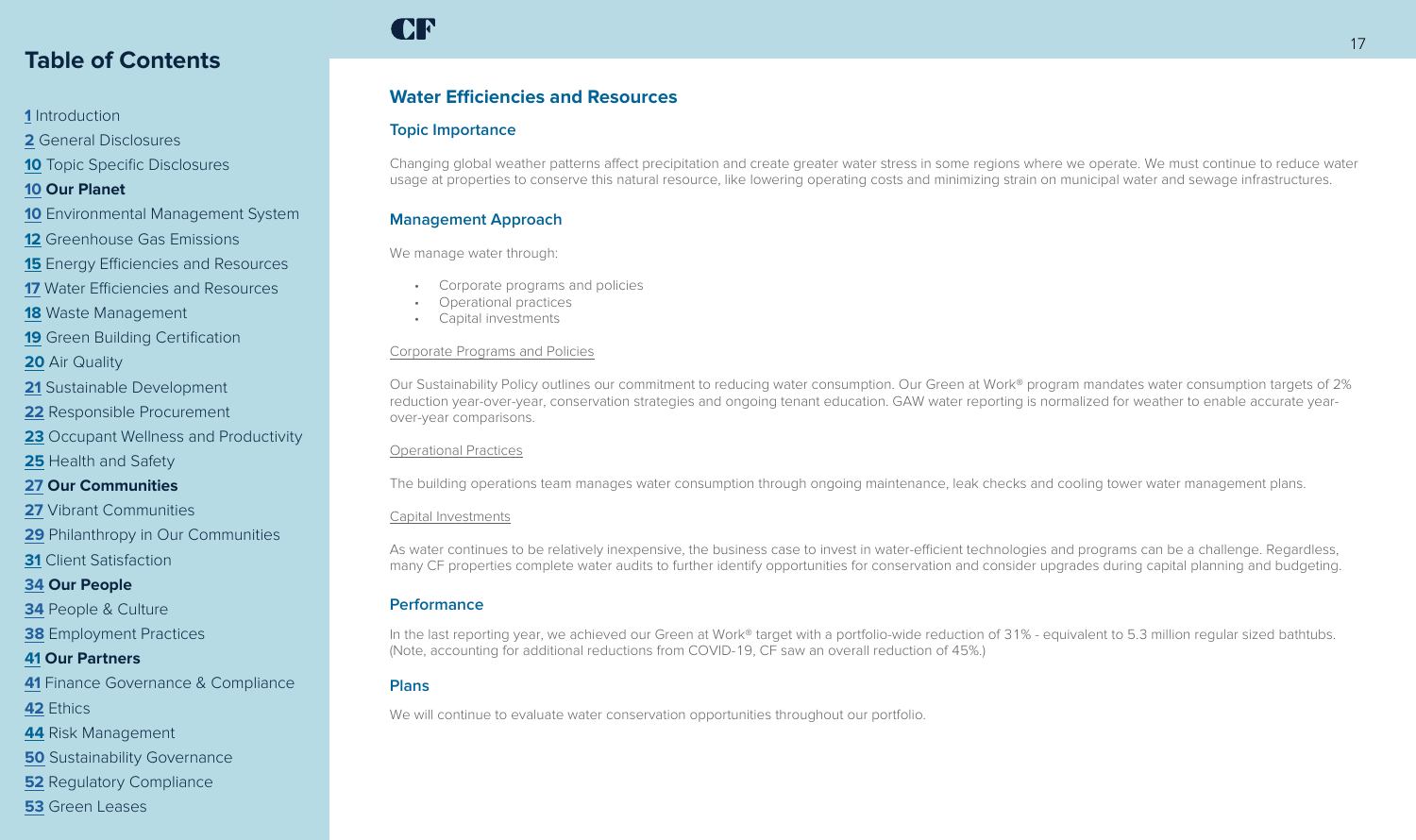#### <span id="page-18-0"></span>**[1](#page-1-0)** Introduction

**[2](#page-2-0)** General Disclosures

**[10](#page-10-0)** Topic Specific Disclosures

#### **[10](#page-10-0) Our Planet**

- **[10](#page-10-0)** Environmental Management System
- **[12](#page-12-0)** Greenhouse Gas Emissions
- **[15](#page-15-0)** Energy Efficiencies and Resources
- **[17](#page-17-0)** Water Efficiencies and Resources
- **18** Waste Management
- **[19](#page-19-0)** Green Building Certification
- **[20](#page-20-0)** Air Quality
- **[21](#page-21-0)** Sustainable Development
- **[22](#page-22-0)** Responsible Procurement
- **[23](#page-23-0)** Occupant Wellness and Productivity
- **[25](#page-25-0)** Health and Safety
- **[27](#page-27-0) Our Communities**
- **[27](#page-27-0)** Vibrant Communities
- **[29](#page-29-0)** Philanthropy in Our Communities

**[31](#page-31-0)** Client Satisfaction

#### **[34](#page-34-0) Our People**

- **[34](#page-34-0)** People & Culture
- **[38](#page-38-0)** Employment Practices

#### **[41](#page-41-0) Our Partners**

- **[41](#page-41-0)** Finance Governance & Compliance
- **[42](#page-42-0)** Ethics
- **[44](#page-44-0)** Risk Management
- **[50](#page-50-0)** Sustainability Governance
- **[52](#page-52-0)** Regulatory Compliance
- **[53](#page-53-0)** Green Leases

## CF

#### **Waste Management**

#### **Topic Importance**

Our ability to divert solid waste from landfill remains a fundamental environmental and operational performance indicator. Shoppers, guests, clients and our own employees practice sound recycling behaviours, and it is their expectation that waste produced at our properties is recovered and removed responsibly for disposal or recycling.

#### **Management Approach**

We manage waste through:

- Corporate programs and policies
- Operational practices
- Capital investments

#### Corporate Programs and Policies

Waste targets and waste management initiatives are established through Green at Work® for our existing portfolio, which provides recycling amenities at all properties and education programs for our clients and shoppers. The program also sets targets to minimize our landfill waste:

- LEED AAA Office: 85% diversion
- Other Office: 70% diversion
- Retail: 70% diversion

#### Operational Practices

Waste data is collected through haulage reports and invoices, and contractors are required to submit reports that track waste data for specific construction projects.

#### Capital Investments

We have invested in many initiatives to reduce waste consumption and improve diversion, including assisted waste sorting in our Dining Halls, and composters. We have also conducted studies to explore ideal waste receptacle sizing and functionality to improve diversion rate.

#### **Performance**

In the last reporting year, our other office and retail properties achieved their goals with respective diversion rates of 83% and 78%. Our LEED properties did not meet their target but achieved a strong diversion rate of 84% (vs. 85% target). For more information on our waste performance, please refer to our 2022 Responsibility Report – Our Planet section.

#### **Plans**

We will continue to work with stakeholders to reduce waste generation and increase waste diversion at our properties.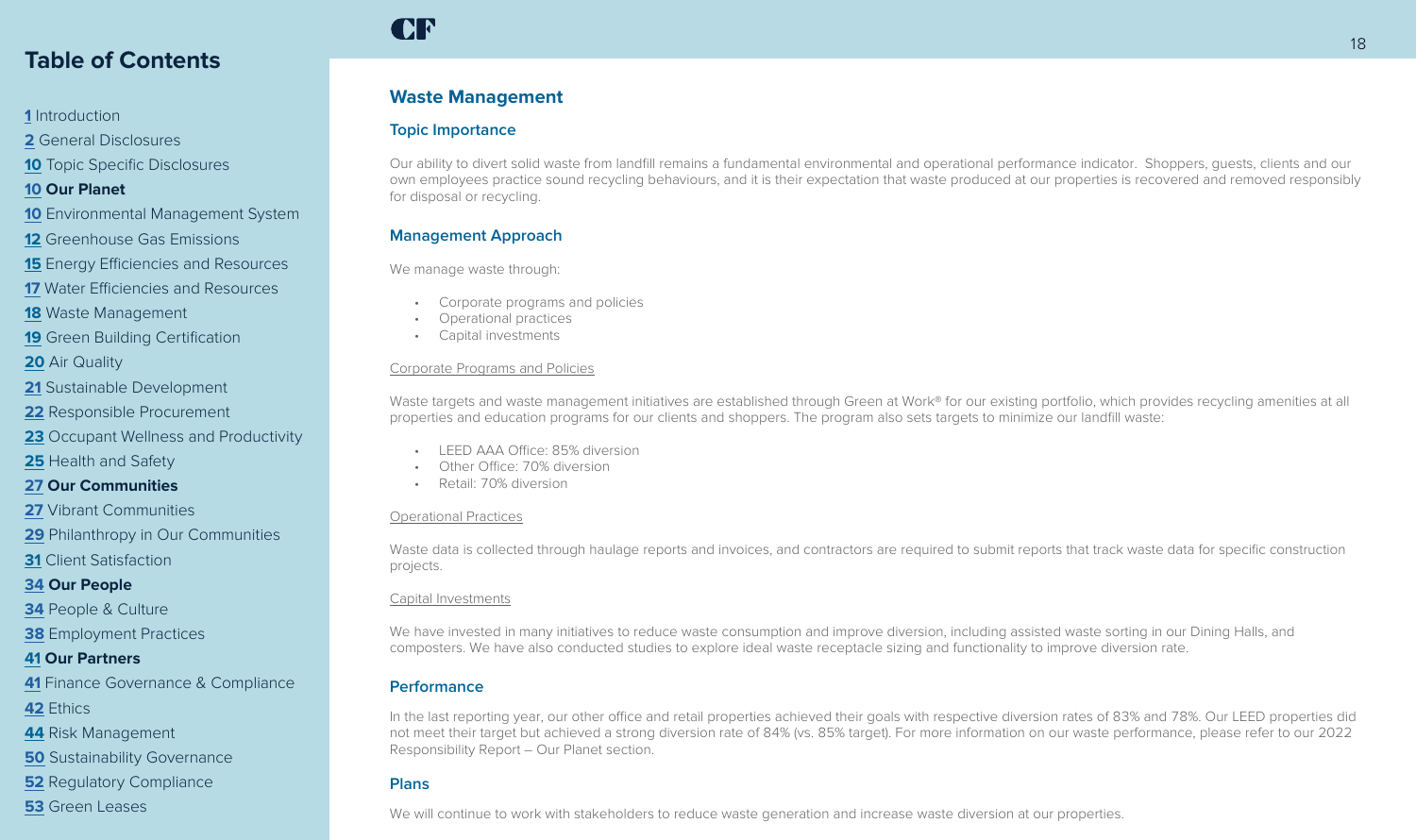- <span id="page-19-0"></span>**[1](#page-1-0)** Introduction
- **[2](#page-2-0)** General Disclosures
- **[10](#page-10-0)** Topic Specific Disclosures

#### **[10](#page-10-0) Our Planet**

- **[10](#page-10-0)** Environmental Management System
- **[12](#page-12-0)** Greenhouse Gas Emissions
- **[15](#page-15-0)** Energy Efficiencies and Resources
- **[17](#page-17-0)** Water Efficiencies and Resources

**[18](#page-18-0)** Waste Management

**19** Green Building Certification

**[20](#page-20-0)** Air Quality

- **[21](#page-21-0)** Sustainable Development
- **[22](#page-22-0)** Responsible Procurement
- **[23](#page-23-0)** Occupant Wellness and Productivity
- **[25](#page-25-0)** Health and Safety
- **[27](#page-27-0) Our Communities**
- **[27](#page-27-0)** Vibrant Communities

**[29](#page-29-0)** Philanthropy in Our Communities

**[31](#page-31-0)** Client Satisfaction

**[34](#page-34-0) Our People**

**[34](#page-34-0)** People & Culture

**[38](#page-38-0)** Employment Practices

#### **[41](#page-41-0) Our Partners**

**[41](#page-41-0)** Finance Governance & Compliance

**[42](#page-42-0)** Ethics

**[44](#page-44-0)** Risk Management

**[50](#page-50-0)** Sustainability Governance

**[52](#page-52-0)** Regulatory Compliance

**[53](#page-53-0)** Green Leases

### **Green Building Certification**

#### **Topic Importance**

CF

Securing external validation of sustainability performance through leading, third-party certification programs remains a priority for CF. Certified buildings also provide business value through higher occupancy rates, lower lease turnover and greater net rents. Building certifications serve as tangible alignment with our clients' stated sustainability principles.

#### **Management Approach**

Green at Work® outlines the following targets for building certification:

| <b>Certification</b>     | Asset class                              | Target |
|--------------------------|------------------------------------------|--------|
| FFD                      | AAA offices                              | 100%   |
| <b>BOMA BEST or LEED</b> | Other office types and retail properties | 100%   |

#### **Performance**

Please refer to our 2022 Responsibility Report – Building Certifications section. Currently, 93% of all managed Canadian properties are either BOMA BEST or LEED-certified or registered. The table below summarizes our portfolio's certifications:

| Certification                        | <b>Number</b> |
|--------------------------------------|---------------|
| LEED                                 | 30            |
| <b>BOMA BEST</b>                     | 50            |
| <b>Energy Star</b>                   | 12            |
| WFII                                 | 1             |
| Fitwel                               | 1             |
| Rick Hansen Foundation Accessibility | 10            |
| Wired                                | 7             |
| WELL Health & Safety                 | 15            |

#### **Plans**

We will continue to evaluate new third-party sustainability certifications for appropriateness at our properties and work toward our GAW target.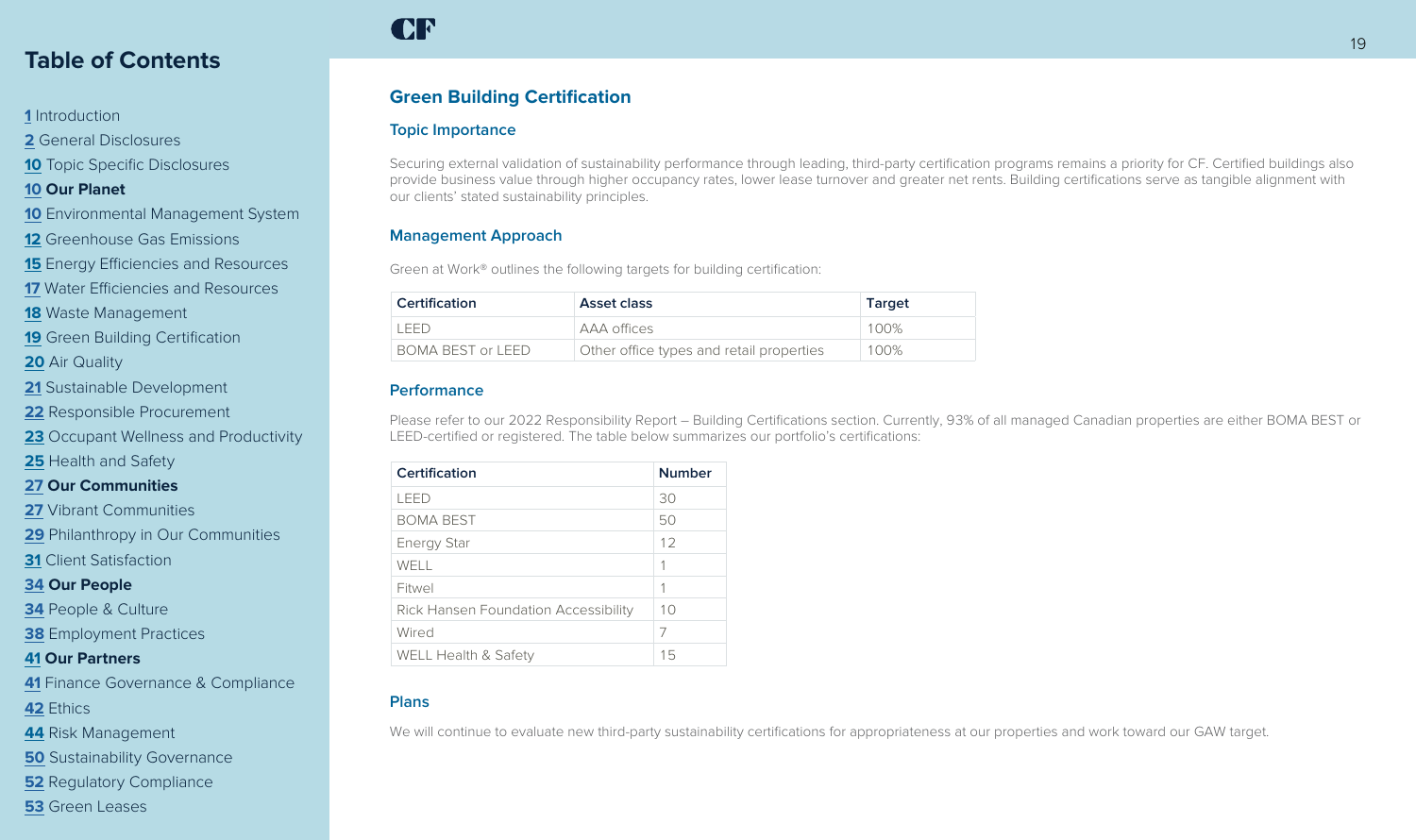#### <span id="page-20-0"></span>Introduction

General Disclosures

Topic Specific Disclosures

#### **Our Planet**

- Environmental Management System
- Greenhouse Gas Emissions

Energy Efficiencies and Resources

Water Efficiencies and Resources

Waste Management

Green Building Certification

Air Quality

Sustainable Development

Responsible Procurement

Occupant Wellness and Productivity

Health and Safety

**Our Communities**

Vibrant Communities

Philanthropy in Our Communities

Client Satisfaction

 **Our People**

People & Culture

Employment Practices

#### **Our Partners**

Finance Governance & Compliance

Ethics

Risk Management

Sustainability Governance

Regulatory Compliance

Green Leases

## CF

### **Air Quality**

#### **Topic Importance**

The link between poor air quality and asthma, allergies and upper respiratory diseases is indisputable, making indoor air quality an important consideration for clients. Research has revealed that a low-VOC, high-ventilation office can lead to an increase in cognitive function (Delos, founder of the WELL building standard).

#### **Management Approach**

Our Green at Work® program addresses air quality management under the Well-being Pillar where properties undertake indoor air quality (IAQ) audits and establish management plans. An audit tests indoor and outdoor air quality and reviews schematics and specifications to determine whether the space meets minimum ventilation requirements. Audits also identify materials and substances that "pollute" the indoor air. As a result of COVID-19, CF did an extensive review of best practices around indoor air quality and HVAC systems. We updated our policy and procedures to ensure optimized performance of our buildings in order to enhance the health & safety of our stakeholders

#### **Performance**

Indoor air quality testing is a component of CF's GAW program, which is an annual program; related Air Quality Audit and Ventilation testing is completed and tracked via the GAW platform.

#### **Plans**

We will continue to complete air quality testing and implement relevant actions at our properties.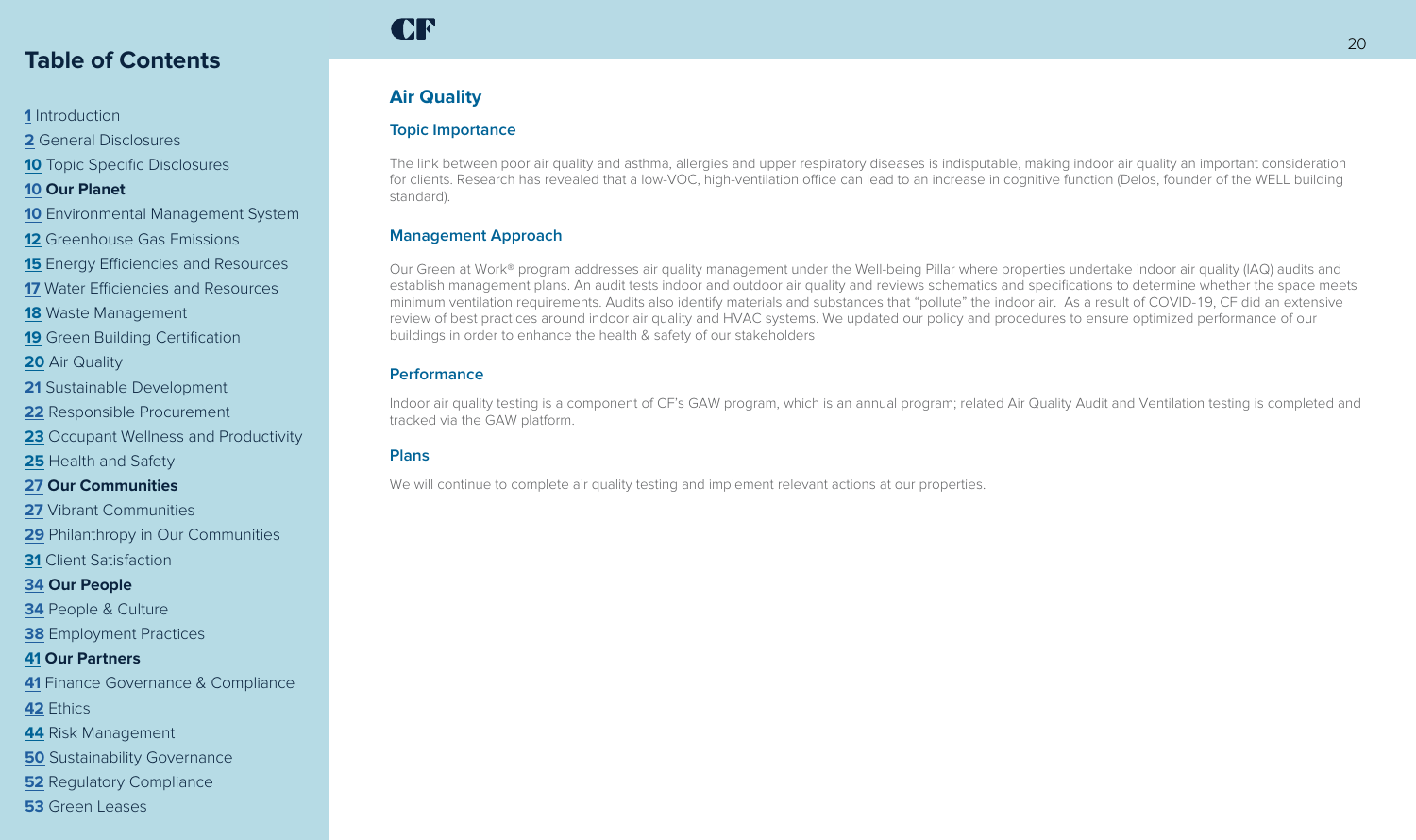#### <span id="page-21-0"></span>**[1](#page-1-0)** Introduction

**[2](#page-2-0)** General Disclosures

**[10](#page-10-0)** Topic Specific Disclosures

#### **[10](#page-10-0) Our Planet**

- **[10](#page-10-0)** Environmental Management System
- **[12](#page-12-0)** Greenhouse Gas Emissions
- **[15](#page-15-0)** Energy Efficiencies and Resources

**[17](#page-17-0)** Water Efficiencies and Resources

**[18](#page-18-0)** Waste Management

**[19](#page-19-0)** Green Building Certification

**[20](#page-20-0)** Air Quality

- **21** Sustainable Development
- **[22](#page-22-0)** Responsible Procurement
- **[23](#page-23-0)** Occupant Wellness and Productivity
- **[25](#page-25-0)** Health and Safety

#### **[27](#page-27-0) Our Communities**

**[27](#page-27-0)** Vibrant Communities

**[29](#page-29-0)** Philanthropy in Our Communities

**[31](#page-31-0)** Client Satisfaction

**[34](#page-34-0) Our People**

- **[34](#page-34-0)** People & Culture
- **[38](#page-38-0)** Employment Practices

#### **[41](#page-41-0) Our Partners**

**[41](#page-41-0)** Finance Governance & Compliance

**[42](#page-42-0)** Ethics

**[44](#page-44-0)** Risk Management

**[50](#page-50-0)** Sustainability Governance

**[52](#page-52-0)** Regulatory Compliance

**[53](#page-53-0)** Green Leases

### **Sustainable Development**

#### **Topic Importance**

CF

Sustainable development includes implementing sustainability measures in new construction and major renovations through supplier selection, site considerations, material selection and design. It is key to preserving and adding value over the long term. Additionally, many major market jurisdictions are updating regulations and building codes to include sustainable development features (e.g., net-zero). It is important for us to remain prepared for these regulations.

#### **Management Approach**

We integrate sustainability into our development process through:

- Development standards
- **Expert consultation**
- Certifications

#### Development Standards

Our development standards incorporate best practices into all aspects of designing and building our properties. These best practices address aspects such as construction methodology, community engagement, placemaking, wellness, accessibility, smart building technology, energy, water, waste and GHG emissions management, security and life safety. Since these aspects are usually interconnected, we work to consider them at the earliest stages of planning.

#### Expert Consultation

We engage sustainability experts, architects, consultants, engineers and contractors to embed best practices into the development process.

#### Certifications

We target Leadership in Energy and Environmental Design (LEED) certification for all new developments, where appropriate.

#### **Performance**

In our recent new construction at 16 York, we partnered with PCL Construction on a pilot project targeting LEED Platinum (which was confirmed post this report's reporting period) and WELL certification on spec showcasing our commitment to ensuring high sustainable development standards – more details can be found in the 2022 Corporate Responsibility Report. Another example of sustainable development is the provision of electric vehicle charging capacity. We recognize that Canadians will rely more on electric vehicles for transportation and as a result, we currently have 343 charging stations across our portfolio, and we incorporate them into new developments.

#### **Plans**

We will continue to develop our low-carbon strategy to support the transition to a low-carbon economy and stay ahead of future regulations.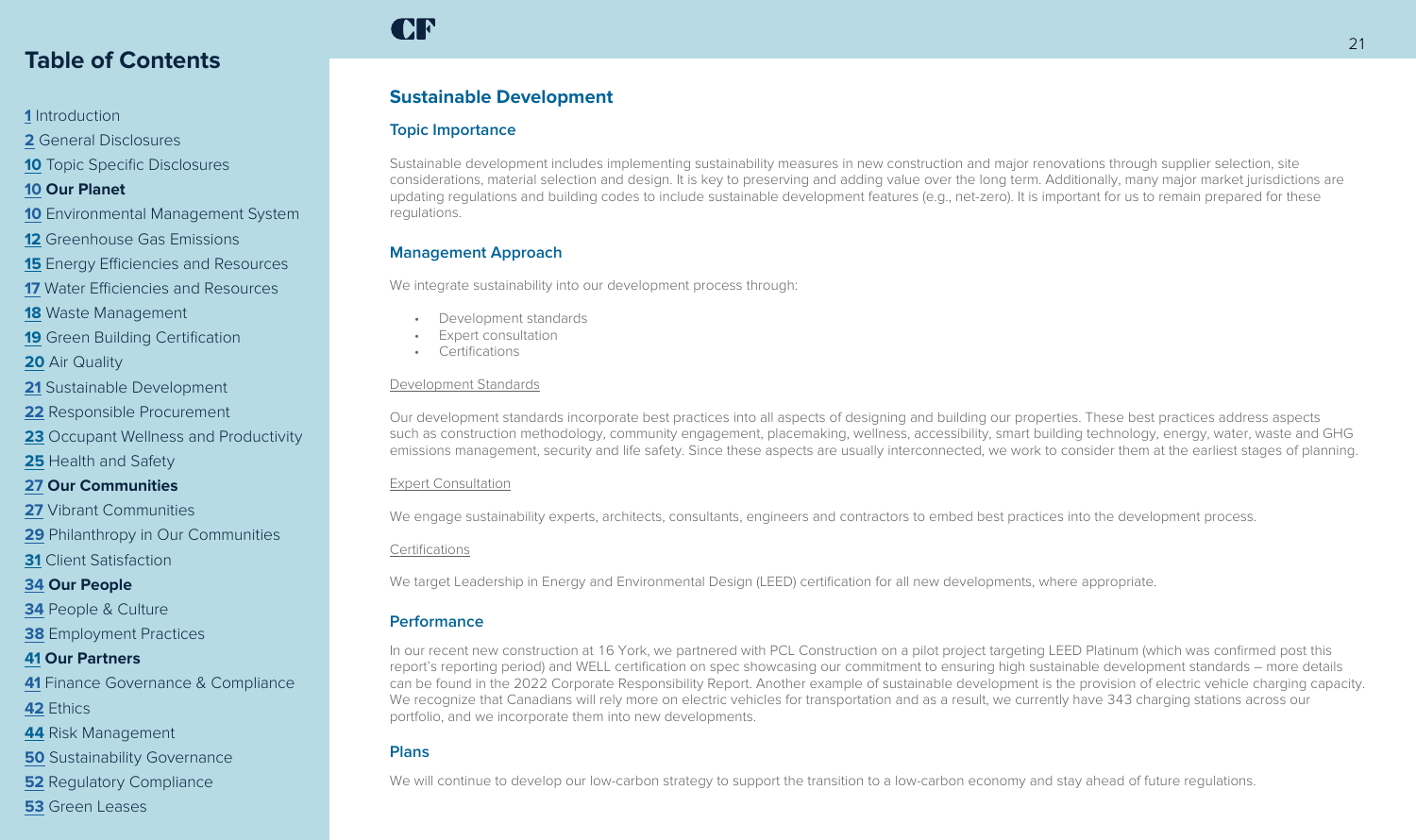- <span id="page-22-0"></span>Introduction
- General Disclosures
- Topic Specific Disclosures
- **Our Planet**
- Environmental Management System
- Greenhouse Gas Emissions
- Energy Efficiencies and Resources
- Water Efficiencies and Resources
- Waste Management
- Green Building Certification
- Air Quality
- Sustainable Development
- Responsible Procurement
- Occupant Wellness and Productivity
- Health and Safety
- **Our Communities**
- Vibrant Communities
- Philanthropy in Our Communities
- Client Satisfaction
- **Our People**
- People & Culture
- Employment Practices

#### **Our Partners**

- Finance Governance & Compliance
- Ethics
- Risk Management
- Sustainability Governance
- Regulatory Compliance
- Green Leases

#### **Responsible Procurement**

#### **Topic Importance**

CF

Sustainable sourcing of services and materials brings positive benefits to the economy by promoting responsible business practices and fair labour principles while reducing the environmental impact of the supply chain.

#### **Management Approach**

We aspire to embed responsibility sourcing in:

- Corporate programs and policies
- Procurement practices

#### Corporate Programs and Policies

Responsible Procurement is a component of CF's GAW program and includes best practices related to procurement.

#### Procurement Practices

In 2018, CF digitized its procurement procedures. Through this process, we integrated sustainability considerations into procurement across our operations and measured adoption of these principles. Implementing sustainable procurement on a wide scale is challenging due to lack of information, differing levels of supplier engagement and complexity of supply chains.

#### **Plans**

We plan to continue to advance responsible procurement through the Our Planet pillar of CF's ESG strategy by continuing to set goals and KPIs to further mature this priority area.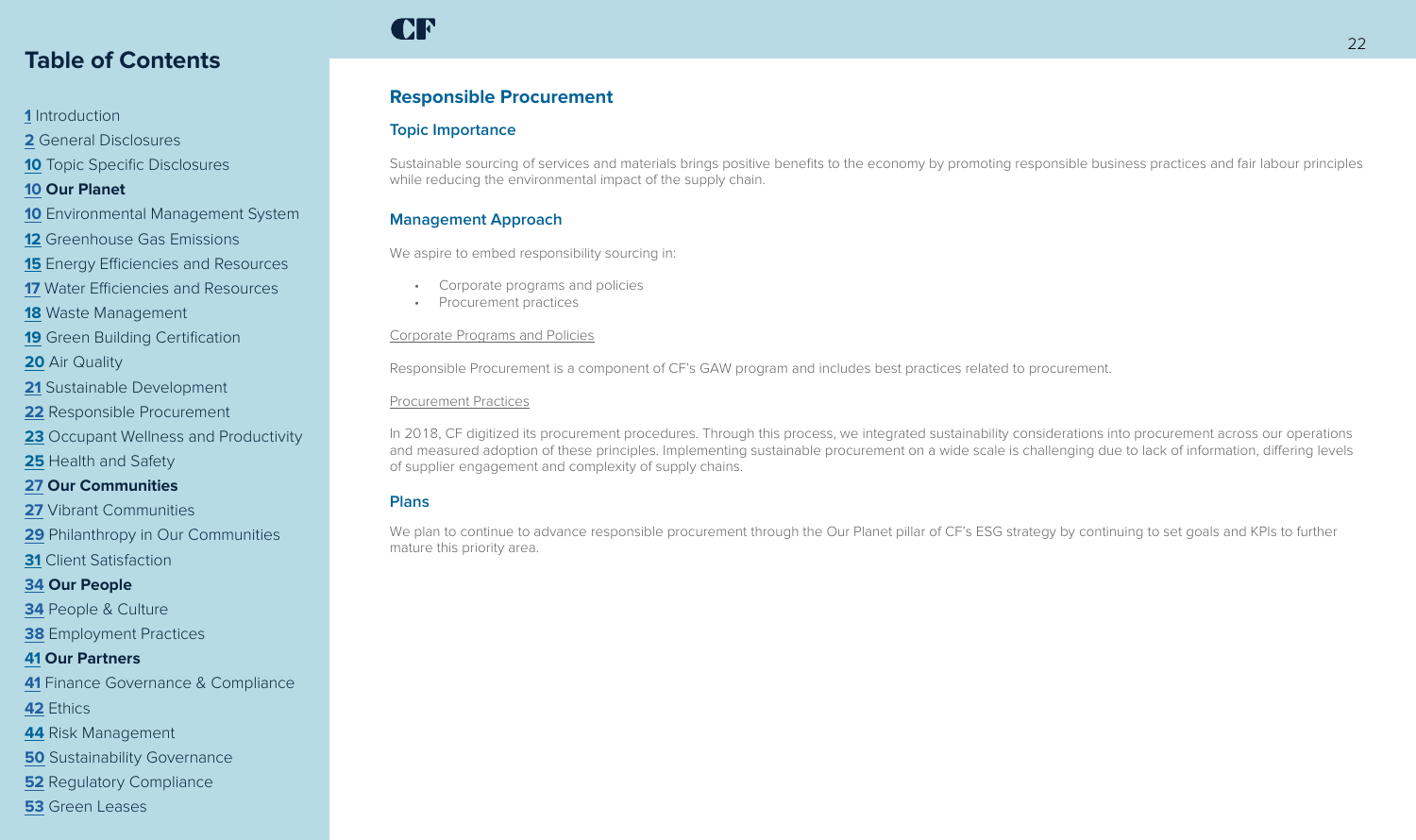#### <span id="page-23-0"></span>**[1](#page-1-0)** Introduction

**[2](#page-2-0)** General Disclosures

**[10](#page-10-0)** Topic Specific Disclosures

#### **[10](#page-10-0) Our Planet**

- **[10](#page-10-0)** Environmental Management System
- **[12](#page-12-0)** Greenhouse Gas Emissions

**[15](#page-15-0)** Energy Efficiencies and Resources

- **[17](#page-17-0)** Water Efficiencies and Resources
- **[18](#page-18-0)** Waste Management

**[19](#page-19-0)** Green Building Certification

**[20](#page-20-0)** Air Quality

**[21](#page-21-0)** Sustainable Development

**[22](#page-22-0)** Responsible Procurement

**23** Occupant Wellness and Productivity

**[25](#page-25-0)** Health and Safety

**[27](#page-27-0) Our Communities**

**[27](#page-27-0)** Vibrant Communities

**[29](#page-29-0)** Philanthropy in Our Communities

**[31](#page-31-0)** Client Satisfaction

**[34](#page-34-0) Our People**

**[34](#page-34-0)** People & Culture

**[38](#page-38-0)** Employment Practices

#### **[41](#page-41-0) Our Partners**

**[41](#page-41-0)** Finance Governance & Compliance

**[42](#page-42-0)** Ethics

**[44](#page-44-0)** Risk Management

**[50](#page-50-0)** Sustainability Governance

**[52](#page-52-0)** Regulatory Compliance

**[53](#page-53-0)** Green Leases

### **Occupant Wellness and Productivity**

#### **Topic Importance**

CF

Occupant wellness is about developing workspaces that enhance occupant health and well-being through physical features and programming the importance of which has been amplified by the onset of COVID-19.

This is an emerging aspect in real estate, with reports demonstrating that the design of an office impacts the health, well-being and productivity of its occupants. With the average person typically spending 90% of their time indoors (according to Delos, founder of the WELL building standard), CF believes in the importance of addressing and enhancing occupant wellness in our properties. This past year, much like the year previous, the persistence of the COVID-19 pandemic meant that most of CF's office buildings experienced reduced occupancy.

#### **Management Approach**

CF manages occupant wellness through:

- Corporate programs
- Property features, operations and programming

#### Corporate Programs

Our Green at Work® program's Well-being Pillar supports actions related to occupant well-being include indoor air quality testing, raising well-being awareness and engagement.

Property features, operations and programming

| Health & wellness concept | <b>Example practices</b>                                     |
|---------------------------|--------------------------------------------------------------|
| Air                       | Upgraded ventilation systems and raised floors<br>$\bullet$  |
|                           | Indoor air quality audits<br>$\bullet$                       |
| Water                     | Free, accessible water<br>٠                                  |
|                           | Water quality audits<br>$\bullet$                            |
| <b>Nourishment</b>        | Functional kitchens in office properties<br>$\bullet$        |
|                           | Healthy food retailers in retail properties<br>$\bullet$     |
| Light                     | High-quality, energy efficient lighting<br>$\bullet$         |
|                           | Natural daylight harvesting and large windows<br>$\bullet$   |
| <b>Fitness</b>            | Fitness programming<br>٠                                     |
|                           | Bike racks and changing facilities<br>٠                      |
| Comfort                   | Temperature and humidity monitoring and control<br>$\bullet$ |
| Mind                      | Art and design features<br>$\bullet$                         |
|                           | "Green" walls<br>٠                                           |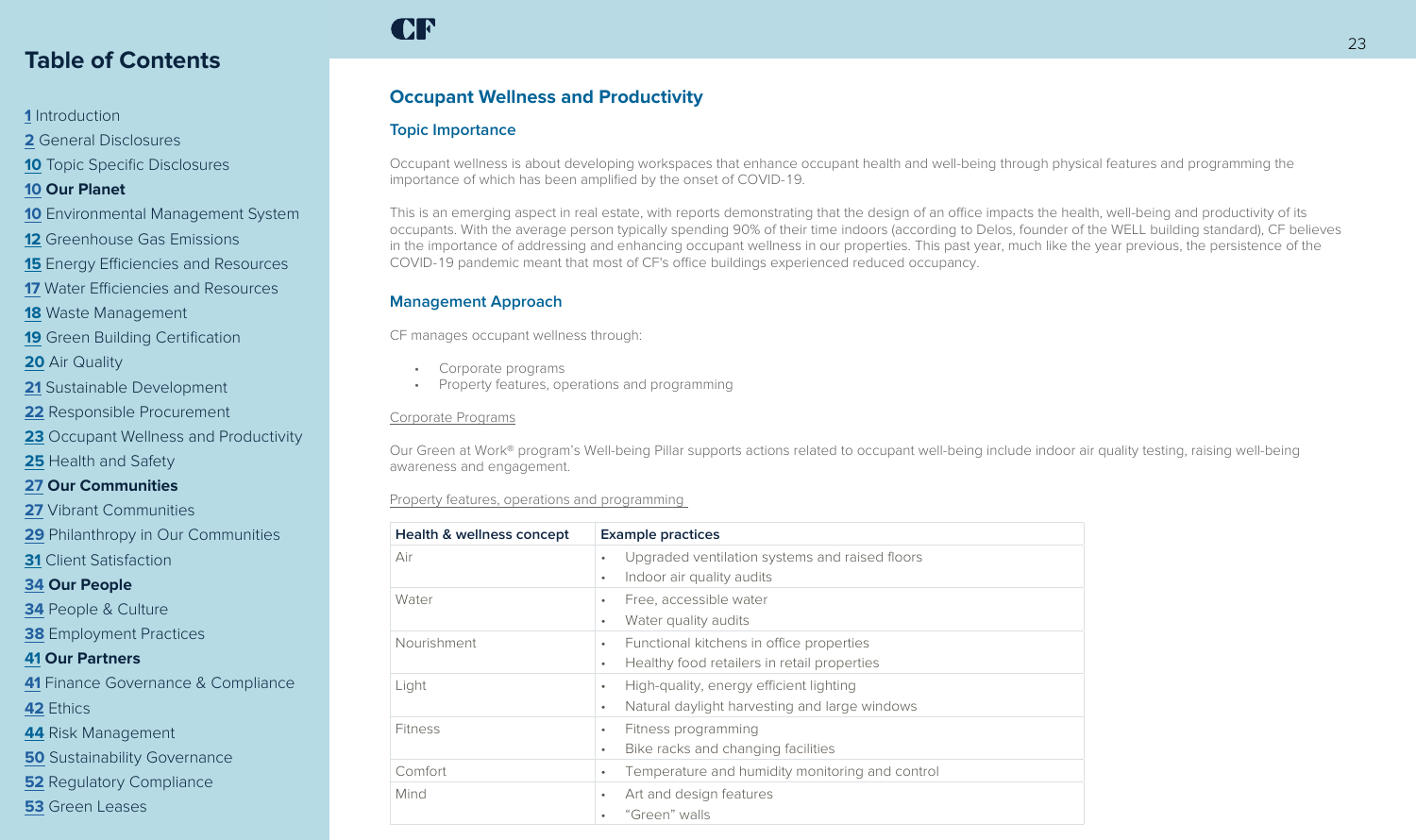#### Introduction

General Disclosures

Topic Specific Disclosures

#### **Our Planet**

Environmental Management System

Greenhouse Gas Emissions

Energy Efficiencies and Resources

Water Efficiencies and Resources

Waste Management

Green Building Certification

Air Quality

Sustainable Development

Responsible Procurement

Occupant Wellness and Productivity

Health and Safety

**Our Communities**

Vibrant Communities

Philanthropy in Our Communities

Client Satisfaction

#### **Our People**

People & Culture

Employment Practices

#### **Our Partners**

Finance Governance & Compliance

Ethics

Risk Management

Sustainability Governance

Regulatory Compliance

Green Leases

## **CF**

#### **Performance**

Over the past few years, we have certified 17 buildings to health and wellness certifications:

- 1. HSBC Building to Fitwel
- 2. 222 Bay to WELL
- 3. WELL Health Safety Rating at:
	- TEC Complex (1 Dundas, 20 Queen, 250 Yonge)
	- YCC Complex (4100 Yonge, 4110 Yonge, 4120 Yonge)
	- RBC Centre & Simcoe Place
	- TDC Complex (TD Bank, TD North, TD West, TD South, 222 Bay, 95 Wellington)
	- 16 York Street

These certifications evaluate a property's impact on health and wellness through design, operations and behaviour.

#### **Plans**

CF continues to monitor and implement leading industry practices for improving occupant wellness and evaluating the pursuit of additional wellness certifications.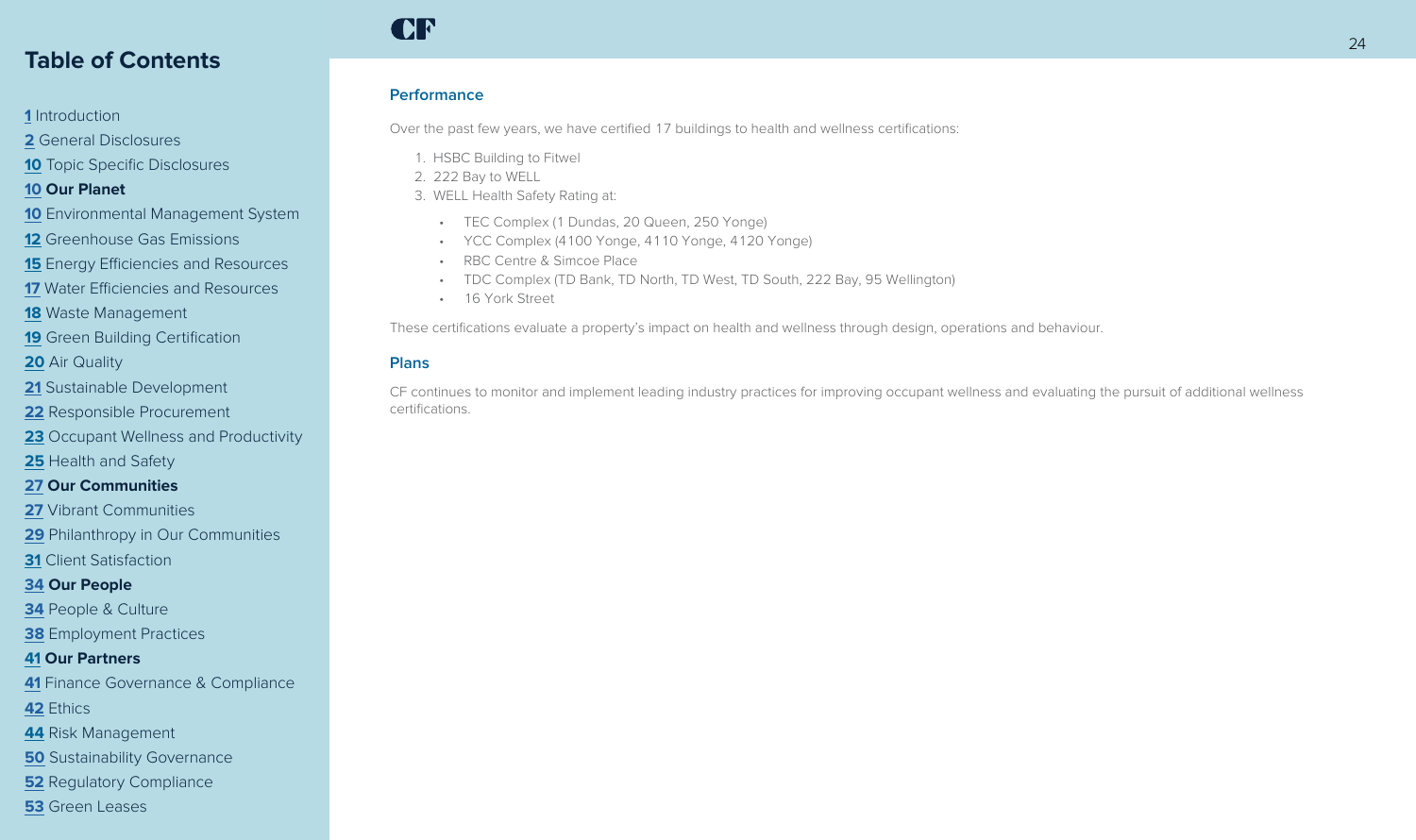#### <span id="page-25-0"></span>**[1](#page-1-0)** Introduction

**[2](#page-2-0)** General Disclosures

**[10](#page-10-0)** Topic Specific Disclosures

#### **[10](#page-10-0) Our Planet**

- **[10](#page-10-0)** Environmental Management System
- **[12](#page-12-0)** Greenhouse Gas Emissions
- **[15](#page-15-0)** Energy Efficiencies and Resources
- **[17](#page-17-0)** Water Efficiencies and Resources
- **[18](#page-18-0)** Waste Management
- **[19](#page-19-0)** Green Building Certification
- **[20](#page-20-0)** Air Quality
- **[21](#page-21-0)** Sustainable Development
- **[22](#page-22-0)** Responsible Procurement
- **[23](#page-23-0)** Occupant Wellness and Productivity
- **25** Health and Safety

#### **[27](#page-27-0) Our Communities**

- **[27](#page-27-0)** Vibrant Communities
- **[29](#page-29-0)** Philanthropy in Our Communities
- **[31](#page-31-0)** Client Satisfaction

#### **[34](#page-34-0) Our People**

- **[34](#page-34-0)** People & Culture
- **[38](#page-38-0)** Employment Practices

#### **[41](#page-41-0) Our Partners**

- **[41](#page-41-0)** Finance Governance & Compliance
- **[42](#page-42-0)** Ethics
- **[44](#page-44-0)** Risk Management
- **[50](#page-50-0)** Sustainability Governance
- **[52](#page-52-0)** Regulatory Compliance

#### **[53](#page-53-0)** Green Leases

## CF

### **Health and Safety**

#### **Topic Importance**

Health and Safety encompasses the programs, policies, disclosures and practices relating to the safety and well-being of customers, employees and suppliers. Our internal diligence ensures a high level of health and safety compliance, and CF is encouraged by the fact that we can positively influence our industry, clients, trades, as well as our suppliers.

Since 2020, Health and Safety has taken on a new meaning given the impact of COVID-19 in all of CF's office and retail spaces. While we still saw reduced occupancy in our offices and various reduced occupancy thresholds in retail spaces through 2021, we strived to ensure a safe working and shopping environment across both. For more information on Cadillac Fairview's continual response to COVID-19, please see the 2022 Corporate Responsibility Report.

#### **Management Approach**

We manage health and safety through:

- 1. Corporate committees and policies
- 2. Program and compliance assessments
- 3. Measurement and tracking
- 4. Employee input and training
- 5. Joint Health and Safety committees

#### Corporate Committees and Policies

We drive accountability through a National Health and Safety Committee of property peer leaders, who are local health and safety champions who encourage and support the properties in assuming an anticipatory and intuitive problem-solving approach. This leads to a much earlier identification and resolution of health and safety issues, in contrast to a compliance mindset where issues are exposed through an external audit or oversight program.

Our comprehensive environmental health and safety manual defines our policy, procedures and practices, which incorporate elements of OHSMS and builds on the internationally leading ISO 45001 and 14001 standards. Elements that are addressed include:

- Management and leadership
- Hazard identification and risk management
- Contractor safety
- Safe equipment operation polices and procedures
- Harassment, discrimination and workplace violence
- Employee training, protection and orientation
- Accident prevention, reporting and investigation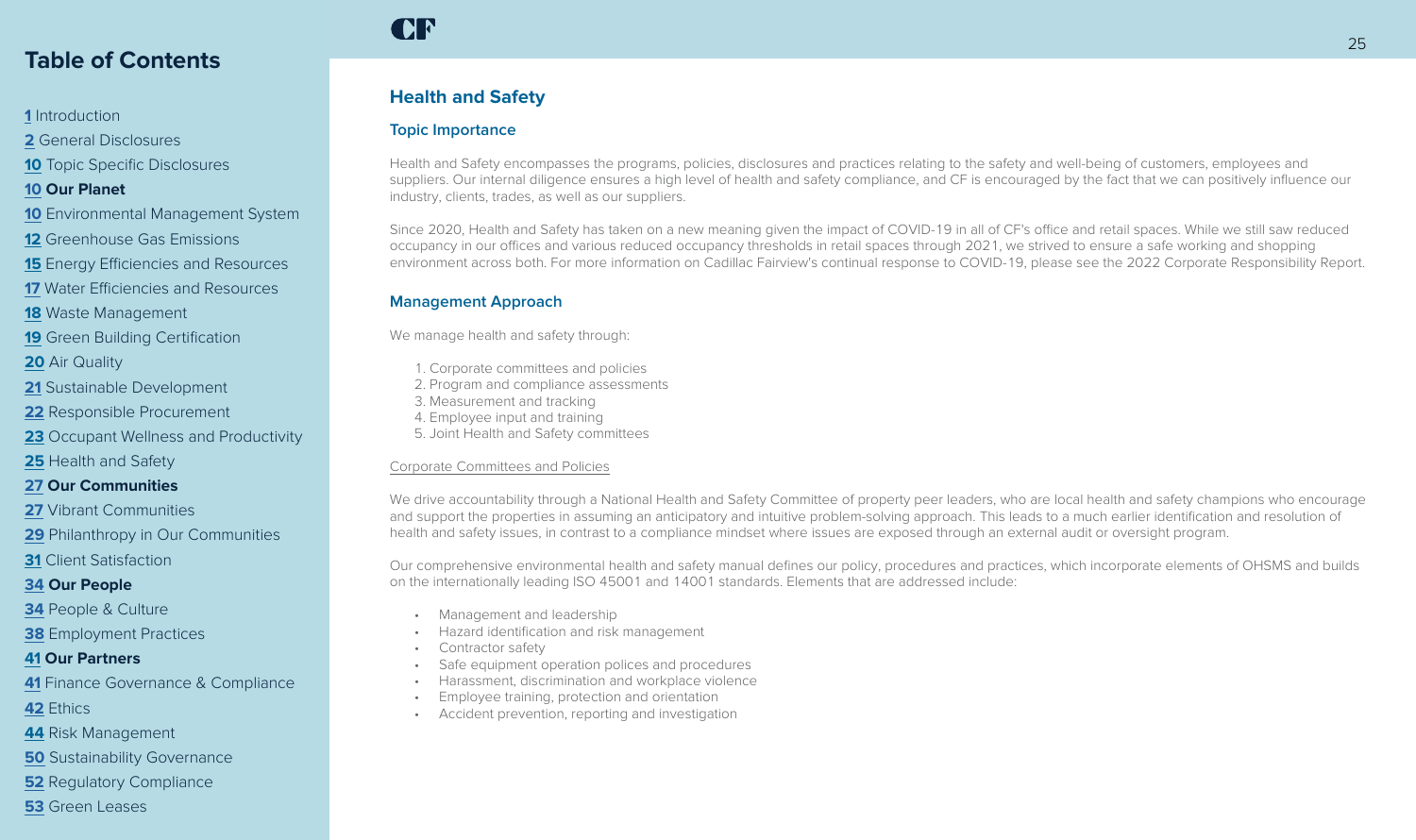#### **[1](#page-1-0)** Introduction

- **[2](#page-2-0)** General Disclosures
- **[10](#page-10-0)** Topic Specific Disclosures

#### **[10](#page-10-0) Our Planet**

- **[10](#page-10-0)** Environmental Management System
- **[12](#page-12-0)** Greenhouse Gas Emissions
- **[15](#page-15-0)** Energy Efficiencies and Resources
- **[17](#page-17-0)** Water Efficiencies and Resources
- **[18](#page-18-0)** Waste Management
- **[19](#page-19-0)** Green Building Certification
- **[20](#page-20-0)** Air Quality
- **[21](#page-21-0)** Sustainable Development
- **[22](#page-22-0)** Responsible Procurement
- **[23](#page-23-0)** Occupant Wellness and Productivity
- **[25](#page-25-0)** Health and Safety
- **[27](#page-27-0) Our Communities**
- **[27](#page-27-0)** Vibrant Communities
- **[29](#page-29-0)** Philanthropy in Our Communities
- **[31](#page-31-0)** Client Satisfaction
- **[34](#page-34-0) Our People**
- **[34](#page-34-0)** People & Culture
- **[38](#page-38-0)** Employment Practices

#### **[41](#page-41-0) Our Partners**

- **[41](#page-41-0)** Finance Governance & Compliance
- **[42](#page-42-0)** Ethics
- **[44](#page-44-0)** Risk Management
- **[50](#page-50-0)** Sustainability Governance
- **[52](#page-52-0)** Regulatory Compliance
- **[53](#page-53-0)** Green Leases

## CF

#### Program and Compliance Assessments

For objectivity and accountability, CF employs third-party environmental, health and safety (EHS) risk management auditors for independent annual audits. CF has developed and implemented an internal online compliance management system that tracks completion of all compliance related tasks which are monitored/managed internally and reported monthly to senior management.

All third-party and internal audit reports are reviewed by each property, the respective portfolio managers and our head office team. Our properties target full compliance with the internal and external evaluation programs, with actual compliance rates continually above 90%.

CF also undertakes a comprehensive internal EHS audit program that ensures our EHS management aligns with operational risk management efforts and includes validation of compliance reporting.

#### Measurement and Tracking

A current priority is the development of a consolidated protocol for collecting health and safety metrics, including absenteeism and lost time. While this data is currently captured, we seek to increase the degree of analysis it must undergo to deliver meaningful insights. CF has aligned with the contracting agency to provide WSIB and incident reporting services. This program has capabilities to identify health and safety metrics for first aid, lost time, near misses, and absenteeism.

#### Employee Input and Training

Regional and property health and safety committees hold monthly to quarterly safety meetings to collect employee input and review effectiveness of EHS programs. All work related incidents and near misses are investigated to determine root cause and implement corrective actions to prevent reoccurrence. CF adheres to all legislative requirements for employee health and safety training. Training topics are risk based and task specific. We also conduct general environmental health and safety training.

A safety award initiative for properties demonstrating a high level of compliance has now been implemented. Some of the measures include legislative compliance, training requirements, internal and external audit results, and incidents.

#### **Plans**

Our ongoing focus is to move the mindset from "compliance" to a proactive and progressive "culture of safety" – an approach aligned with, and valued by, our clients, their customers, and our Board.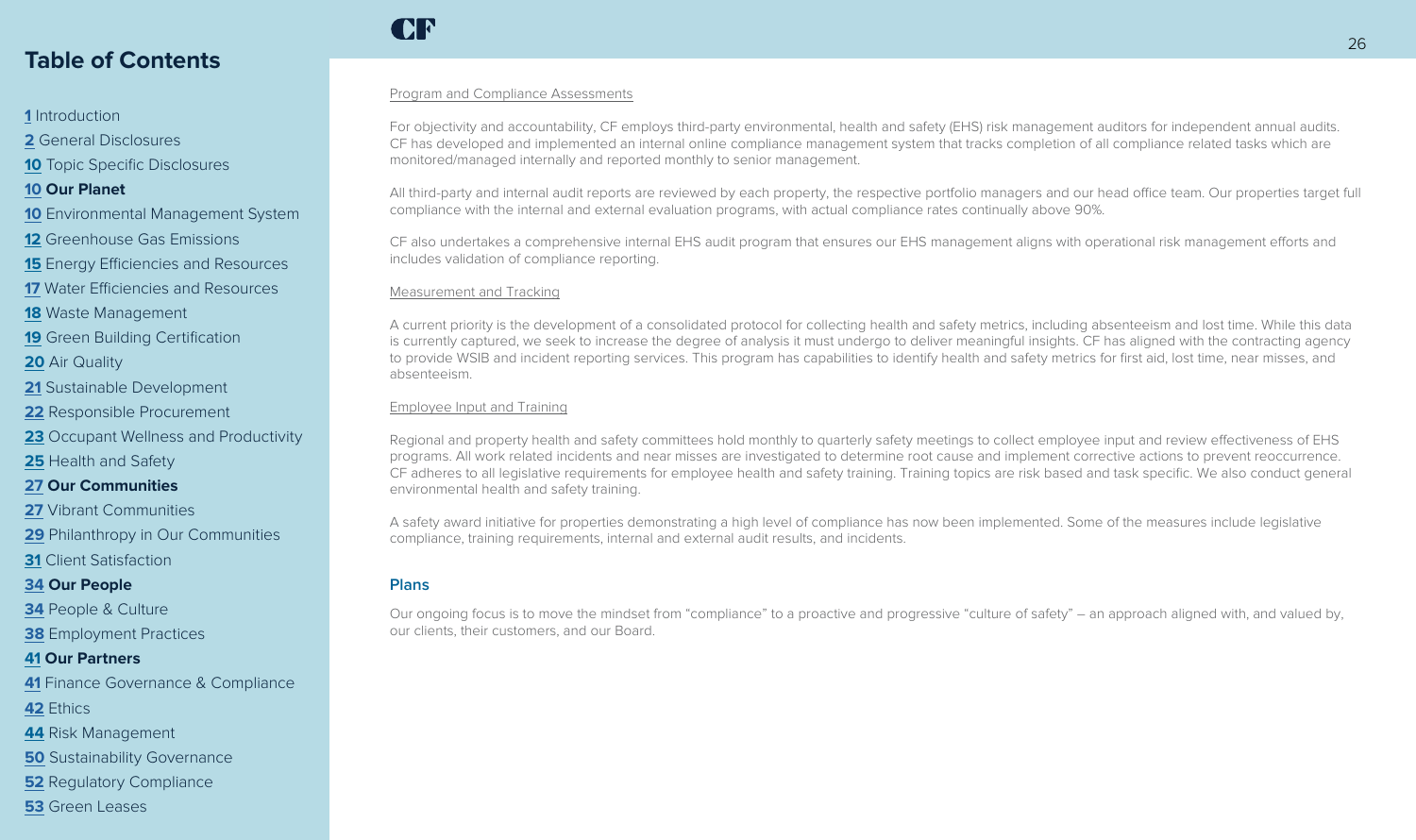#### <span id="page-27-0"></span>**[1](#page-1-0)** Introduction

**[2](#page-2-0)** General Disclosures

**[10](#page-10-0)** Topic Specific Disclosures

#### **[10](#page-10-0) Our Planet**

**[10](#page-10-0)** Environmental Management System

**[12](#page-12-0)** Greenhouse Gas Emissions

**[15](#page-15-0)** Energy Efficiencies and Resources

**[17](#page-17-0)** Water Efficiencies and Resources

**[18](#page-18-0)** Waste Management

**[19](#page-19-0)** Green Building Certification

**[20](#page-20-0)** Air Quality

**[21](#page-21-0)** Sustainable Development

**[22](#page-22-0)** Responsible Procurement

**[23](#page-23-0)** Occupant Wellness and Productivity

**[25](#page-25-0)** Health and Safety

**27 Our Communities**

**27** Vibrant Communities

**[29](#page-29-0)** Philanthropy in Our Communities

**[31](#page-31-0)** Client Satisfaction

**[34](#page-34-0) Our People**

**[34](#page-34-0)** People & Culture

**[38](#page-38-0)** Employment Practices

#### **[41](#page-41-0) Our Partners**

**[41](#page-41-0)** Finance Governance & Compliance

**[42](#page-42-0)** Ethics

**[44](#page-44-0)** Risk Management

**[50](#page-50-0)** Sustainability Governance

**[52](#page-52-0)** Regulatory Compliance

**[53](#page-53-0)** Green Leases

## CF

## **Our Communities**

#### **Vibrant Communities**

#### **Topic importance**

As a purpose-led real estate company, Cadillac Fairview is focused on *Transforming Communities for a Vibrant Tomorrow*.

CF has a rich history of bringing people together, supporting and nurturing communities and doing social good. In creating spaces that foster human connection and a sense of belonging where people live, work and play, we strive to make a positive impact in the cities where we operate. One way in which we invest and reinvest in cities for the long-term is by supporting local citizens, businesses and charities that meaningfully serve the communities and their needs. We aim to enrich the lived experiences of our community members and create a brighter future together.

The continued impact of the pandemic has affected everyone and accelerated our collective awareness of the issue of social isolation. High levels of social isolation were seen in Canadian cities prior to the pandemic. With social isolation on the rise, due to the effects of political and cultural polarization, we recognize our role and opportunity to challenge ourselves as we reshape and operate in our communities.

#### **Management Approach**

We aim to address the above by leveraging internal and external research, and planning and piloting initiatives within three focus areas: Social Connection, Economic Impact and Health & Well-being.

- **•• Social Connection:** Provide differentiated opportunities to bring people together
- **Economic Impact:** Contribute to a solid economic foundation through jobs employed at our shopping centres and office buildings, city infrastructure projects, significant ongoing development projects, philanthropy giving, and creating mixed-use community hubs and tourism
- **• Health & Well-being:** Support a healthy community and lifestyle to work, live and play

Some examples can be found within the 2022 Corporate Responsibility Report.

#### **Performance**

We are committed to not only curating the above initiatives across our properties, but also monitoring success and adapting the programs based on feedback and impact levels. In creating experiences, we develop specific measurement plans that include feedback from the community (e.g. our shoppers, office occupants, clients, community at large). This feedback helps our teams decide the future of pilots, adaptations to current programming, or input into future space development.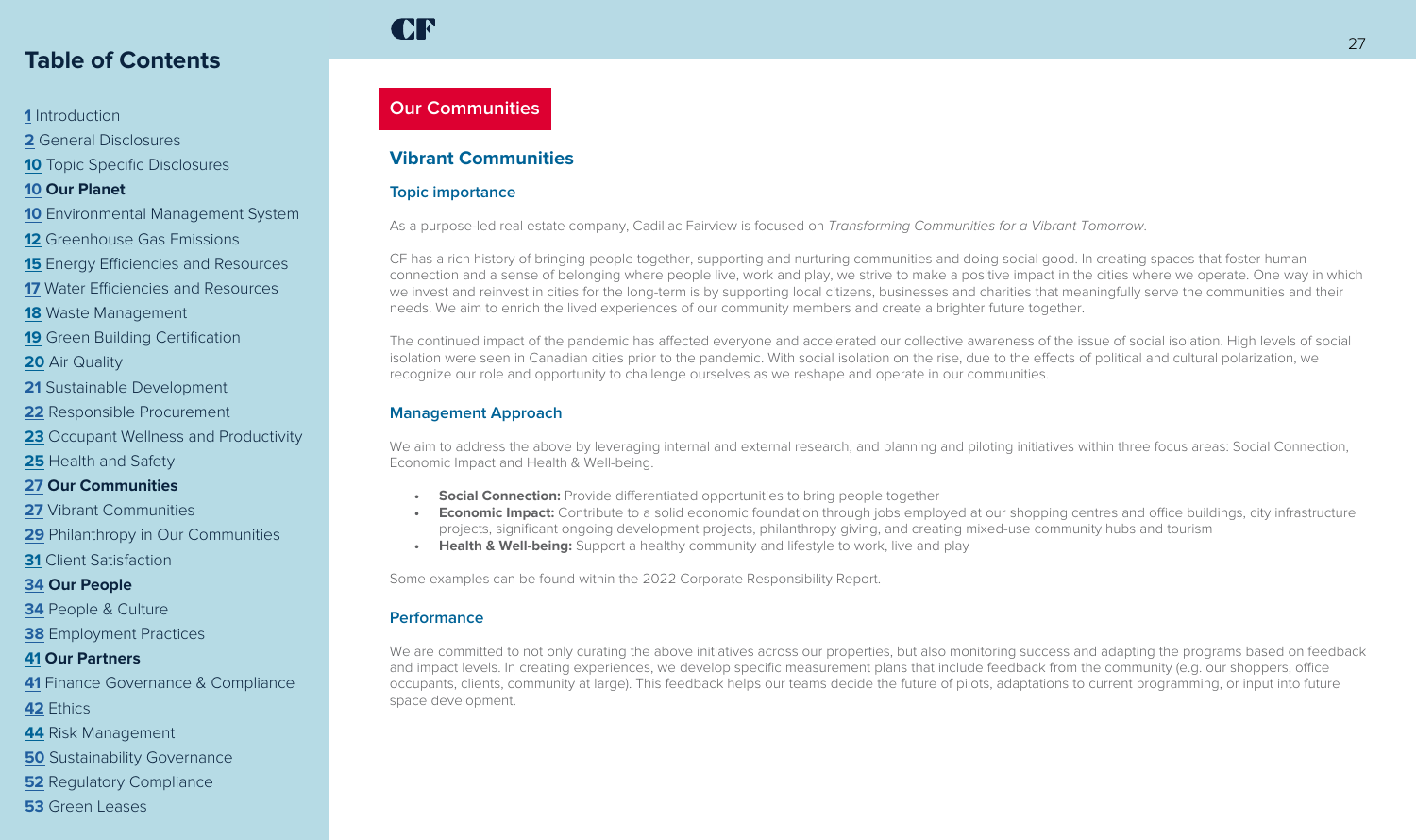Introduction

General Disclosures

Topic Specific Disclosures

#### **Our Planet**

- Environmental Management System
- Greenhouse Gas Emissions

Energy Efficiencies and Resources

Water Efficiencies and Resources

Waste Management

Green Building Certification

Air Quality

Sustainable Development

Responsible Procurement

Occupant Wellness and Productivity

Health and Safety

#### **Our Communities**

Vibrant Communities

Philanthropy in Our Communities

Client Satisfaction

#### **Our People**

People & Culture

Employment Practices

#### **Our Partners**

Finance Governance & Compliance

Ethics

Risk Management

Sustainability Governance

Regulatory Compliance

Green Leases

### **Plan**

**CF** 

We are committed to plan for and invest over a long-term horizon, and thus we are continuing to advance initiative planning to address this topic further across the experiences we curate and spaces we manage.

We will continue to create spaces and opportunities that foster human connection and a sense of belonging where people live, work and play. We will develop these spaces with the community in mind, to ensure they address their needs. Leveraging what we learned in this past year of the continued pandemic, we recognize the importance of well-being in everything we do and will take this into account with all of our work going forward. We will continue to solicit feedback from the public regarding CF's contribution to creating vibrant communities.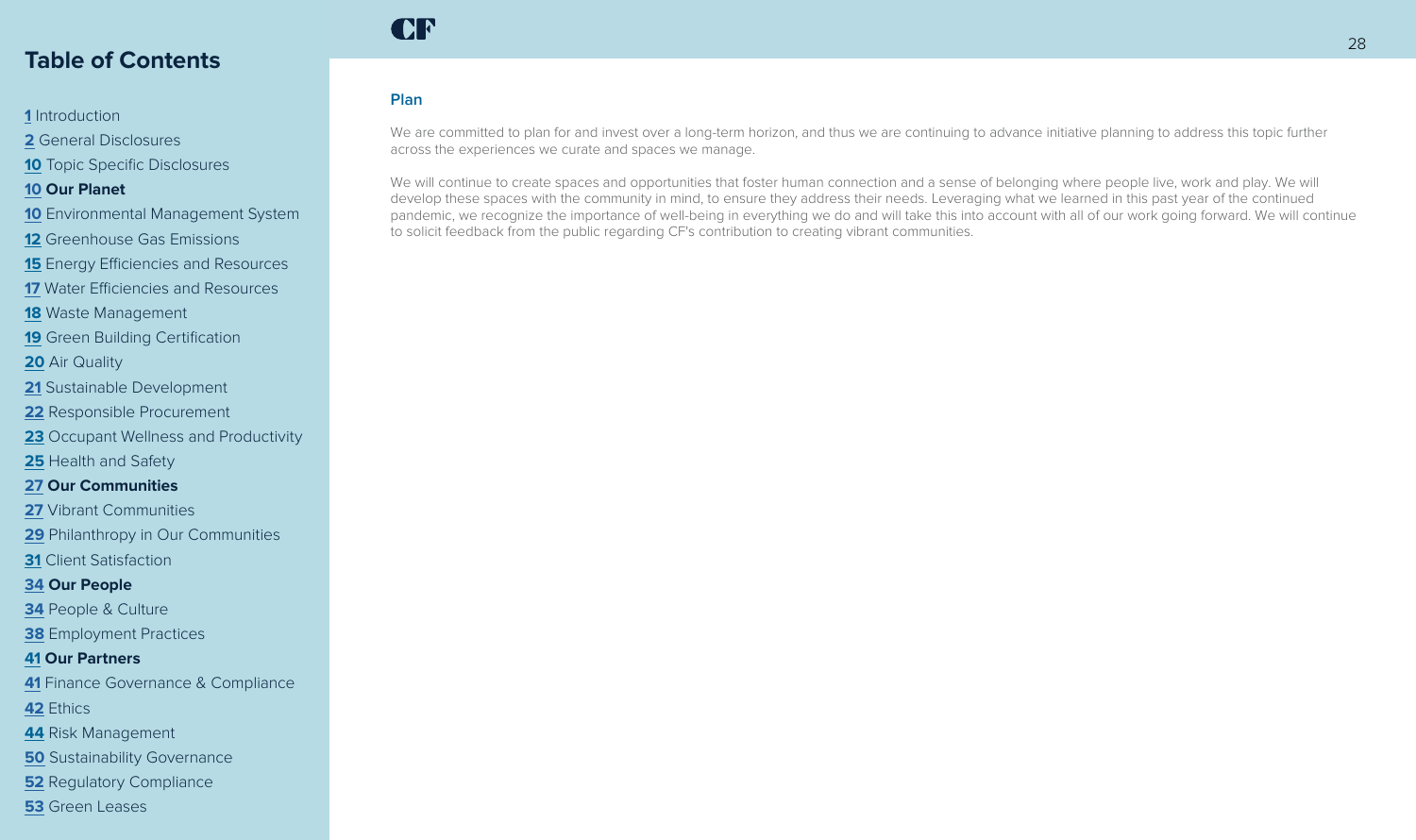- <span id="page-29-0"></span>**[1](#page-1-0)** Introduction
- **[2](#page-2-0)** General Disclosures
- **[10](#page-10-0)** Topic Specific Disclosures
- **[10](#page-10-0) Our Planet**
- **[10](#page-10-0)** Environmental Management System
- **[12](#page-12-0)** Greenhouse Gas Emissions
- **[15](#page-15-0)** Energy Efficiencies and Resources
- **[17](#page-17-0)** Water Efficiencies and Resources
- **[18](#page-18-0)** Waste Management
- **[19](#page-19-0)** Green Building Certification
- **[20](#page-20-0)** Air Quality
- **[21](#page-21-0)** Sustainable Development
- **[22](#page-22-0)** Responsible Procurement
- **[23](#page-23-0)** Occupant Wellness and Productivity
- **[25](#page-25-0)** Health and Safety
- **[27](#page-27-0) Our Communities**
- **[27](#page-27-0)** Vibrant Communities
- **29** Philanthropy in Our Communities
- **[31](#page-31-0)** Client Satisfaction
- **[34](#page-34-0) Our People**
- **[34](#page-34-0)** People & Culture
- **[38](#page-38-0)** Employment Practices

#### **[41](#page-41-0) Our Partners**

- **[41](#page-41-0)** Finance Governance & Compliance
- **[42](#page-42-0)** Ethics
- **[44](#page-44-0)** Risk Management
- **[50](#page-50-0)** Sustainability Governance
- **[52](#page-52-0)** Regulatory Compliance
- **[53](#page-53-0)** Green Leases

### **Philanthropy in Our Communities**

#### **Topic Importance**

CF

Caring for our communities has always been a key priority in how we conduct business. In alignment with our purpose of *Transforming Communities for a Vibrant Tomorrow*, CF refreshed its philanthropy strategy with a focus on bringing people together to combat social isolation, increasing impact through strategic partnerships and amplifying community support.

See our 2022 Responsibility Report examples of some of our community initiatives.

#### **Management Approach**

We make community donations through our:

- National and Local Funding: Combating Social Isolation and Building Vibrant Communities Initiatives
- Building Communities
- CF Golf Classic

#### National and Local Funding: Combating Social Isolation and Building Vibrant Communities Initiatives

Through 2021, CF worked on a new strategy of combating social isolation. We started with eight charitable organizations with a common goal to create positive change for Canadians facing social detachment and isolation. We are supporting innovative programs to address root causes of social isolation at a local level through our deepened partnerships, creating a meaningful and profound impact for marginalized communities most affected by social isolation. We also contribute to local charities to combat social detachment and isolation that connect to and amplify initiatives to build vibrant communities.

#### Building Communities Program

Building Communities is CF's charitable program supporting employee volunteerism. CF employees can request a corporate contribution of up to \$5,000 for a charity based on personal volunteer hours.

#### CF Golf Classic

Since its inception in 1990, the CF Golf Classic has been a key chapter of our philanthropy story. Proceeds raised through the tournament – and through the collaboration of our clients, partners and employees — have enabled us to support many worthy community causes. This tournament was cancelled in both 2020 and 2021 for the first time since inception given the pandemic, however we honored our commitment to our charitable partners by making a \$100,000 donation to each of them. Our partners included the Centre for Addiction and Mental Health (CAMH), Holland Bloorview Kids Rehabilitation Hospital, and Covenant House Toronto.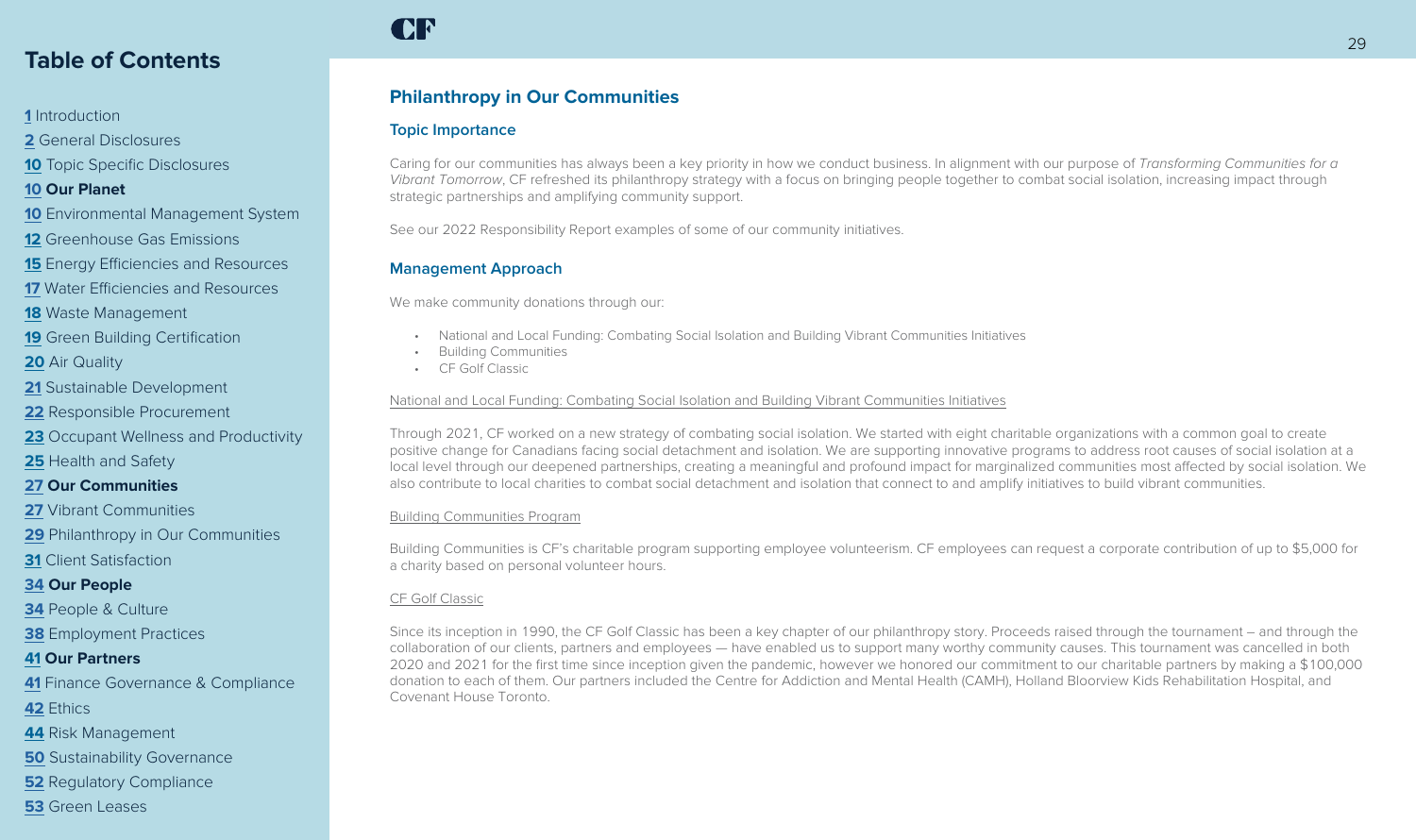#### Introduction

General Disclosures

Topic Specific Disclosures

#### **Our Planet**

Environmental Management System

Greenhouse Gas Emissions

Energy Efficiencies and Resources

Water Efficiencies and Resources

Waste Management

Green Building Certification

Air Quality

Sustainable Development

Responsible Procurement

Occupant Wellness and Productivity

Health and Safety

**Our Communities**

Vibrant Communities

Philanthropy in Our Communities

Client Satisfaction

#### **Our People**

People & Culture

Employment Practices

#### **Our Partners**

Finance Governance & Compliance

Ethics

Risk Management

Sustainability Governance

Regulatory Compliance

Green Leases

## **CF**

#### **Performance**

In 2021, CF budgeted \$2,160,000 for philanthropic initiatives.

| <b>Budget</b> | Cause                                                                             |
|---------------|-----------------------------------------------------------------------------------|
| \$1,000,000   | Contributions to local charities through Building Vibrant Communities initiatives |
| \$645,000     | Contributions to partner Charities focussed on Combating Social Isolation         |
| \$425,000     | Contributions to organizations, associations based on long term partnerships      |
| \$90,000      | Contributions via the Building Communities program (employee directed)            |

#### **Plans**

We remain committed to supporting causes that matter to the local community. We will continue to collaborate with our charity partners to help them achieve financial empowerment, program innovation & sustainability and greater awareness, and learn more about our communities through our partnerships. We'll continue to provide philanthropic support, including volunteer days and Building Communities funding to our colleagues through their volunteer commitments.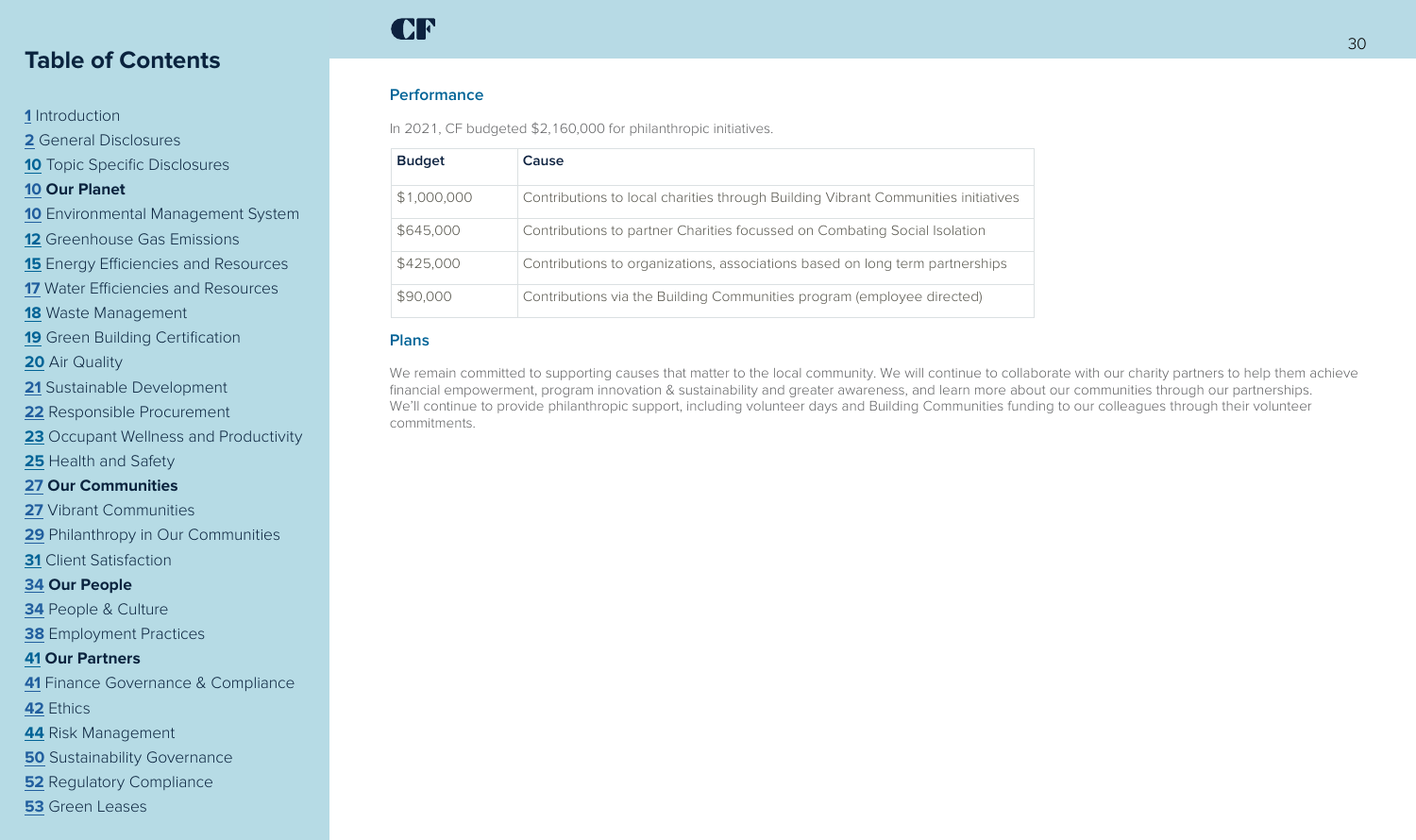#### <span id="page-31-0"></span>**[1](#page-1-0)** Introduction

**[2](#page-2-0)** General Disclosures

**[10](#page-10-0)** Topic Specific Disclosures

#### **[10](#page-10-0) Our Planet**

- **[10](#page-10-0)** Environmental Management System
- **[12](#page-12-0)** Greenhouse Gas Emissions

**[15](#page-15-0)** Energy Efficiencies and Resources

**[17](#page-17-0)** Water Efficiencies and Resources

**[18](#page-18-0)** Waste Management

**[19](#page-19-0)** Green Building Certification

**[20](#page-20-0)** Air Quality

**[21](#page-21-0)** Sustainable Development

**[22](#page-22-0)** Responsible Procurement

**[23](#page-23-0)** Occupant Wellness and Productivity

**[25](#page-25-0)** Health and Safety

**[27](#page-27-0) Our Communities**

**[27](#page-27-0)** Vibrant Communities

**[29](#page-29-0)** Philanthropy in Our Communities

**31** Client Satisfaction

**[34](#page-34-0) Our People**

**[34](#page-34-0)** People & Culture

**[38](#page-38-0)** Employment Practices

#### **[41](#page-41-0) Our Partners**

**[41](#page-41-0)** Finance Governance & Compliance

**[42](#page-42-0)** Ethics

**[44](#page-44-0)** Risk Management

**[50](#page-50-0)** Sustainability Governance

**[52](#page-52-0)** Regulatory Compliance

**[53](#page-53-0)** Green Leases

## CF

#### **Client Satisfaction**

#### **Topic Importance**

Client satisfaction is vital to our financial sustainability and ability to grow our business. With client expectations constantly evolving, we are proud of our track record of innovation to add value, keep clients and shoppers satisfied and loyal, and enhance the long-term value of our portfolio.

Client focus is foundational to delivering on CF's purpose and we aspire to deliver a superior customer experience. Client satisfaction involves our entire company – decisions by properties, corporate departments and portfolios can affect the client experience.

Given yet another pandemic year, we have continued working with our retail and office partners to ensure the safety and well-being of our office and retail occupants – the details of which are in the [Health and Safety](#page-25-0) section of this report.

#### About Our Clients

Cadillac Fairview customers are different in our office and retail properties. Our office customers include the companies that rent space at our properties and their employees. Our retail customers include retail chains, independent shopkeepers and their shoppers.

#### **Management Approach**

Client satisfaction involves our entire company – decisions by properties, corporate departments and portfolios can affect the client experience. We manage client satisfaction by:

- 1. Ongoing capital investment to improve our office occupancy via upgraded lobbies and washrooms and building systems (e.g. elevator and HVAC upgrades, Smart Washrooms)
- 2. Building improvements through certifications (e.g. LEED, BOMA Best, Fitwel, WELL, RHFAC) aligned with our clients' stated sustainability principles
- 3. Analyzing data insights and implementing programs to improve satisfaction and innovations to support client success

#### Data Insights

CF consolidates and analyzes data from a variety of sources to improve our understanding of customers and marketplace and to drive innovation.

We typically conduct office client engagement satisfaction surveys every year (rotating between office decision-makers and occupants every other year), though this was paused during the pandemic. We track results as a key performance indicator. At retail properties, information customer service desks track customer inquiries and behaviour. See a summary of our practices in the table below.

We use the insights gathered from clients to develop property and portfolio action plans to improve operational procedures and the client experience. This has been especially useful through this unprecedented year to support our clients in a more agile and nimble way.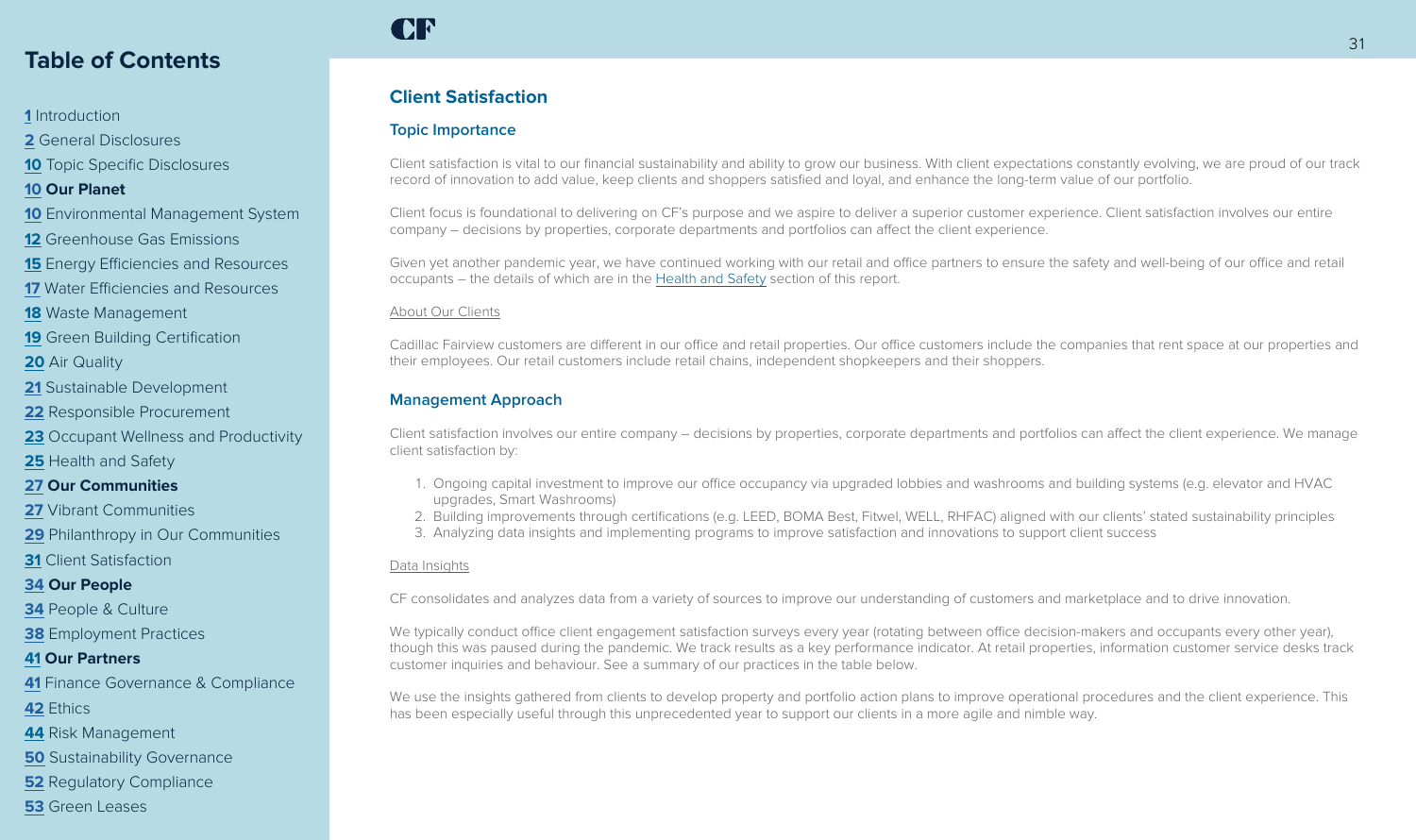#### **[1](#page-1-0)** Introduction

**[2](#page-2-0)** General Disclosures

**[10](#page-10-0)** Topic Specific Disclosures

#### **[10](#page-10-0) Our Planet**

**[10](#page-10-0)** Environmental Management System

**[12](#page-12-0)** Greenhouse Gas Emissions

**[15](#page-15-0)** Energy Efficiencies and Resources

**[17](#page-17-0)** Water Efficiencies and Resources

**[18](#page-18-0)** Waste Management

**[19](#page-19-0)** Green Building Certification

**[20](#page-20-0)** Air Quality

**[21](#page-21-0)** Sustainable Development

**[22](#page-22-0)** Responsible Procurement

**[23](#page-23-0)** Occupant Wellness and Productivity

**[25](#page-25-0)** Health and Safety

**[27](#page-27-0) Our Communities**

**[27](#page-27-0)** Vibrant Communities

**[29](#page-29-0)** Philanthropy in Our Communities

**[31](#page-31-0)** Client Satisfaction

**[34](#page-34-0) Our People**

**[34](#page-34-0)** People & Culture

**[38](#page-38-0)** Employment Practices

#### **[41](#page-41-0) Our Partners**

**[41](#page-41-0)** Finance Governance & Compliance

**[42](#page-42-0)** Ethics

**[44](#page-44-0)** Risk Management

**[50](#page-50-0)** Sustainability Governance

**[52](#page-52-0)** Regulatory Compliance

**[53](#page-53-0)** Green Leases



Practices with regards to customer feedback

| <b>Practice</b>                                                                                                                                                                                                                                                                                                                                                                     |
|-------------------------------------------------------------------------------------------------------------------------------------------------------------------------------------------------------------------------------------------------------------------------------------------------------------------------------------------------------------------------------------|
| While we do have standard office tenant surveys, these were paused during the pandemic given most tenants had staff working<br>$\bullet$<br>out of home:                                                                                                                                                                                                                            |
| . We have however conducted frequent returns to workplace surveys to understand the office clients' return to office plans<br>and ensure that we are prepared to welcome and support them effectively                                                                                                                                                                               |
| • We are looking to resume the office client and occupant satisfaction surveys in 2022                                                                                                                                                                                                                                                                                              |
| We are looking to reinstate the retail client satisfaction survey, but in the interim are focused on direct interactions with our<br>$\bullet$<br>clients for feedback vs. interacting through a survey tool; in 2021 specifically, we conducted focus groups with select retailers<br>and delivered our first ever Retail Insights session as a direct outcome of the focus groups |
| Shopper experience is measured using an annual feedback system i.e. a tailored survey that adheres to standard research<br>methodology and allows for peer benchmarking and allows for systematic comparison                                                                                                                                                                        |
| We continue conducting more frequent shopper survey check-ins to understand changing behaviour, feedback on our<br>$\bullet$<br>properties and shopping in general, especially given the pandemic's impact and an evolving retail environment                                                                                                                                       |
|                                                                                                                                                                                                                                                                                                                                                                                     |

#### **Performance**

Leveraging the insights gathered from our customer feedback, we implement numerous programs to ensure client satisfaction:

1. Property upgrades

- We invest heavily in the shopping experience, redesigning many properties to provide more natural light, modern décor, and comfortable seating areas, including an increased focus on health and safety measures at all CF properties ensuring a safe shopping and office environment given the ongoing pandemic
- Among other certifications, we are also enrolled in the Rick Hansen Foundation Accessibility Certification (RHFAC) program now 10 properties are certified

#### 2. Client collaboration

- We worked with retail clients to support their sales operations by driving property traffic and enabling efficient shopping through: i. the LiVE by CF app (rolled out in 2020) enabling mobile shopping, arrangements for curbside pick-up, and digital line-up management ii. the rollout of a returns processing pilot with ReturnBear (a reverse-logistics venture with KORU) enabling consolidated one-stop shop
	- returns
	- iii. many regional activations including Giftcard campaigns, Home of Team Canada Celebration Wall events, and local experiences such as the Biggest Patio in Canada at CF Sherway Gardens and the Stampede breakfast in Calgary
- Continued recovery support through ongoing retailer outreach for low-cost 'ship-from-store' delivery and CF Eats food pickup and delivery capabilities; expansion of line management services to enable safe and efficient shopping options for consumers, and multiple gift card campaigns to further drive in-store sales
- We also supported should be retailers' challenged recruiting efforts by hosting job fairs at CF malls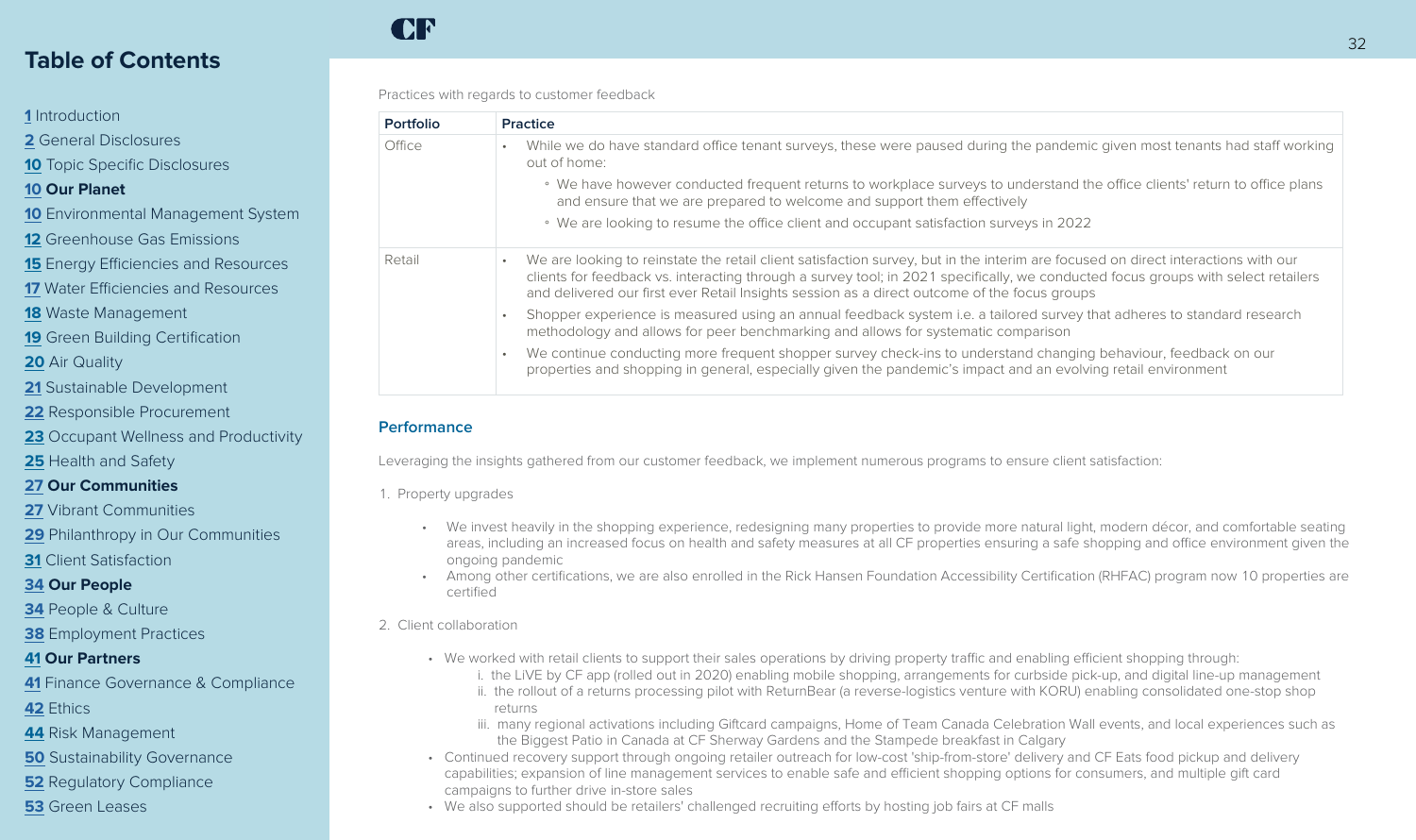- **[1](#page-1-0)** Introduction
- **[2](#page-2-0)** General Disclosures
- **[10](#page-10-0)** Topic Specific Disclosures
- **[10](#page-10-0) Our Planet**
- **[10](#page-10-0)** Environmental Management System
- **[12](#page-12-0)** Greenhouse Gas Emissions
- **[15](#page-15-0)** Energy Efficiencies and Resources
- **[17](#page-17-0)** Water Efficiencies and Resources
- **[18](#page-18-0)** Waste Management
- **[19](#page-19-0)** Green Building Certification
- **[20](#page-20-0)** Air Quality
- **[21](#page-21-0)** Sustainable Development
- **[22](#page-22-0)** Responsible Procurement
- **[23](#page-23-0)** Occupant Wellness and Productivity
- **[25](#page-25-0)** Health and Safety
- **[27](#page-27-0) Our Communities**
- **[27](#page-27-0)** Vibrant Communities
- **[29](#page-29-0)** Philanthropy in Our Communities
- **[31](#page-31-0)** Client Satisfaction
- **[34](#page-34-0) Our People**
- **[34](#page-34-0)** People & Culture
- **[38](#page-38-0)** Employment Practices
- **[41](#page-41-0) Our Partners**
- **[41](#page-41-0)** Finance Governance & Compliance
- **[42](#page-42-0)** Ethics
- **[44](#page-44-0)** Risk Management
- **[50](#page-50-0)** Sustainability Governance
- **[52](#page-52-0)** Regulatory Compliance
- **[53](#page-53-0)** Green Leases

#### 3. CF Connect

CF

- A web-based instant connection to our service program that helps CF deliver a best-in-class client experience and track key service analytics. It provides benefits and efficiencies for both office and retail clients:
	- i. Ability to submit service requests directly by password access
	- ii. Real-time connection to service request status and reports
	- iii. Access to real-time information for internal updates
- 4. Other Digital Platforms
	- We provide property specific websites that help communicate building information to current and prospective tenants: leasing availability, building services and amenities (e.g., fitness clubs, bike parking), local shops and food options, sustainability information (e.g., building certifications, energy and water performance), and resources for tenants (e.g., tenant manual) and contractors (e.g., service work permit)
	- We offer a CF Concierge mobile app as a way to better connect the physical and digital environments, enabling building occupants with access to digital amenities and services (e.g. mobile key access, service requests, and transit info) across CF's Canadian office complexes
- 5. Green Building Certifications
	- Studies suggest a relationship between green-certified office buildings and benefits of occupant satisfaction including improved occupant wellbeing and higher productivity
- 6. Service First
	- Service First is our commitment to build meaningful, lasting connections with all those we serve clients, customers, colleagues, and communities. Some of our client-centric programs are:
		- i. CF Lounge, a dedicated community space in each of our shopping centres for retail, CF, and third-party employees to enjoy, promoting community and rejuvenation (though this has been paused through the pandemic)
		- ii. CF Front Door, a digital platform to support both retailers and the community by connecting job seekers and retailers with employment opportunities at CF shopping centres; this was highly leveraged for this year's retailer job fairs.
		- iii. CF First Day, an experience provided to new retail and office employees with a Welcome Kit on their first day containing a warm welcome and property information (and gift for retail).

Given the persistence of the pandemic, we continue our efforts to focus on the safety and well-being of our employees, clients and guests – the details of which are in the [Health and Safety](#page-25-0) section of this report.

#### **Plans**

Moving forward, we will continue to invest in processes and systems to address consumer, client, and partner feedback. While we have feedback mechanisms set up for consumers, and office clients, we will continue focusing on these being more effective and streamline across all operating channels and properties. We will further work on enhancing other stakeholder feedback metrics including all tenants and partners to ensure we continue building trust across all our stakeholder groups. Given the particularly strong impact to retail, we will also continue to look for initiatives that will help our retailer clients recover.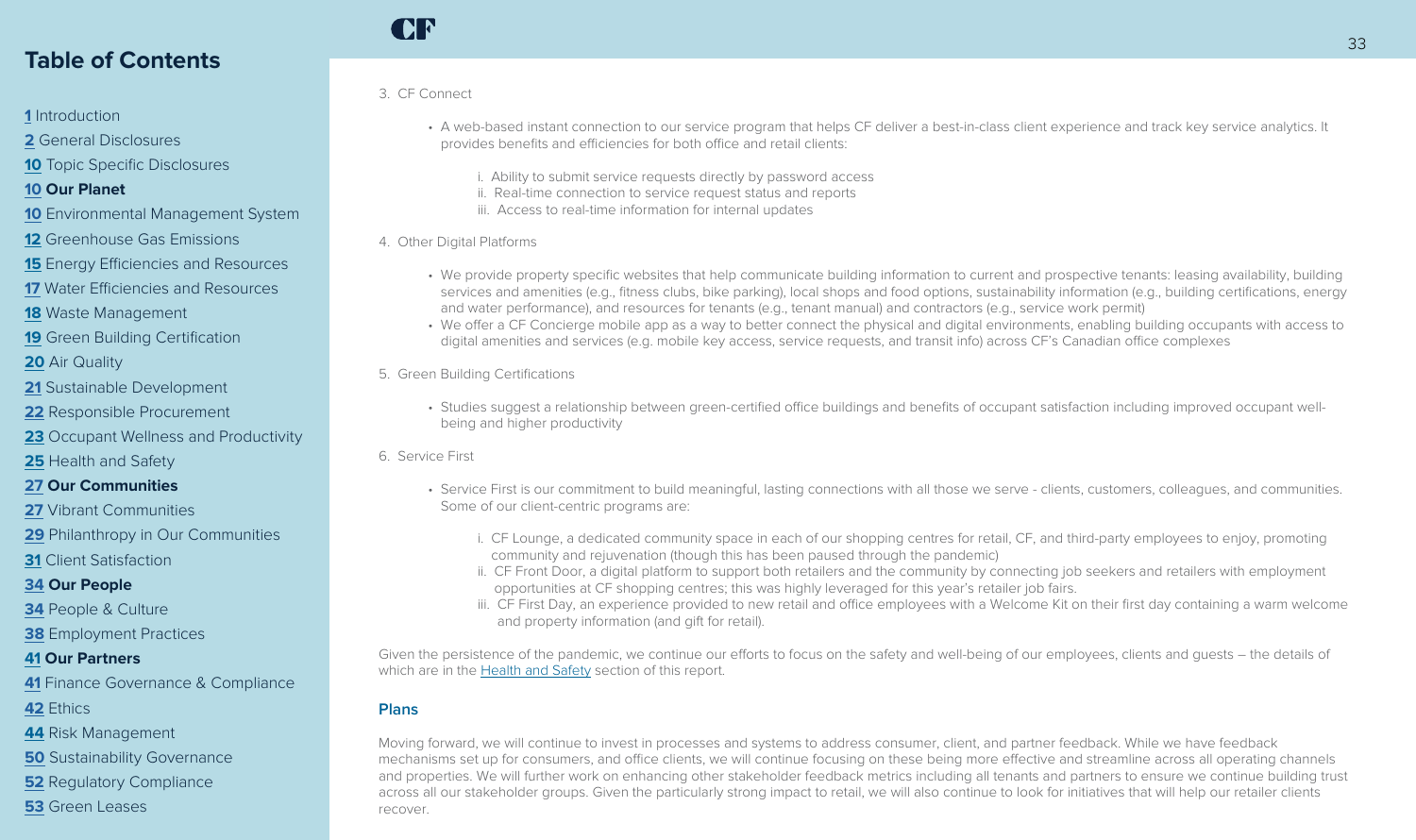#### <span id="page-34-0"></span>**[1](#page-1-0)** Introduction

**[2](#page-2-0)** General Disclosures

**[10](#page-10-0)** Topic Specific Disclosures

#### **[10](#page-10-0) Our Planet**

**[10](#page-10-0)** Environmental Management System

**[12](#page-12-0)** Greenhouse Gas Emissions

**[15](#page-15-0)** Energy Efficiencies and Resources

**[17](#page-17-0)** Water Efficiencies and Resources

**[18](#page-18-0)** Waste Management

**[19](#page-19-0)** Green Building Certification

**[20](#page-20-0)** Air Quality

**[21](#page-21-0)** Sustainable Development

**[22](#page-22-0)** Responsible Procurement

**[23](#page-23-0)** Occupant Wellness and Productivity

**[25](#page-25-0)** Health and Safety

**[27](#page-27-0) Our Communities**

**[27](#page-27-0)** Vibrant Communities

**[29](#page-29-0)** Philanthropy in Our Communities

**[31](#page-31-0)** Client Satisfaction

**34 Our People**

**34** People & Culture

**[38](#page-38-0)** Employment Practices

#### **[41](#page-41-0) Our Partners**

**[41](#page-41-0)** Finance Governance & Compliance

**[42](#page-42-0)** Ethics

**[44](#page-44-0)** Risk Management

**[50](#page-50-0)** Sustainability Governance

**[52](#page-52-0)** Regulatory Compliance

**[53](#page-53-0)** Green Leases

## CF

## **Our People**

#### **People and Culture**

#### **Topic Importance**

People and culture are our competitive advantage at CF; we continue to operate in a hybrid environment with teams that are both onsite and remote. We continue to nurture a working environment that is engaging and inclusive. Anchored in our CF Values, this enables our people to feel they can be their authentic selves and empowered to make a difference that matters. CF is comprised of diverse employees with unique professional and personal priorities. We have well-established people & culture programs, processes, and practices to support every employee in their career and development, and ensure we have an engaged workforce for today and tomorrow.

Well-being continued to be top of mind as we entered the second year of the pandemic with a hybrid workforce. We continued to measure employee wellbeing every 8 weeks and provide targeted messaging and support where it was needed most – be it physical, mental or social, including an unwavering emphasis on COVID-19 safe practices. This included new programs and changes to our benefit programs as listed below. Our workforce, remote and onsite, continued to rate CF very high on providing well-being support.

Recognizing that vaccination efforts will be critical to help get COVID-19 under control, we launched an extensive, multilingual vaccination education campaign to empower our employees and 3rd party employees with information and paid time away from work to receive their COVID-19 vaccination.

Inclusion & diversity (I&D) is anchored in our CF Values and the OneCF culture, thus enabling our exciting growth strategy. In 2021, we received the "Elite" award from Achievers as the North American company that most exemplifies "belonging, equity & inclusion". In 2021, we sought to further raise the bar by inviting employees to guide the next leg of our I&D journey by participating in a special employee voice survey which measured inclusion, well-being and engagement through the lens of CF's collective diversity and intersectionality and invite ideas for improvement. This survey was administered and analyzed by Korn Ferry (global experts in Inclusion and Diversity); next steps will be introduced in 2022 as we continue to advance our Inclusion and Diversity journey.

#### **Our Value Proposition to Employees**

#### Our OneCF Culture & CF Values

Our award winning OneCF culture is experienced in every interaction with CF. This includes people who go above and beyond in their work, who seek and welcome new perspectives, who engage with empathy in every interaction, and who want to make a difference and do.

Our OneCF Culture is anchored in our CF Values, which guide our everyday behaviours to drive performance, even when times get tough. Our CF Values are much more than a poster on the wall. They are embedded in every facet of our employee programs and processes (from employee development to performance to recognition) to positively reinforce how to deliver the right results, the right way. We celebrate our people and OneCF culture in many ways, including our annual OneCF Day celebrations with our teams at our properties, across the country and around the world, even if a bit different than prepandemic.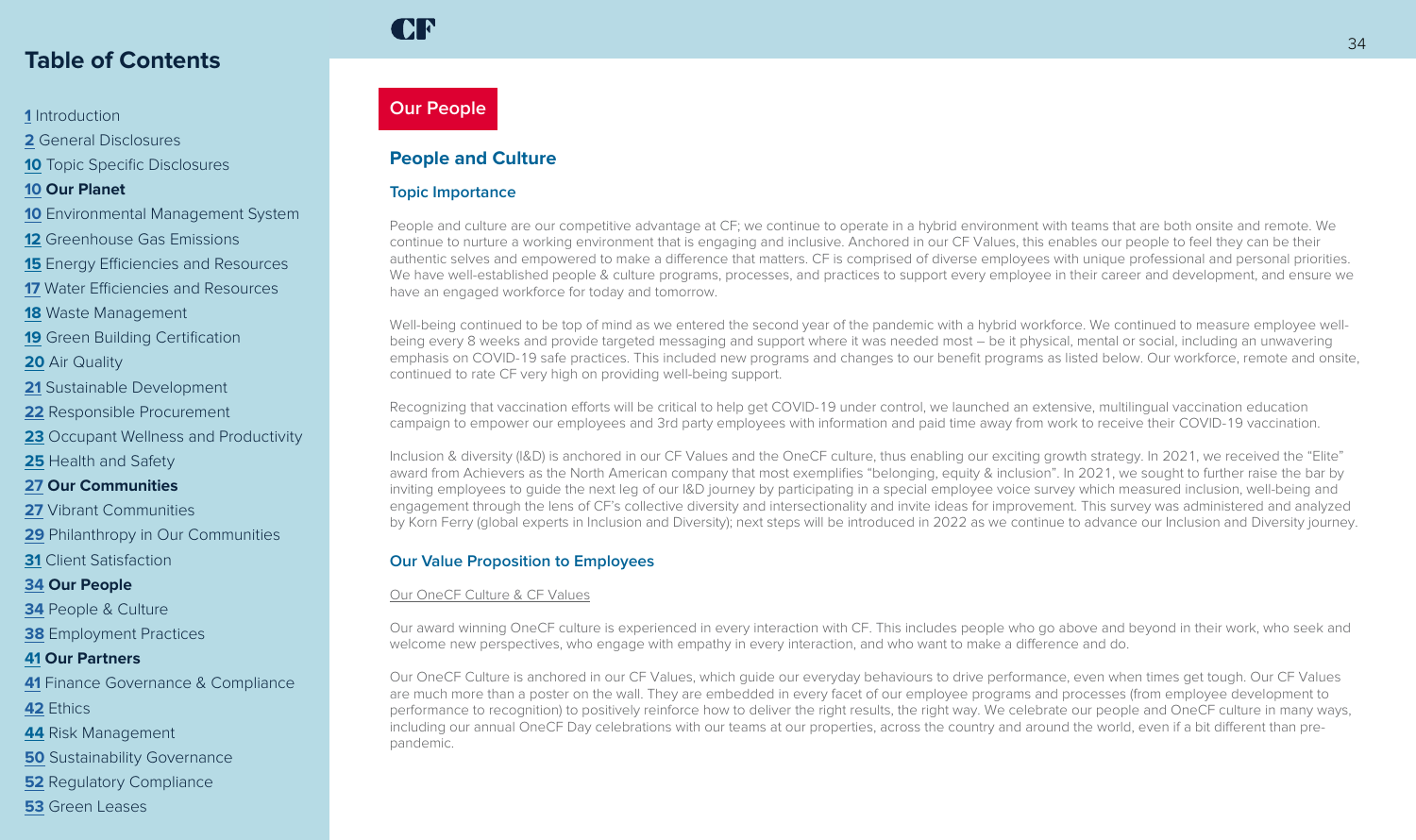#### **[1](#page-1-0)** Introduction

- **[2](#page-2-0)** General Disclosures
- **[10](#page-10-0)** Topic Specific Disclosures

#### **[10](#page-10-0) Our Planet**

- **[10](#page-10-0)** Environmental Management System
- **[12](#page-12-0)** Greenhouse Gas Emissions
- **[15](#page-15-0)** Energy Efficiencies and Resources
- **[17](#page-17-0)** Water Efficiencies and Resources
- **[18](#page-18-0)** Waste Management
- **[19](#page-19-0)** Green Building Certification
- **[20](#page-20-0)** Air Quality
- **[21](#page-21-0)** Sustainable Development
- **[22](#page-22-0)** Responsible Procurement
- **[23](#page-23-0)** Occupant Wellness and Productivity
- **[25](#page-25-0)** Health and Safety
- **[27](#page-27-0) Our Communities**
- **[27](#page-27-0)** Vibrant Communities
- **[29](#page-29-0)** Philanthropy in Our Communities
- **[31](#page-31-0)** Client Satisfaction

#### **[34](#page-34-0) Our People**

- **[34](#page-34-0)** People & Culture
- **[38](#page-38-0)** Employment Practices

#### **[41](#page-41-0) Our Partners**

- **[41](#page-41-0)** Finance Governance & Compliance
- **[42](#page-42-0)** Ethics
- **[44](#page-44-0)** Risk Management
- **[50](#page-50-0)** Sustainability Governance
- **[52](#page-52-0)** Regulatory Compliance
- **[53](#page-53-0)** Green Leases

#### Our Values

CF

- 1. Aim higher We strive to exceed expectations
- 2. Own your expertise We empower ourselves and each other
- 3. Collaborate effectively We bring the right people together to get the right results
- 4. Engage with empathy We objectively consider the needs of others
- 5. Embrace change We drive, learn from, and adapt to change

For more information on our Values, please visit [our website](https://www.cadillacfairview.com/).

#### Employee Well-Being

Employee well-being at CF includes mental health, physical health, financial health, and social connectivity as well as our robust health and safety practices to protect our employees and the communities we serve. Our employee well-being survey and scorecard monitors employee sentiment and guides CF actions to provide support where it is needed most. Well-being is also enabled through our competitive pension and benefits programs, which benchmark to the top plans in the country. Examples include:

- Continued stringent COVID-19 health & safety practices and protocols, including employee and visitor handbooks, online resources and signage
- Employee well-being survey deployed and actioned every 8 weeks with targeted messaging and support
- Enhanced messaging and resources to support employees in managing work and life priorities
- Mental health benefit enhancements which include tripling CF's current paramedical coverage for psychologist, social worker and psychotherapist benefit and a paid well-being day for all employees in 2021, an extra company paid day away from work to disconnect and invest in self care
- "Move the Needle" vaccination awareness campaign for CF and 3rd party employees (activities included a multilingual education campaign with our partners at MedCan and company paid time away from work to receive a vaccine)
- CF Together in Wellness programming and experiences to connect with employees with well-being resources (financial, mental, physical fitness / healthy eating, social); this includes our continued partnership with Medcan, 25 days of wellness giveaways, expert speaker series, and employee tips through our online community
- Well-being workshops and webinars including The Science of Mindfulness, Balance & Burnout and Personal Resilience
- CF Café, CF's virtual employee networking platform, which supports new employee connections across the company
- A broad array of competitive cash and non-cash compensation programs, including best-in-class pension and benefits packages
- Continued review & modification of CF policies to best support employees through contributed restrictions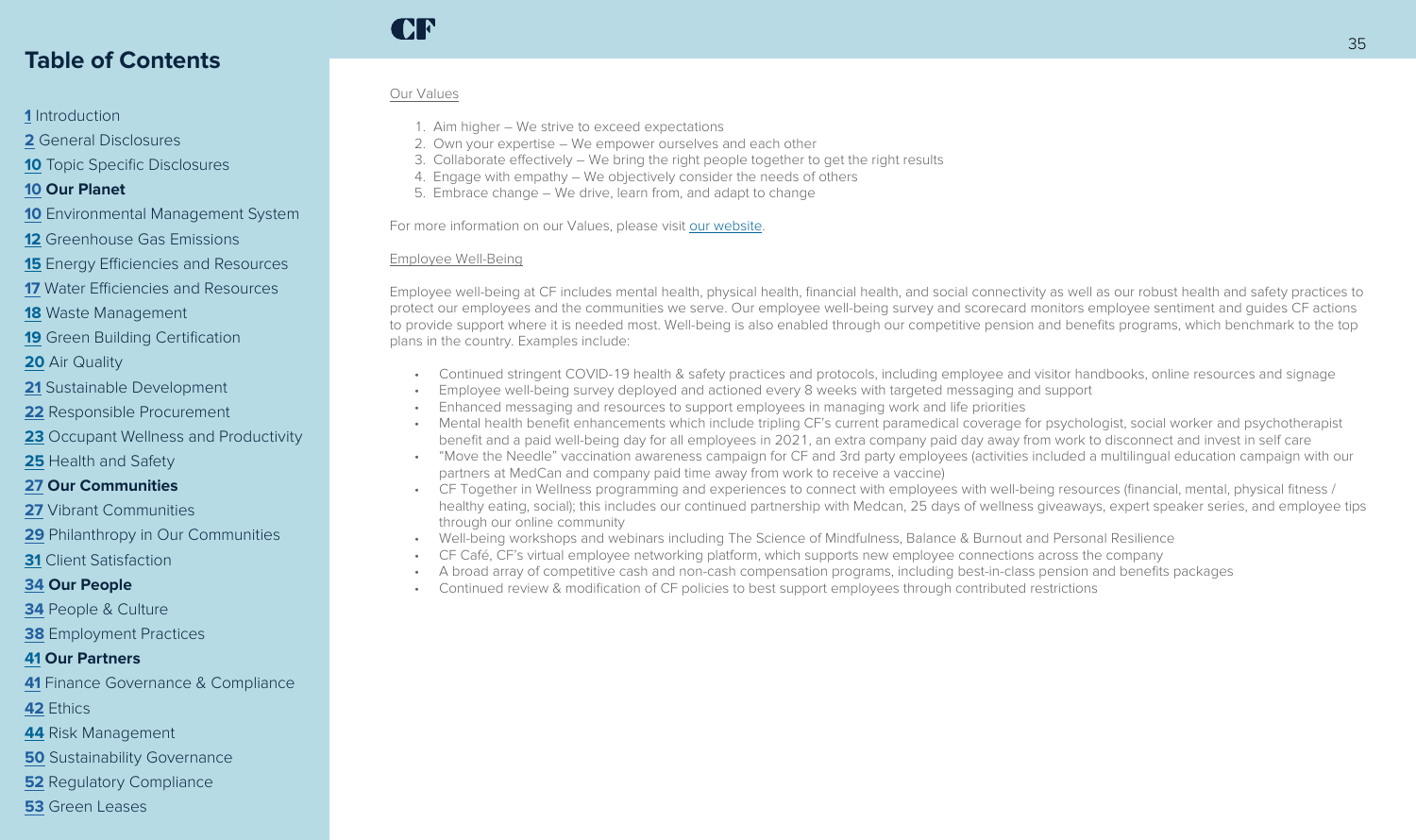#### **[1](#page-1-0)** Introduction

**[2](#page-2-0)** General Disclosures

**[10](#page-10-0)** Topic Specific Disclosures

#### **[10](#page-10-0) Our Planet**

- **[10](#page-10-0)** Environmental Management System
- **[12](#page-12-0)** Greenhouse Gas Emissions
- **[15](#page-15-0)** Energy Efficiencies and Resources
- **[17](#page-17-0)** Water Efficiencies and Resources

**[18](#page-18-0)** Waste Management

**[19](#page-19-0)** Green Building Certification

**[20](#page-20-0)** Air Quality

**[21](#page-21-0)** Sustainable Development

**[22](#page-22-0)** Responsible Procurement

**[23](#page-23-0)** Occupant Wellness and Productivity

**[25](#page-25-0)** Health and Safety

#### **[27](#page-27-0) Our Communities**

**[27](#page-27-0)** Vibrant Communities

**[29](#page-29-0)** Philanthropy in Our Communities

**[31](#page-31-0)** Client Satisfaction

**[34](#page-34-0) Our People**

**[34](#page-34-0)** People & Culture

**[38](#page-38-0)** Employment Practices

#### **[41](#page-41-0) Our Partners**

**[41](#page-41-0)** Finance Governance & Compliance

**[42](#page-42-0)** Ethics

**[44](#page-44-0)** Risk Management

**[50](#page-50-0)** Sustainability Governance

**[52](#page-52-0)** Regulatory Compliance

**[53](#page-53-0)** Green Leases

#### Inclusion & Diversity (I&D)

CF

Inclusion & diversity at CF is anchored in our CF Values and OneCF Culture, and is championed by our Executive Team. We continued to make I&D progress across many areas in 2021, as we worked through challenges introduced by the pandemic and other global events. In addition, through a company wide employee survey, we have established a new baseline and external benchmarks to quide the next leg or our I&D journey and measure progress in a meaningful way. This will be shared with employees in 2022 as CF continues to advance initiatives on our I&D roadmap to further reinforce our OneCF Culture as an inclusive one.

- Continued engagement of our People Pillar team, a diverse group of CF employees to guide initiatives and change activities on CF's roadmap
- Delivery of CF Employee Voice survey to measure inclusion, well-being and engagement through the lens of CF's professional and personal diversity and intersectionality (achieved record high employee participation, 20 points above external best practices)
- Introduction of CF's Flexible Work approach, to support all employees in their work and personal priorities, within the constraints of their role (structured to be inclusive of all employees, including our frontline teams)
- Extensive inclusion and diversity curriculum & curated content available to all employees including Unconscious Bias, Managing Your Mindset for Women Leaders, Effective Candor at CF, Inclusive Hiring Practices, Engaging with Empathy, and How to be an Ally for Racialized People
- OneCF Connections series that seeks to educate and build awareness through webinars, workshops and sharing online resources with topics that included International Women's Day, Pride, Black History Month and Mental Health Month
- Onboarding program designed to accelerate employee connections and sense of belonging as they adjust to a new organization which continues to receive high marks from new employees (including an orientation for all employees and our 3rd party teams to our OneCF Culture)
- Executive job shadowing program, through which members of our Executive Team spend half a day with one of our frontline teams to build empathy and remove barriers
- Continued recruitment pilots including inclusive job postings, new recruitment pools and new tools to reduce bias in the decision-making process
- Independent certification as Pay Equity compliant across all job levels, including recent recertification in Quebec and Ontario

#### Career and Development

CF is committed to supporting every employee in their development at every stage of their career, which is enabled through our CF Building Leaders programs and talent processes. Given the continued pandemic environment, these processes have pivoted to a hybrid environment. Highlights include:

- Robust annual calendar offering over 40 Workshops and CF Values Labs (also made available to teams on demand), created and curated for CF by CF in partnership with leadership experts
- Extensive online Learning Hub with resources on demand including online courses, toolkits, career resources, library
- OneCF Coaching program to enhance leader capability in coaching individual and teams on behaviours that will have the greatest impact on performance
- Annual tuition reimbursement program to support all employees in their ongoing development, up to \$2500 per year
- Robust annual talent sessions to review, discuss and resource individual career and development plans and priorities
- CF's Early Talent program recruits and onboards recent university graduates and supports them in acquiring new experiences and skills to accelerate their career and development.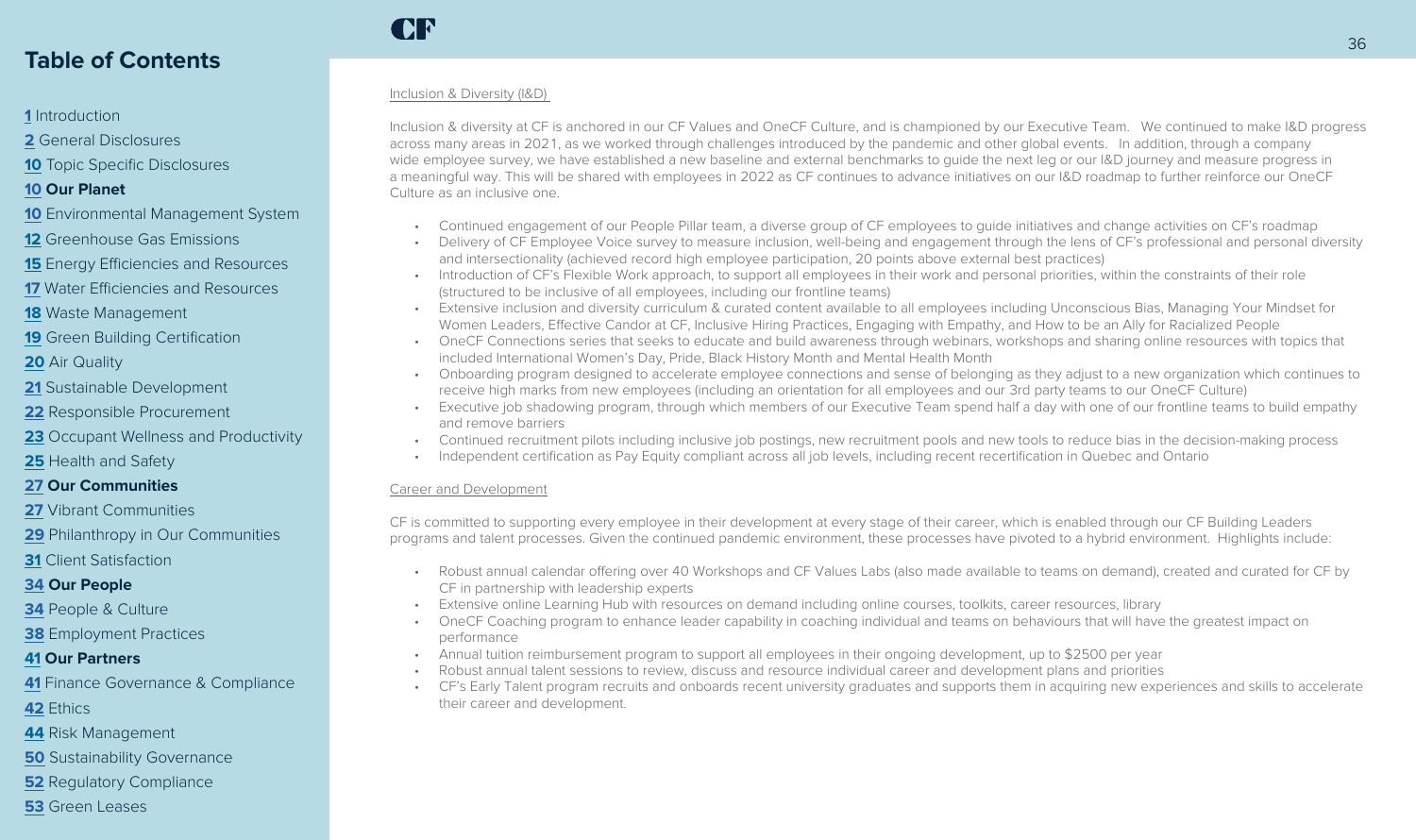#### Introduction

General Disclosures

Topic Specific Disclosures

#### **Our Planet**

- Environmental Management System
- Greenhouse Gas Emissions

Energy Efficiencies and Resources

Water Efficiencies and Resources

Waste Management

Green Building Certification

Air Quality

- Sustainable Development
- Responsible Procurement
- Occupant Wellness and Productivity

Health and Safety

#### **Our Communities**

Vibrant Communities

Philanthropy in Our Communities

Client Satisfaction

#### **Our People**

People & Culture

Employment Practices

#### **Our Partners**

Finance Governance & Compliance

Ethics

Risk Management

Sustainability Governance

Regulatory Compliance

Green Leases

## CF

#### **Performance**

We have received a number of awards and accolades in recognition for our CF Culture and our robust people practices and programs including, Achiever's Elite 8, Waterstone Canada's Most Admired Corporate Culture, and Achievers 50 Most Engaged Workplaces.

#### **Plans**

Our future is vibrant and exciting. Our purpose, *Transforming Communities for Vibrant Tomorrow*, inspires us. Our Values guide us in how we deliver against our exciting growth plans. As we emerge from the pandemic and progress through recovery and growth plans, we will continue to support our people and culture every step of the way. As restrictions ease, we will support all employees in reconnecting with each other and our OneCF Culture, be it within a property location, across the country or around the world. We will support employees who have yet to return to the workplace, in adjusting to new flexible and hybrid ways of working. We will continue to advance our inclusion roadmap, engaging every CF'er to ensure the CF experience is an inclusive one. We will continue to use data, including our employee voice surveys, and external benchmarks to establish our priorities and to measure the impact of our actions. When our people thrive, so does CF and the communities in which we operate.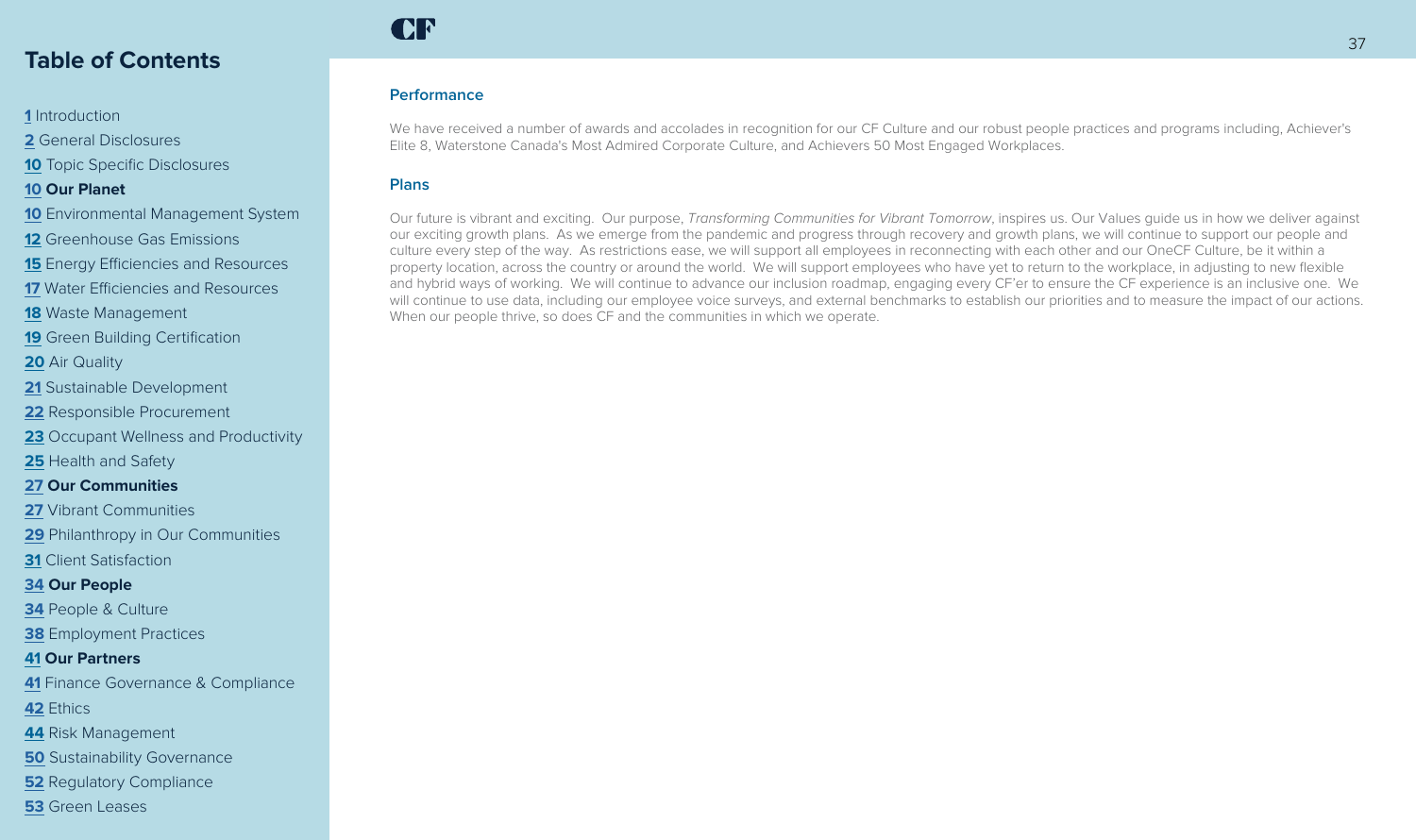#### <span id="page-38-0"></span>Introduction

General Disclosures

Topic Specific Disclosures

#### **Our Planet**

- Environmental Management System
- Greenhouse Gas Emissions
- Energy Efficiencies and Resources

Water Efficiencies and Resources

- Waste Management
- Green Building Certification
- Air Quality
- Sustainable Development
- Responsible Procurement
- Occupant Wellness and Productivity
- Health and Safety

#### **Our Communities**

- Vibrant Communities
- Philanthropy in Our Communities
- Client Satisfaction

#### **Our People**

- People & Culture
- Employment Practices

#### **Our Partners**

- Finance Governance & Compliance
- Ethics
- Risk Management
- Sustainability Governance
- Regulatory Compliance
- Green Leases

# CF

#### **Employment Practices**

#### **Topic Importance**

At CF, we believe that people are our competitive advantage. Our ability to attract, creatively source, and hire top talent is imperative to our success. CF aims to be a responsible employer through equal opportunity and fair hiring practices, regularly engaging our employees and providing best-in-class benefits and work environment. We believe being a responsible employer is a fundamental step to ensuring satisfied employees.

#### **Management Approach**

CF's pension plan assists employees with preparing for retirement and is one of the most generous pension plans in Canada. CF's commitment to employee health and well-being is supported with multiple policies and programs including:

- Health and dental benefits
- Health care spending account
- Short and long-term disability
- Life insurance
- Employee assistance plan

In 2016, we introduced a benefits program for full-time employees on contract for a one-year duration or longer. Contract employees have access to health and dental programs, accident insurance, sick leave and vacation entitlement. This change allows us to be more consistent in our talent management process and to attract top talent to temporary, contract roles.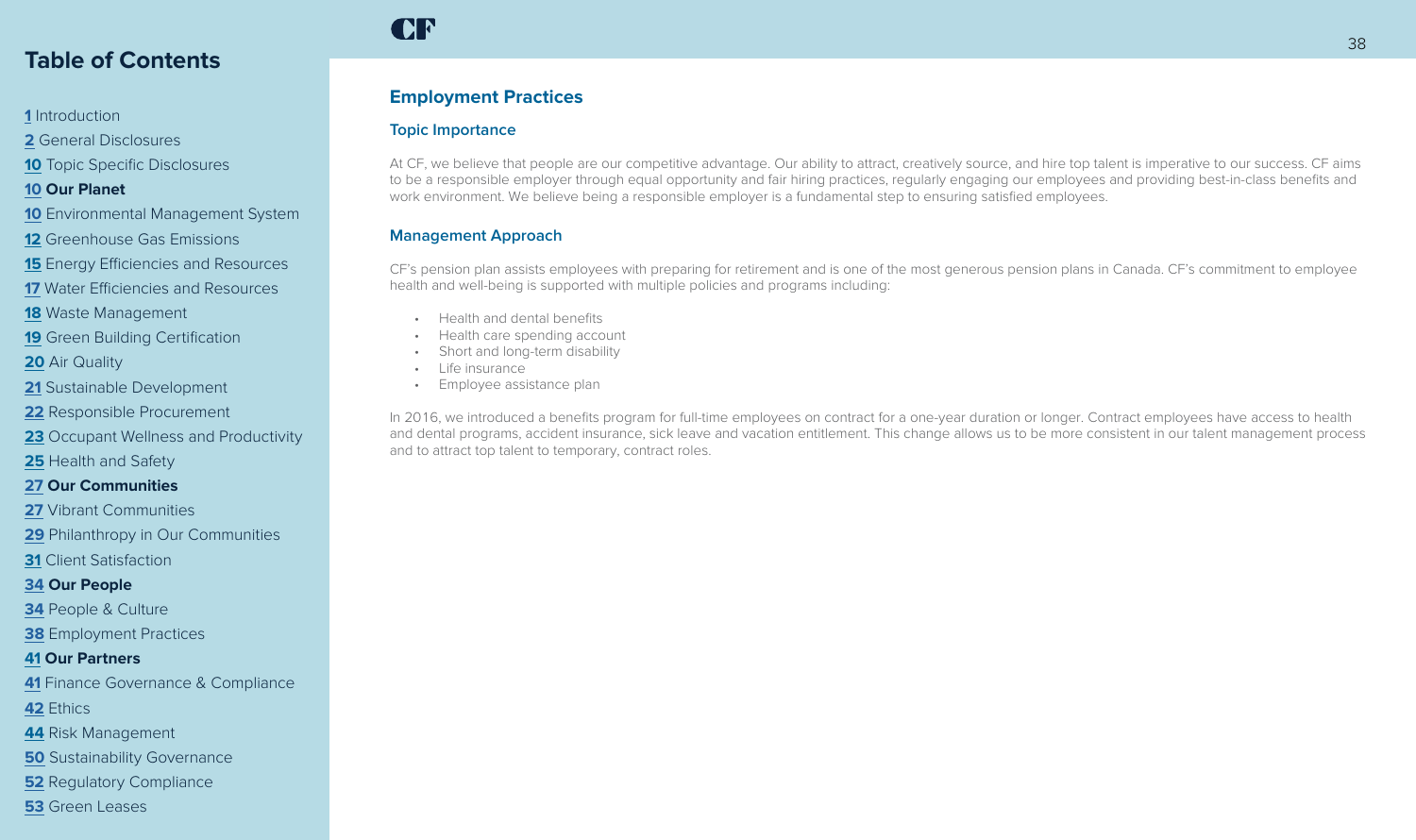#### **[1](#page-1-0)** Introduction

**[2](#page-2-0)** General Disclosures

**[10](#page-10-0)** Topic Specific Disclosures

#### **[10](#page-10-0) Our Planet**

**[10](#page-10-0)** Environmental Management System

**[12](#page-12-0)** Greenhouse Gas Emissions

**[15](#page-15-0)** Energy Efficiencies and Resources

**[17](#page-17-0)** Water Efficiencies and Resources

**[18](#page-18-0)** Waste Management

**[19](#page-19-0)** Green Building Certification

**[20](#page-20-0)** Air Quality

**[21](#page-21-0)** Sustainable Development

**[22](#page-22-0)** Responsible Procurement

**[23](#page-23-0)** Occupant Wellness and Productivity

**[25](#page-25-0)** Health and Safety

**[27](#page-27-0) Our Communities**

**[27](#page-27-0)** Vibrant Communities

**[29](#page-29-0)** Philanthropy in Our Communities

**[31](#page-31-0)** Client Satisfaction

**[34](#page-34-0) Our People**

**[34](#page-34-0)** People & Culture

**[38](#page-38-0)** Employment Practices

**[41](#page-41-0) Our Partners**

**[41](#page-41-0)** Finance Governance & Compliance

**[42](#page-42-0)** Ethics

**[44](#page-44-0)** Risk Management

**[50](#page-50-0)** Sustainability Governance

**[52](#page-52-0)** Regulatory Compliance

**[53](#page-53-0)** Green Leases

Total number and rate of new employee hires by region by gender during the reporting period

**Performance**

CF

|                  | <b>Male</b>        |              | Female              |      | <b>Total</b> |                          | Rate  |       |
|------------------|--------------------|--------------|---------------------|------|--------------|--------------------------|-------|-------|
| <b>New Hires</b> | 2020               | 2021         | 2020                | 2021 | 2020         | 2021                     | 2020  | 2021  |
| East             | $\cap$<br>$\angle$ | $\cap$<br>32 | $\overline{A}$<br>4 | 39   | 68           |                          | 4.3%  | 4.8%  |
| West             | 34                 | 38           | 40                  | 30   | 74           | 68                       | 4.7%  | 4.6%  |
| <b>Ontario</b>   | 104                | 101          | 84                  | 104  | 188          | 205                      | 12.0% | 13.9% |
| International    |                    |              |                     | 4    |              | $\overline{a}$<br>$\sim$ | 0.2%  | 0.3%  |

Total number and rate of turnover by region by location during the reporting period

| <b>Voluntary</b> | <b>Male</b> |            | <b>Female</b>                   |      | <b>Total</b>  |      | Rate |      |
|------------------|-------------|------------|---------------------------------|------|---------------|------|------|------|
| <b>Turnover</b>  | 2020        | 2021       | 2020                            | 2021 | 2020          | 2021 | 2020 | 2021 |
| East             |             | 20         | $\overline{\phantom{0}}$<br>ت ا | 20   | $\cap$ .<br>∠ | 40   | 1.3% | 2.7% |
| West             | l b         | 26         | 1 C                             | 24   | 25            | 50   | 1.6% | 3.4% |
| <b>Ontario</b>   | 40          | $ -$<br>ხხ | 40                              | 62   | 80            |      | 5.1% | 7.9% |

Total number and rate of new employee hires by age group by gender during the reporting period

|                  | <b>Male</b> |      | <b>Female</b> |             | <b>Total</b> |      | Rate |      |
|------------------|-------------|------|---------------|-------------|--------------|------|------|------|
| <b>New Hires</b> | 2020        | 2021 | 2020          | 2021        | 2020         | 2021 | 2020 | 2021 |
| Age 25 and under | 15          | 20   | Q             | $\bigcap$ 1 | 24           | 41   | .5%  | 2.8% |
| Age 26 to 44     | 59          | 54   | 38            | 45          | 97           | 99   | 6.2% | 6.7% |
| Age 45 to 56     | 20          | 14   |               |             | 27           | 25   | .7%  | .7%  |
| Age 57 to 75     | 6           |      | $\supseteq$   |             | Q            | 4    | 0.6% | 0.3% |
| Age 76 and over  |             |      |               |             |              |      | 0.0% | 0.0% |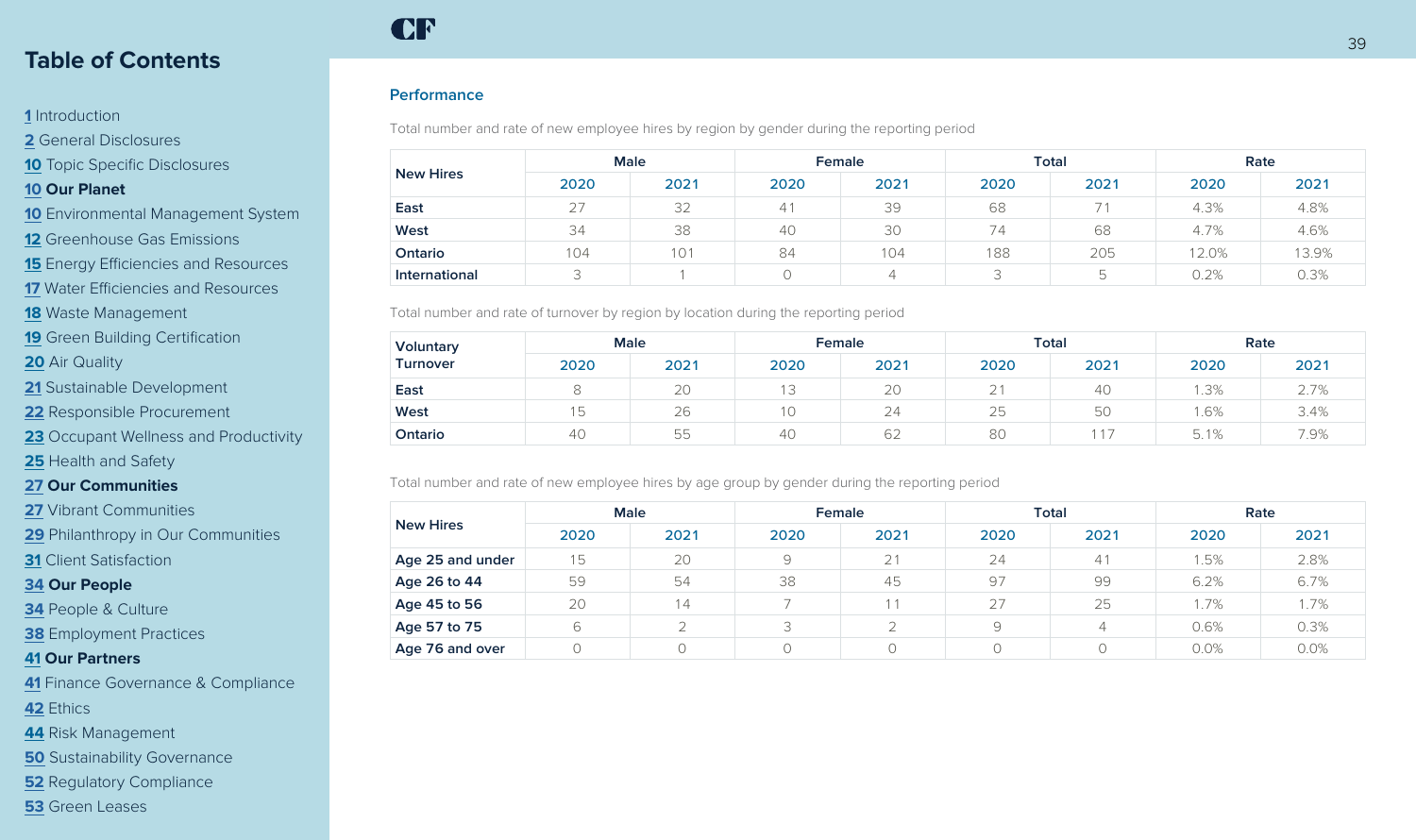#### Introduction

General Disclosures

Topic Specific Disclosures

#### **Our Planet**

Environmental Management System

Greenhouse Gas Emissions

Energy Efficiencies and Resources

Water Efficiencies and Resources

Waste Management

Green Building Certification

Air Quality

Sustainable Development

Responsible Procurement

Occupant Wellness and Productivity

Health and Safety

**Our Communities**

Vibrant Communities

Philanthropy in Our Communities

Client Satisfaction

#### **Our People**

People & Culture

Employment Practices

#### **Our Partners**

Finance Governance & Compliance

Ethics

Risk Management

Sustainability Governance

Regulatory Compliance

Green Leases

Total number and rate of turnover by age group by gender during the reporting period

| Voluntary        | <b>Male</b> |      | Female |      | <b>Total</b> |                | Rate |        |
|------------------|-------------|------|--------|------|--------------|----------------|------|--------|
| <b>Turnover</b>  | 2020        | 2021 | 2020   | 2021 | 2020         | 2021           | 2020 | 2021   |
| Age 25 and under | 16          | 26   | 13     | 28   | 29           | 54             | 1.9% | 3.7%   |
| Age 26 to 44     | 39          | 60   | 45     | 68   | 84           | 128            | 5.4% | 8.7%   |
| Age 45 to 56     | 6           | 12   | b.     | 9    |              | 21             | 0.7% | $.4\%$ |
| Age 57 to 75     |             |      |        |      |              | $\overline{4}$ | 0.1% | 0.3%   |
| Age 76 and over  |             |      |        |      |              |                | 0.0% | 0.0%   |

#### **Plans**

CF

We aim to advance our best-in-class employee policies and programming to continue to recruit and retain top talent.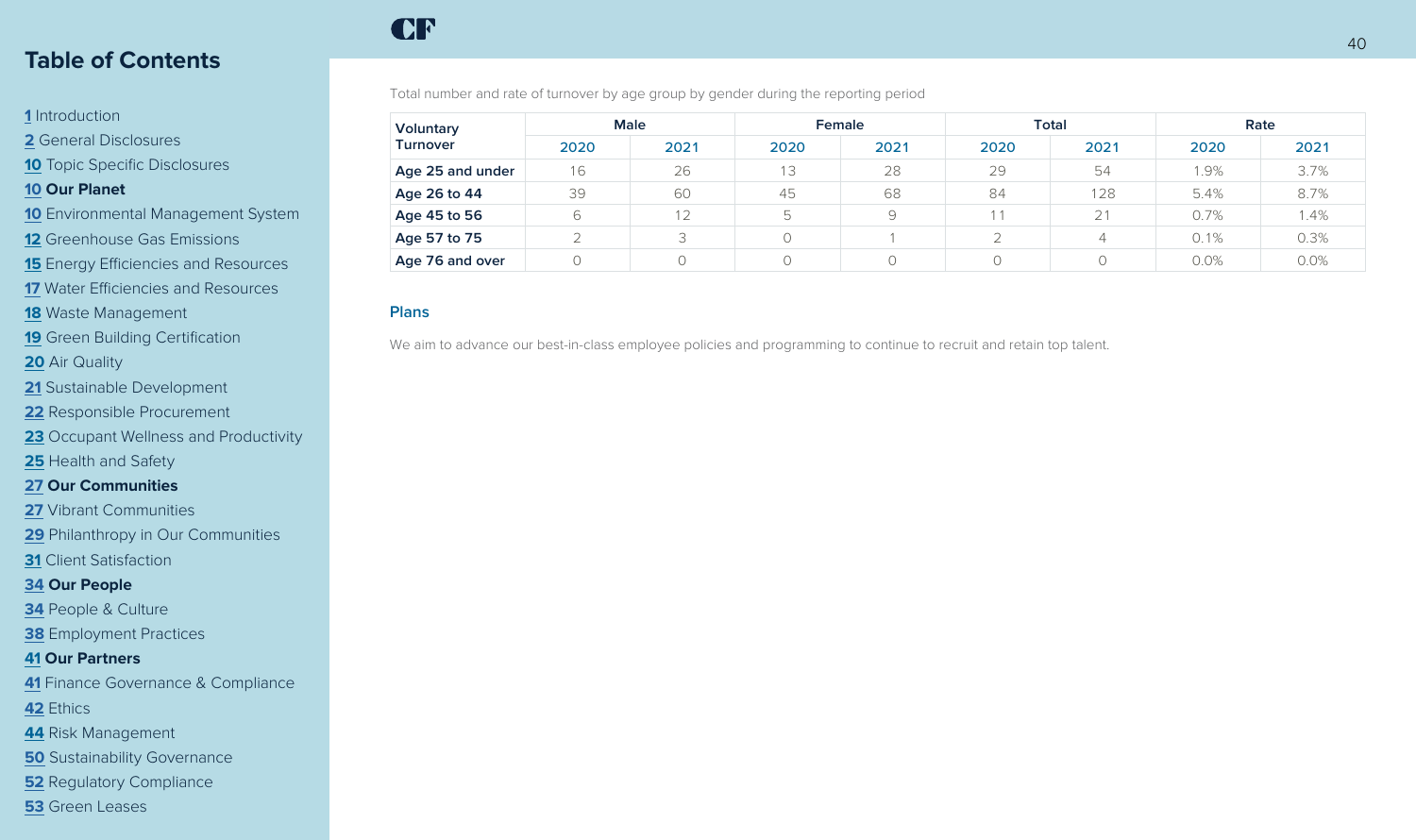#### <span id="page-41-0"></span>**[1](#page-1-0)** Introduction

**[2](#page-2-0)** General Disclosures

**[10](#page-10-0)** Topic Specific Disclosures

#### **[10](#page-10-0) Our Planet**

- **[10](#page-10-0)** Environmental Management System
- **[12](#page-12-0)** Greenhouse Gas Emissions
- **[15](#page-15-0)** Energy Efficiencies and Resources
- **[17](#page-17-0)** Water Efficiencies and Resources

**[18](#page-18-0)** Waste Management

**[19](#page-19-0)** Green Building Certification

**[20](#page-20-0)** Air Quality

**[21](#page-21-0)** Sustainable Development

**[22](#page-22-0)** Responsible Procurement

**[23](#page-23-0)** Occupant Wellness and Productivity

**[25](#page-25-0)** Health and Safety

**[27](#page-27-0) Our Communities**

**[27](#page-27-0)** Vibrant Communities

**[29](#page-29-0)** Philanthropy in Our Communities

**[31](#page-31-0)** Client Satisfaction

**[34](#page-34-0) Our People**

**[34](#page-34-0)** People & Culture

**[38](#page-38-0)** Employment Practices

#### **41 Our Partners**

**41** Finance Governance & Compliance

**[42](#page-42-0)** Ethics

**[44](#page-44-0)** Risk Management

**[50](#page-50-0)** Sustainability Governance

**[52](#page-52-0)** Regulatory Compliance

**[53](#page-53-0)** Green Leases

## CF

#### **Our Partners**

The main topic of Our Partners is addressed in our 2022 Corporate Responsibility report, but the sections below are directly tied to this pillar and support how we work with our various stakeholders. In future reports, we will also communicate partner feedback mechanisms that are in development, though you can find reference to our consumer and office client metrics in the [Client Satisfaction](#page-31-0) section of this report.

#### **Financial Governance & Compliance**

#### **Topic Importance**

Our ability to provide value to our stakeholders (our tenants, partners and owner) and to be a leader in corporate responsibility is dependent on our ability to continue to be financially viable to drive value creation. Financial performance is ranked by leadership and our owner as one of our most strategic objectives.

#### **Management Approach**

CF undertakes an annual strategic planning and financial planning process. It is led by our Finance team and includes participation from all areas of the organization including the Executive team, the Risk Management function, Operations, Investments, Development, Innovation and Technology, and Human Resources teams. The annual financial plan is approved by the Executive team, Board of Directors, our owner, and in cases where we have co-owned properties, our partners.

Environment, social and governance aspects which may have a financial performance impact are managed through a variety of programs and initiatives. CF's Green at Work<sup>®</sup> program encourages properties to implement initiatives which would help meet energy and water reduction targets – thereby reducing costs for our tenants and ultimately for the organization. See the [Sustainability Governance](#page-50-0) section for more details on program governance and how these initiatives are planned.

In addition to annual financial plans, long term plans for capital expenditures are maintained. These long term plans (10 years or more) highlight expenditures that will include programs that will provide energy savings, environmental improvements and achievement of industry recognized standards for environment, social and governance.

#### **Performance**

CF is privately owned by the Ontario Teachers' Pension Plan (OTPP). Please see financial information disclosed in the [OTPP Annual Report](https://www.otpp.com/content/dam/otpp/documents/otpp-2021-annual-report-eng.pdf) and audited financial statements for more information. Prior to the COVID-19 impacts, the Real Estate portfolio provided value-added results to OTPP since 2001.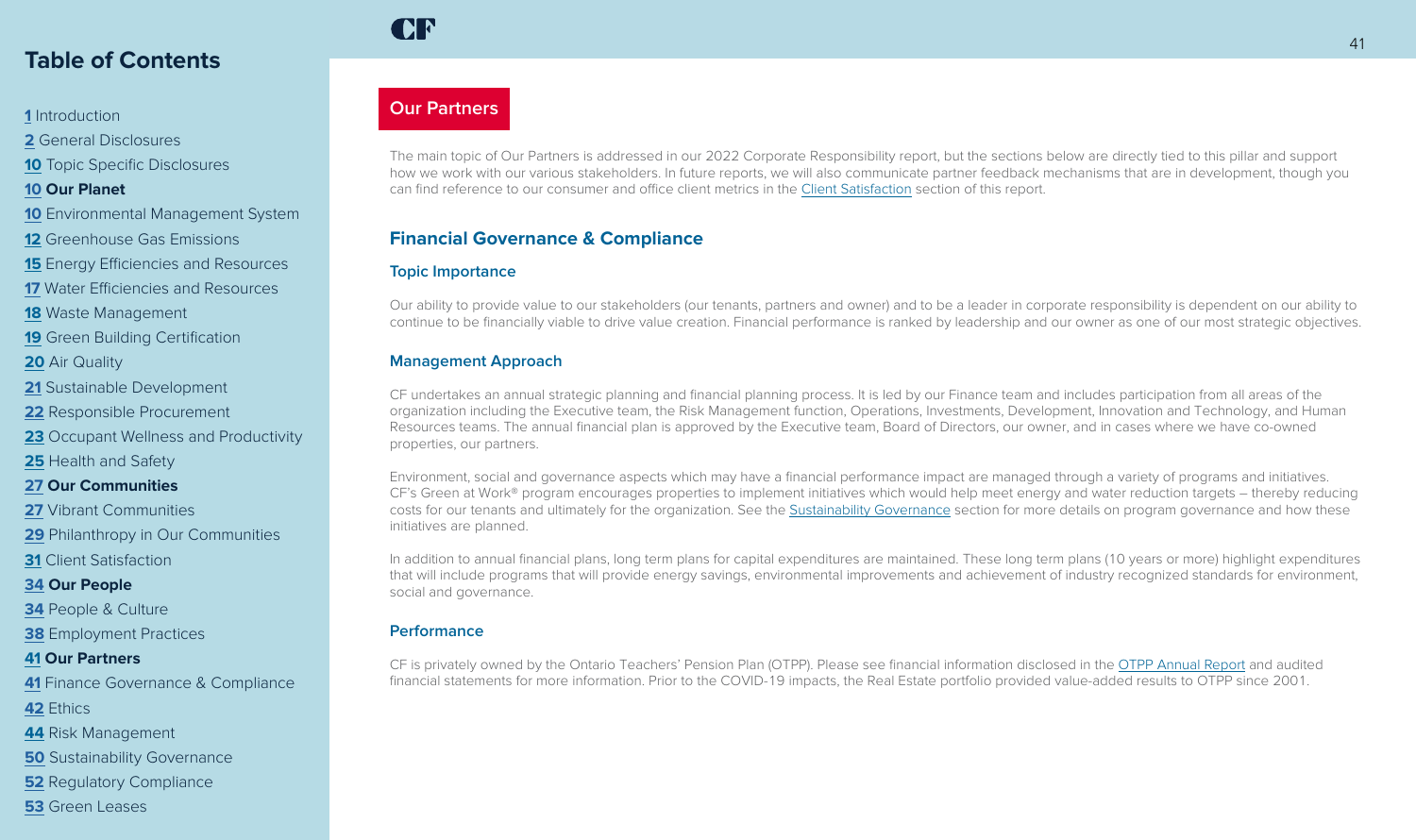#### <span id="page-42-0"></span>**[1](#page-1-0)** Introduction

**[2](#page-2-0)** General Disclosures

**[10](#page-10-0)** Topic Specific Disclosures

#### **[10](#page-10-0) Our Planet**

- **[10](#page-10-0)** Environmental Management System
- **[12](#page-12-0)** Greenhouse Gas Emissions
- **[15](#page-15-0)** Energy Efficiencies and Resources
- **[17](#page-17-0)** Water Efficiencies and Resources
- **[18](#page-18-0)** Waste Management
- **[19](#page-19-0)** Green Building Certification
- **[20](#page-20-0)** Air Quality
- **[21](#page-21-0)** Sustainable Development
- **[22](#page-22-0)** Responsible Procurement
- **[23](#page-23-0)** Occupant Wellness and Productivity
- **[25](#page-25-0)** Health and Safety

#### **[27](#page-27-0) Our Communities**

- **[27](#page-27-0)** Vibrant Communities
- **[29](#page-29-0)** Philanthropy in Our Communities
- **[31](#page-31-0)** Client Satisfaction

#### **[34](#page-34-0) Our People**

- **[34](#page-34-0)** People & Culture
- **[38](#page-38-0)** Employment Practices

#### **[41](#page-41-0) Our Partners**

- **[41](#page-41-0)** Finance Governance & Compliance
- **42** Ethics
- **[44](#page-44-0)** Risk Management
- **[50](#page-50-0)** Sustainability Governance
- **[52](#page-52-0)** Regulatory Compliance
- **[53](#page-53-0)** Green Leases

## CF

### **Ethics**

#### **Topic Importance**

CF is committed to keeping all aspects of our business in line with high legal and ethical standards. We expect all employees and other entities acting on our behalf to uphold this commitment. As a company, we act with integrity and believe that respect for others and doing the right thing are always good business. Our success depends on confidence in our competence, honesty and integrity that we maintain with our stakeholders and the general public.

#### **Management Approach**

#### Trust and Transparency

CF is committed to be a trusted partner to our stakeholders leveraging our track record of sound and steady leadership, integrity based on good governance, and strict regulatory and legal compliance. Working with new partners (e.g. service providers, investment partners), we follow processes to ensure our values and processes are aligned, as are our practices on important topics such as ethics, corruption, and data security.

#### Code of Business Conduct

CF's Code of Business Conduct outlines the ethical standards our employees and contract hires must follow to earn and retain this confidence. Any breach of these guidelines is serious and can result in action up to and including termination of employment for cause. The Code is comprehensive and mandates that employees must:

- Follow the laws wherever CF does business
- Not put themselves or CF in a conflict of interest
- Conduct oneself honestly and with integrity
- Keep communications and information accurate, confidential and secure
- Treat everyone fairly and equitably
- Report any accounting irregularities or fraudulent activities
- Comply with CF policies and guidelines

The Code is updated regularly, and employees are required to acknowledge compliance with the Code annually.

#### Anti-Corruption Policy

The Anti-Corruption Policy outlines the parameters for acceptable employee conduct. Topics contained within the policy include bribery, kickbacks, corruption and appropriate processes to manage and escalate these issues. The policy is communicated electronically and is applicable to all directors, officers, employees, agents, representatives and other associated persons of CF. Each employee must review and sign the Anti-Corruption Policy in conjunction with their review of the Code of Business Conduct.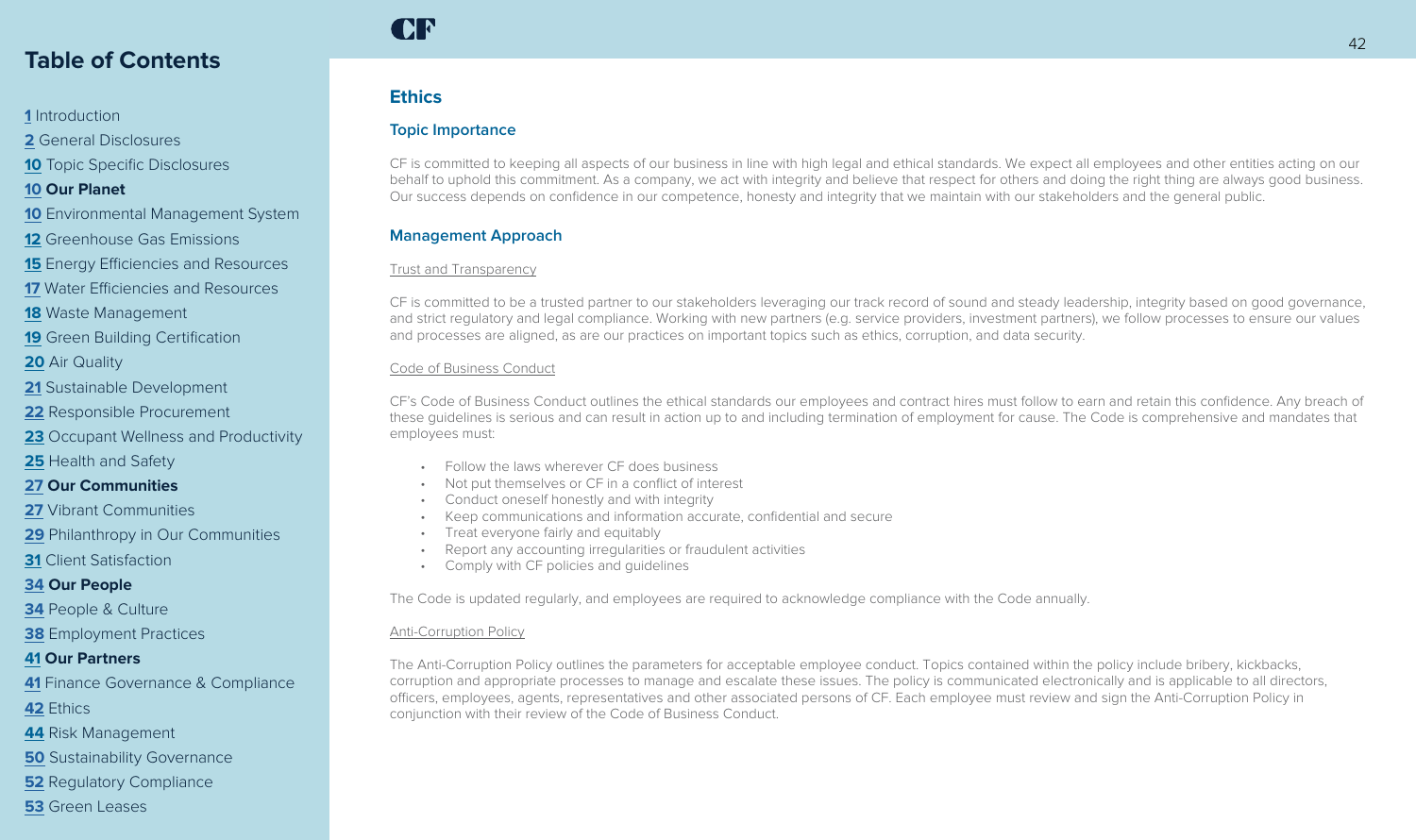#### Introduction

- General Disclosures
- Topic Specific Disclosures

#### **Our Planet**

- Environmental Management System
- Greenhouse Gas Emissions
- Energy Efficiencies and Resources
- Water Efficiencies and Resources
- Waste Management
- Green Building Certification
- Air Quality
- Sustainable Development
- Responsible Procurement
- Occupant Wellness and Productivity
- Health and Safety
- **Our Communities**
- Vibrant Communities
- Philanthropy in Our Communities
- Client Satisfaction
- **Our People**
- People & Culture
- Employment Practices

#### **Our Partners**

- Finance Governance & Compliance
- Ethics
- Risk Management
- Sustainability Governance
- Regulatory Compliance
- Green Leases

## CF

#### Ethics Reporting Hotline

CF has established an Ethics Reporting Hotline, which is an anonymous and confidential on-line reporting system that helps to ensure that each CF employee lives up to the standards outlined in the Code of Business Conduct. The system provides our employees with a safe and comfortable way to anonymously report any concerns they may have about questionable financial reporting and accounting irregularities, unethical conduct and conflict of interest, falsification of data and violations of laws, regulations or company policies.

#### Privacy & Data Security

We have always found data security to be very important, this has been further accelerated in the currently hyper-connected digital ecosystem. CF has thus introduced new safeguards and protocols to ensure that our commercial partners are protected from cyberattacks. We continue to update our internal training programs including regularly updated cybersecurity training. This is a constantly evolving area for all companies, not just CF, and we intend to remain at the forefront of understanding the threats and deploying countermeasures. You can find our Privacy and Data Security Policy here.

#### **Performance**

Policies are communicated when updated and employee review and acknowledgment of the Code of Business Conduct is monitored on an annual basis. We also regularly review our policies and related processes and adjust to changing needs.

#### **Plans**

We will continue to work diligently to maintain the highest ethical standards and our policies are being further reviewed to make them more transparent and easy to understand.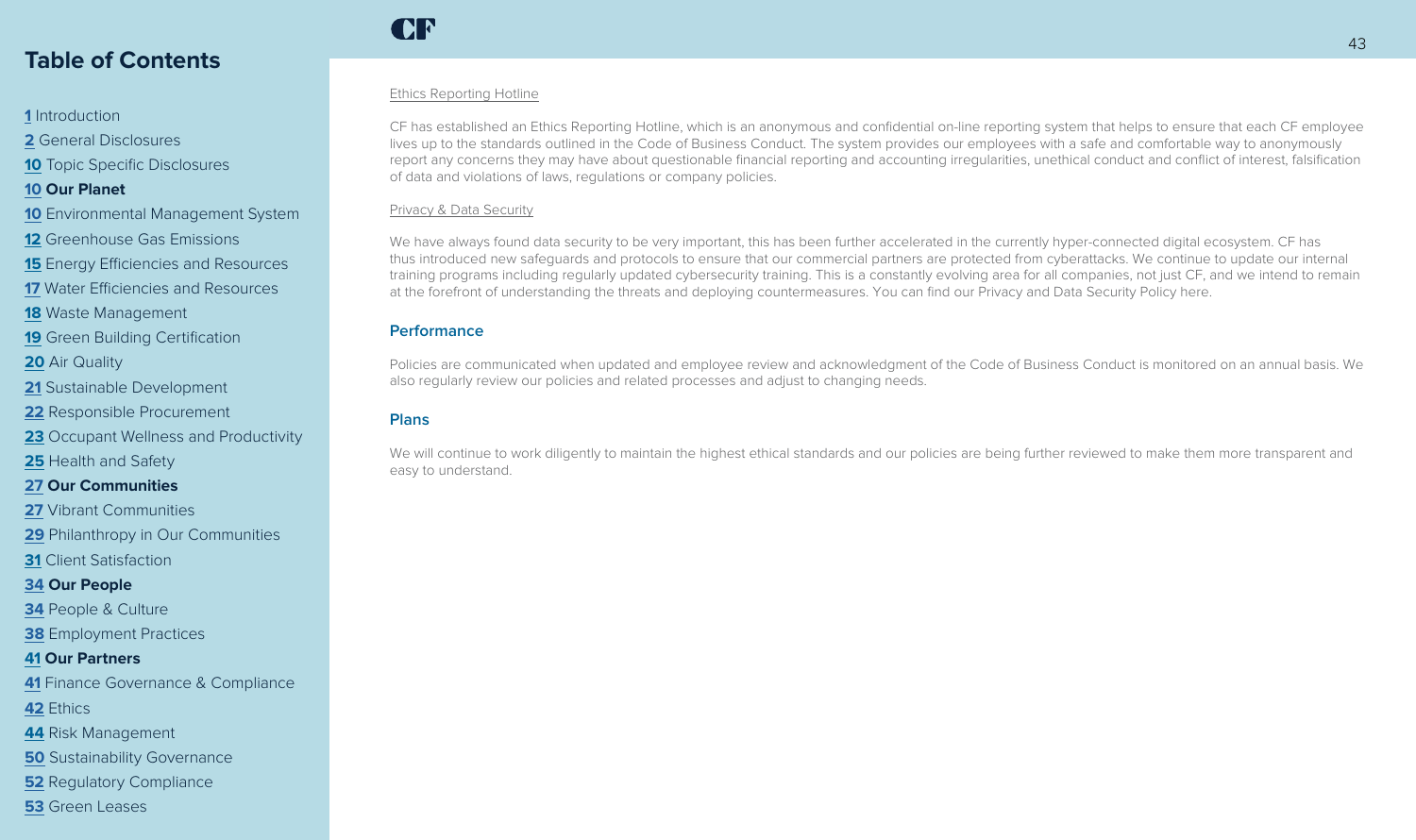#### <span id="page-44-0"></span>**[1](#page-1-0)** Introduction

**[2](#page-2-0)** General Disclosures

**[10](#page-10-0)** Topic Specific Disclosures

#### **[10](#page-10-0) Our Planet**

- **[10](#page-10-0)** Environmental Management System
- **[12](#page-12-0)** Greenhouse Gas Emissions
- **[15](#page-15-0)** Energy Efficiencies and Resources
- **[17](#page-17-0)** Water Efficiencies and Resources
- **[18](#page-18-0)** Waste Management
- **[19](#page-19-0)** Green Building Certification
- **[20](#page-20-0)** Air Quality
- **[21](#page-21-0)** Sustainable Development
- **[22](#page-22-0)** Responsible Procurement
- **[23](#page-23-0)** Occupant Wellness and Productivity
- **[25](#page-25-0)** Health and Safety
- **[27](#page-27-0) Our Communities**
- **[27](#page-27-0)** Vibrant Communities
- **[29](#page-29-0)** Philanthropy in Our Communities
- **[31](#page-31-0)** Client Satisfaction
- **[34](#page-34-0) Our People**
- **[34](#page-34-0)** People & Culture
- **[38](#page-38-0)** Employment Practices

#### **[41](#page-41-0) Our Partners**

- **[41](#page-41-0)** Finance Governance & Compliance
- **[42](#page-42-0)** Ethics
- **44** Risk Management
- **[50](#page-50-0)** Sustainability Governance
- **[52](#page-52-0)** Regulatory Compliance
- **[53](#page-53-0)** Green Leases

## CF

#### **Risk Management**

#### **Topic Importance**

We define risk management as our competency to manage uncertainty and to proactively address threats to minimize their impact on our assets. We believe risk management is central to all that we do. Our responsibilities are varied and include managing climate, operational, strategic, macro, financial, reputational, health and safety, regulatory, people-related and development risks. To achieve our goals for managing risk, CF maintains a comprehensive and precautionary approach to risk management, which we term Enterprise Risk Management (ERM). We view ERM as the ability to further maximize our value by using risk identification and mitigation plans to create opportunity and competitive advantage.

#### **Management Approach**

We manage risks through our:

- Enterprise Risk Management process
- Policies and procedures
- Corporate programs

#### Enterprise Risk Management Process

Our ERM process uses a rigorous framework to evaluate, capture and consolidate all our risks and risk management activities. We have a comprehensive and well-established process for identifying, prioritizing, monitoring and responding to risks.

- Our process runs on an annual cycle and begins with identifying the universe of risks we are facing. It then uses a formalized process to rate and assess these risks to establish a priority risk list for the year, which are then shared with the Board.
- We refresh the Top Risk list as the internal and external operating environment changes and with the progression of our Strategic Plan. We employ a risk monitoring report which monitors key risk indicators against established limits to help us assess the changing risk profile.
- On a quarterly basis, we report to the Board of Directors on Top Risks regarding changing risk levels, risk mitigation activities and organizational activities impacting our risk profile.

Our Risk Management function reports to the CFO and oversees activities, monitors risk and executes on risk management responsibilities. Risk management plans can include a variety of techniques, including transference, avoidance, insurance and mitigation through policies, procedures and controls.

We evaluate the results of our risk mitigation efforts via self-review, internal and external audit, or through third-party assessments, much of which is also reported to the Board and/or the Audit Committee.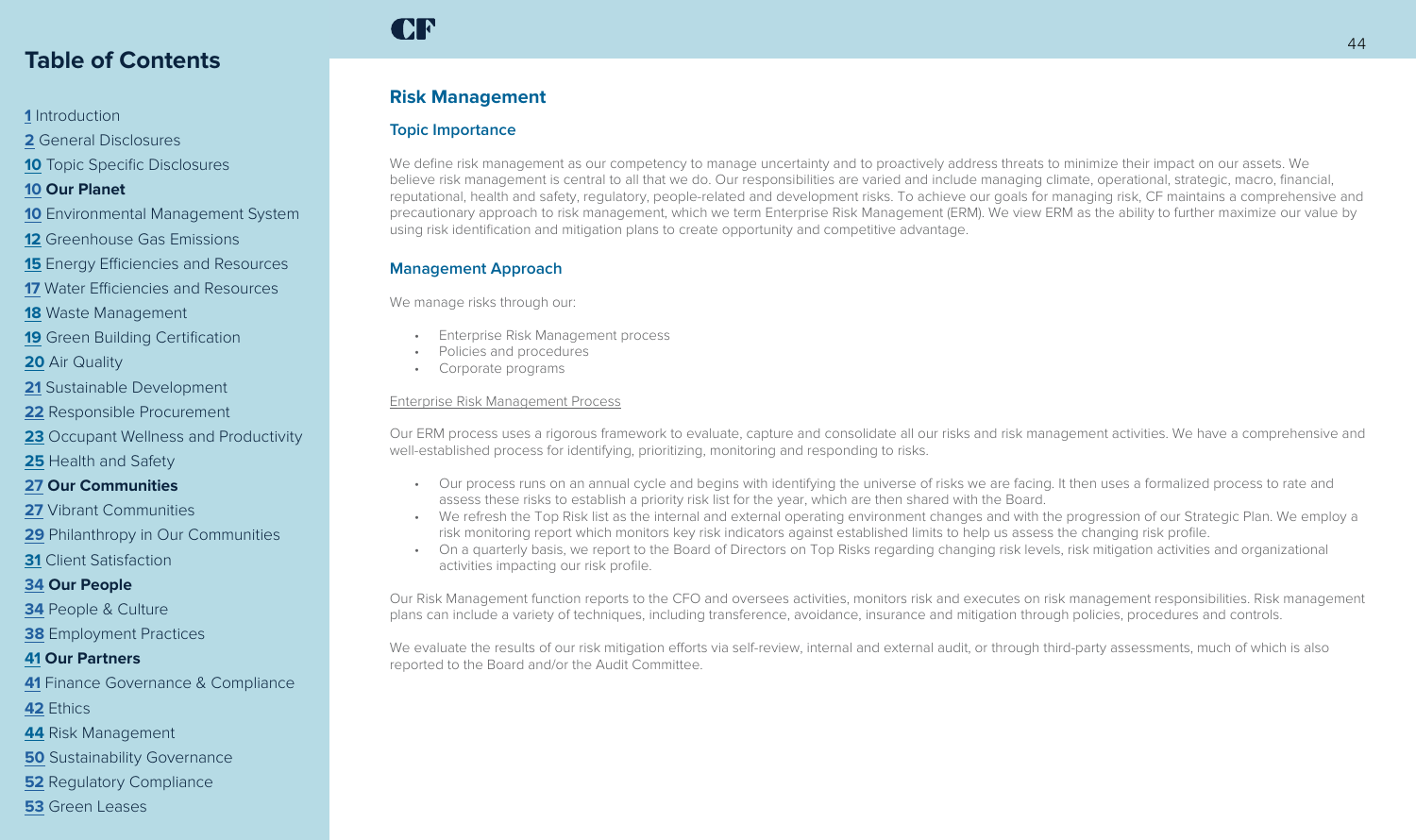#### **[1](#page-1-0)** Introduction

- **[2](#page-2-0)** General Disclosures
- **[10](#page-10-0)** Topic Specific Disclosures

#### **[10](#page-10-0) Our Planet**

- **[10](#page-10-0)** Environmental Management System
- **[12](#page-12-0)** Greenhouse Gas Emissions

**[15](#page-15-0)** Energy Efficiencies and Resources

**[17](#page-17-0)** Water Efficiencies and Resources

**[18](#page-18-0)** Waste Management

**[19](#page-19-0)** Green Building Certification

**[20](#page-20-0)** Air Quality

- **[21](#page-21-0)** Sustainable Development
- **[22](#page-22-0)** Responsible Procurement

**[23](#page-23-0)** Occupant Wellness and Productivity

**[25](#page-25-0)** Health and Safety

#### **[27](#page-27-0) Our Communities**

**[27](#page-27-0)** Vibrant Communities

**[29](#page-29-0)** Philanthropy in Our Communities

**[31](#page-31-0)** Client Satisfaction

#### **[34](#page-34-0) Our People**

**[34](#page-34-0)** People & Culture

**[38](#page-38-0)** Employment Practices

#### **[41](#page-41-0) Our Partners**

**[41](#page-41-0)** Finance Governance & Compliance

**[42](#page-42-0)** Ethics

**[44](#page-44-0)** Risk Management

**[50](#page-50-0)** Sustainability Governance

**[52](#page-52-0)** Regulatory Compliance

**[53](#page-53-0)** Green Leases

## Policies and Procedures

CF

We have a robust set of policies and procedures for managing our risks. Many of our most important corporate and regulatory risks are addressed in our Real Estate Operating Policy which lays out policies and procedures for managing the various risks of the organization and sets out responsibilities of management in managing these risks while also setting limits on certain activities that can be undertaken by management. In addition, we have the Code of Business Conduct, which is read and acknowledged by all employees on an annual basis to ensure that it is adhered to in the conduct of our employees.

The National Security Operations (NSO) team consolidates corporate risk management efforts in the following areas: Physical Security Services, Cyber Security Services, and Occupational, Fire and Life Safety Services.

As a national entity, NSO ensures our buildings follow national, provincial and municipal regulations. These activities also include instituting corporate best practices and mandate adherence to the CF Standard Operating Procedures. Given COVID-19 specific impact since 2020, this entity has also been instrumental in implementing increased health and safety measures at all of our properties to ensure the health of our occupants and a safe office and retail environment.

We also have policies regarding due diligence procedures for new acquisitions and developments. They are assessed for sustainability aspects, including building safety and materials, contamination, energy efficiency, natural hazards, climate change adaptation, socio-economic conditions, health and safety, well-being and water supply.

#### Corporate Programs

#### *Prequalification program*

NSO uses a third-party prequalification program when employing third parties to work on our behalf. Any contractors performing on-site services compensated by CF (excluding tenant contractors and construction) must be certified by the program to satisfy health and safety, training, insurance and our qualification requirements.

Properties are required to maintain 100% compliance on requirements identified by a third-party that audits compliance with environmental and health and safety laws and regulations in all Canadian jurisdictions. The third party recommends procedures to eliminate or control areas of non-compliance, provides annual audit scores, and reports the compliance status of all our properties.

#### *Anti-corruption program*

We developed and implemented an anti-corruption and anti-bribery program that incorporates key components identified by regulatory bodies. Building on our Anti-Corruption Policy, we developed an in-person training program and trained nearly 200 executives and employees in key risk areas.

We have a pre-contract due diligence screening and review program and an anti-corruption and anti-bribery compliance contract provision for third-party business partners.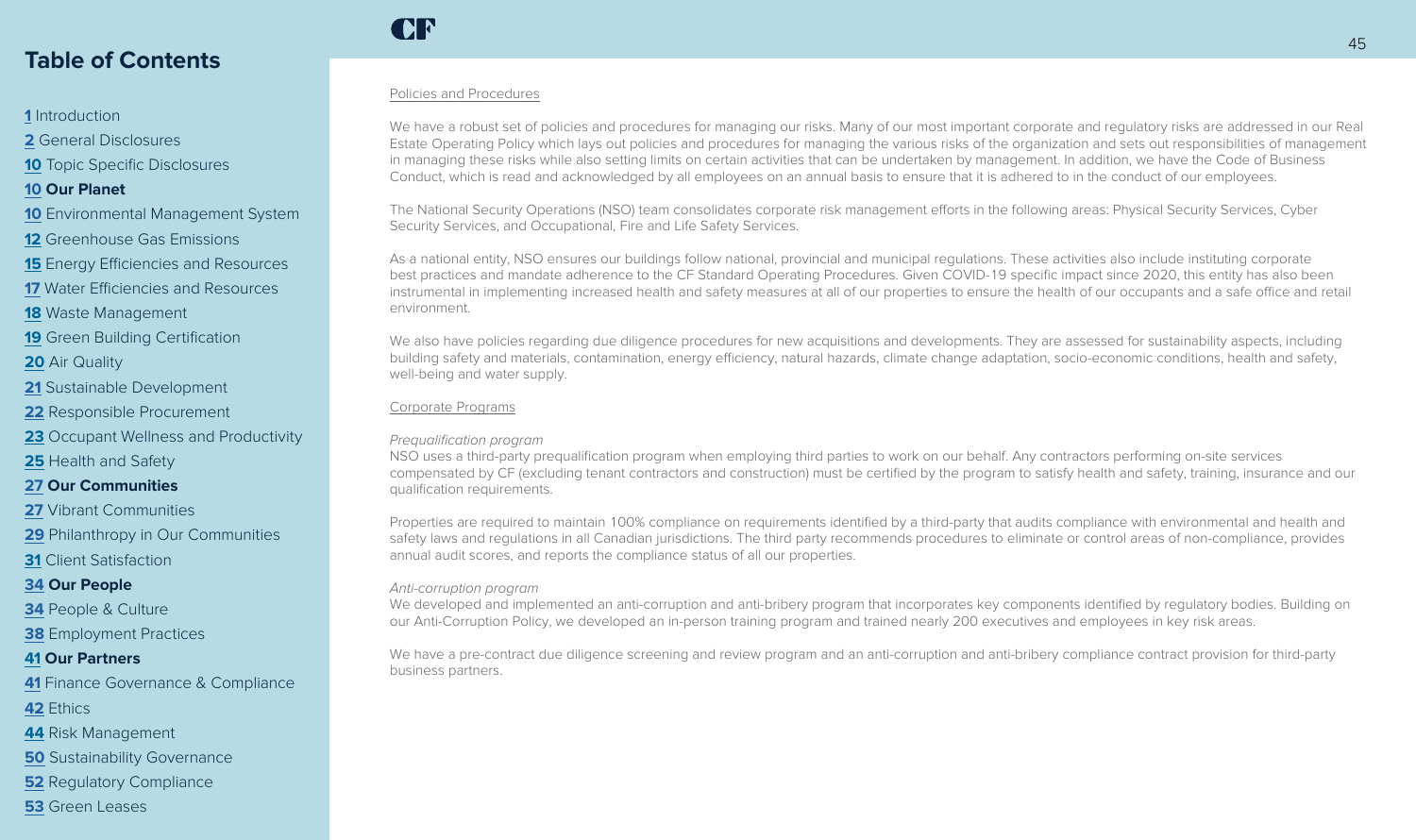#### Introduction

General Disclosures

Topic Specific Disclosures

#### **Our Planet**

- Environmental Management System
- Greenhouse Gas Emissions

Energy Efficiencies and Resources

Water Efficiencies and Resources

Waste Management

Green Building Certification

Air Quality

Sustainable Development

Responsible Procurement

Occupant Wellness and Productivity

Health and Safety

#### **Our Communities**

Vibrant Communities

Philanthropy in Our Communities

Client Satisfaction

#### **Our People**

People & Culture

Employment Practices

#### **Our Partners**

Finance Governance & Compliance

Ethics

Risk Management

Sustainability Governance

Regulatory Compliance

Green Leases

## **CF**

#### *Cybersecurity measures*

We strengthened CF's ability to prevent cyber security issues from occurring, improving our ability to detect threats against our systems and network and prepare recovery actions in the case of a breach to minimize damages. These steps include robust and systematic employee training and testing programs as well as ongoing systems monitoring. By taking these actions, we protect our data and information from theft or misuse.

*Extreme weather and climate change risk assessment*

In 2019, we also evaluated our portfolio's exposure to climate change and extreme weather risks and completed an inventory of our resilience practices to identify opportunities to improve. We are actively closing the gaps discovered through our analysis by integrating risk and resilience practices into our properties. Based on this assessment, in 2020 we rolled out a systematic approach to evaluate risk related to extreme weather at the property level; these property assessments have been completed for all properties. This helps us understand the risk we face as a result of extreme weather events due to climate change and our opportunities to mitigate our risk. By doing so, not only do we protect the health & safety of our stakeholders we mitigate disruption to our operations.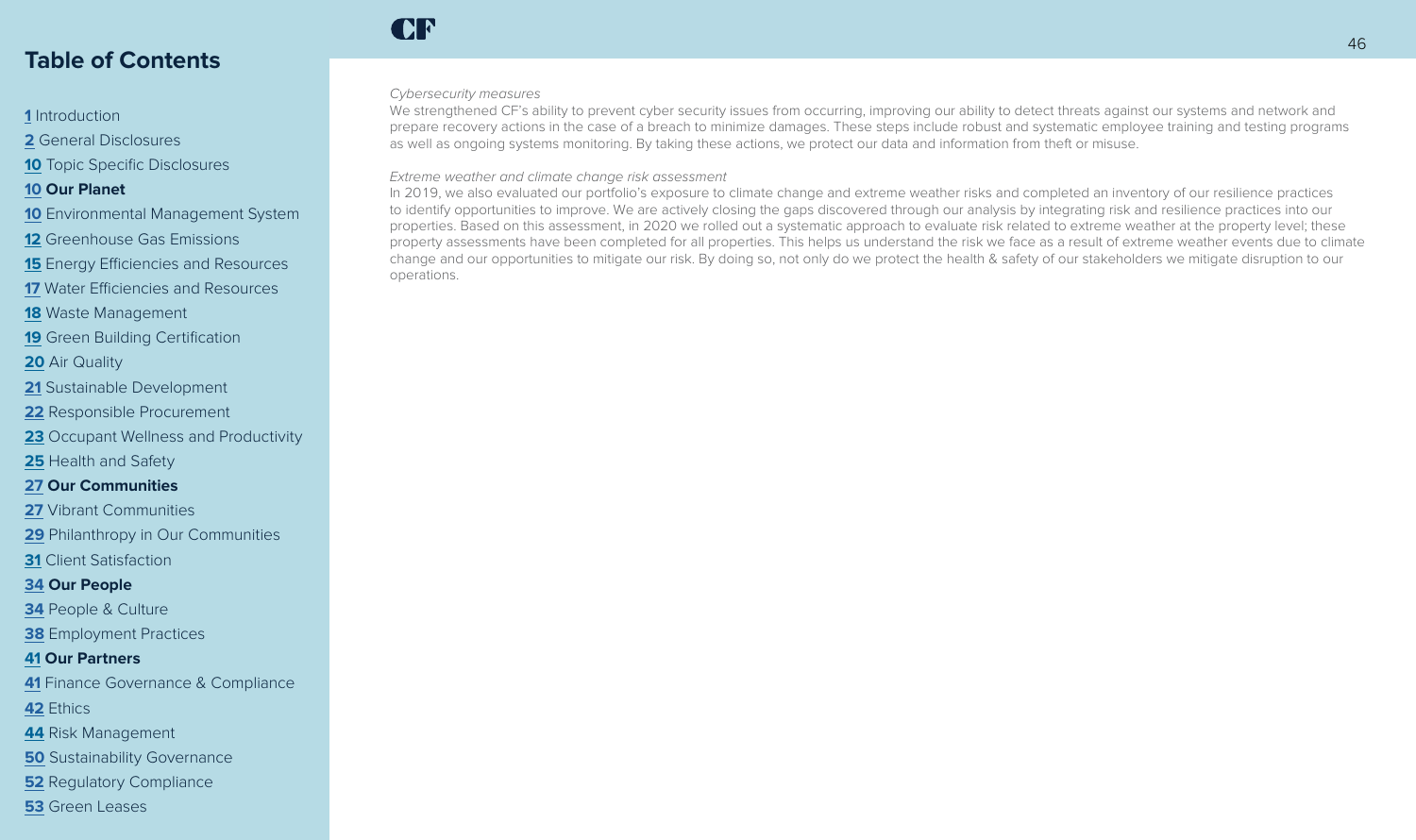- **[1](#page-1-0)** Introduction
- **[2](#page-2-0)** General Disclosures
- **[10](#page-10-0)** Topic Specific Disclosures

#### **[10](#page-10-0) Our Planet**

- **[10](#page-10-0)** Environmental Management System
- **[12](#page-12-0)** Greenhouse Gas Emissions
- **[15](#page-15-0)** Energy Efficiencies and Resources
- **[17](#page-17-0)** Water Efficiencies and Resources
- **[18](#page-18-0)** Waste Management
- **[19](#page-19-0)** Green Building Certification
- **[20](#page-20-0)** Air Quality
- **[21](#page-21-0)** Sustainable Development
- **[22](#page-22-0)** Responsible Procurement
- **[23](#page-23-0)** Occupant Wellness and Productivity
- **[25](#page-25-0)** Health and Safety
- **[27](#page-27-0) Our Communities**
- **[27](#page-27-0)** Vibrant Communities
- **[29](#page-29-0)** Philanthropy in Our Communities
- **[31](#page-31-0)** Client Satisfaction
- **[34](#page-34-0) Our People**
- **[34](#page-34-0)** People & Culture
- **[38](#page-38-0)** Employment Practices

#### **[41](#page-41-0) Our Partners**

- **[41](#page-41-0)** Finance Governance & Compliance
- **[42](#page-42-0)** Ethics
- **[44](#page-44-0)** Risk Management
- **[50](#page-50-0)** Sustainability Governance
- **[52](#page-52-0)** Regulatory Compliance
- **[53](#page-53-0)** Green Leases

## CF

#### **Performance**

We acknowledge that climate change poses physical, economic and social risks to our organization and community. Some examples of climate change risks and opportunities, their potential impacts and our management approaches are outlined in the table below.

| <b>Risk or opportunity</b>                                    | Impact                                                                                                                                                                                                          | <b>Management methods</b>                                                                                                                                             | <b>Financial impact</b>                      |
|---------------------------------------------------------------|-----------------------------------------------------------------------------------------------------------------------------------------------------------------------------------------------------------------|-----------------------------------------------------------------------------------------------------------------------------------------------------------------------|----------------------------------------------|
| <b>Extreme Weather</b><br>Events and Sea Level<br><b>Rise</b> | Damaged assets from flooding and ice storms<br>Increased snow and precipitation pose safety risk<br>business disruption for us and tenants (liability) and will<br>result in higher costs to operate our assets | Insurance<br><b>Business continuity strategies</b><br>Operational guidelines and training<br>Capital investment strategies<br>Water reduction                         | Increased operational/<br>capital cost       |
| Change in temperature<br>extremes                             | Changes in heating and cooling requirements of buildings<br>increasing cost for clients                                                                                                                         | Energy and waste reduction<br>Equipment upgrades<br>Capital investment strategies                                                                                     | Increased operational/<br>capital cost       |
| Carbon cap and trade<br>systems                               | New regulatory frameworks that may differ from province<br>to province<br>Compliance costs                                                                                                                      | Energy reduction<br>Energy reporting and assurance<br>Development methods to reduce<br>carbon load of new buildings<br>Capital investment strategies<br>GHG reporting | Increased operational<br>cost                |
| Energy and water<br>reporting regulation                      | Minimum energy and water performance and mandatory<br>reporting<br>Compliance costs                                                                                                                             | Energy and water reduction<br>Energy and water reporting and<br>assurance<br>Direct tenant billing to promote a<br>culture of awareness and reduction                 | Increased operational<br>and compliance cost |
| Market demand for<br>"climate protected<br>buildings"         | Customer preferences for high-efficiency buildings that<br>are not subject to disruptions from climate events<br>Increased competition for "climate protected" new<br>buildings                                 | Green at Work® (GAW) program<br>Corporate Responsibility initiatives<br>Capital investment strategies                                                                 | Increased occupancy<br>retention/net rent    |
| Market demand for<br>alternative energy                       | Customer preferences for energy from renewable<br>sources and buildings with green certifications to meet<br>sustainability goals                                                                               | GAW program<br>Corporate Responsibility initiatives<br>Capital investment strategies<br>Renewable energy credits purchases<br>& GHG reporting                         | Increased operational<br>costs/savings       |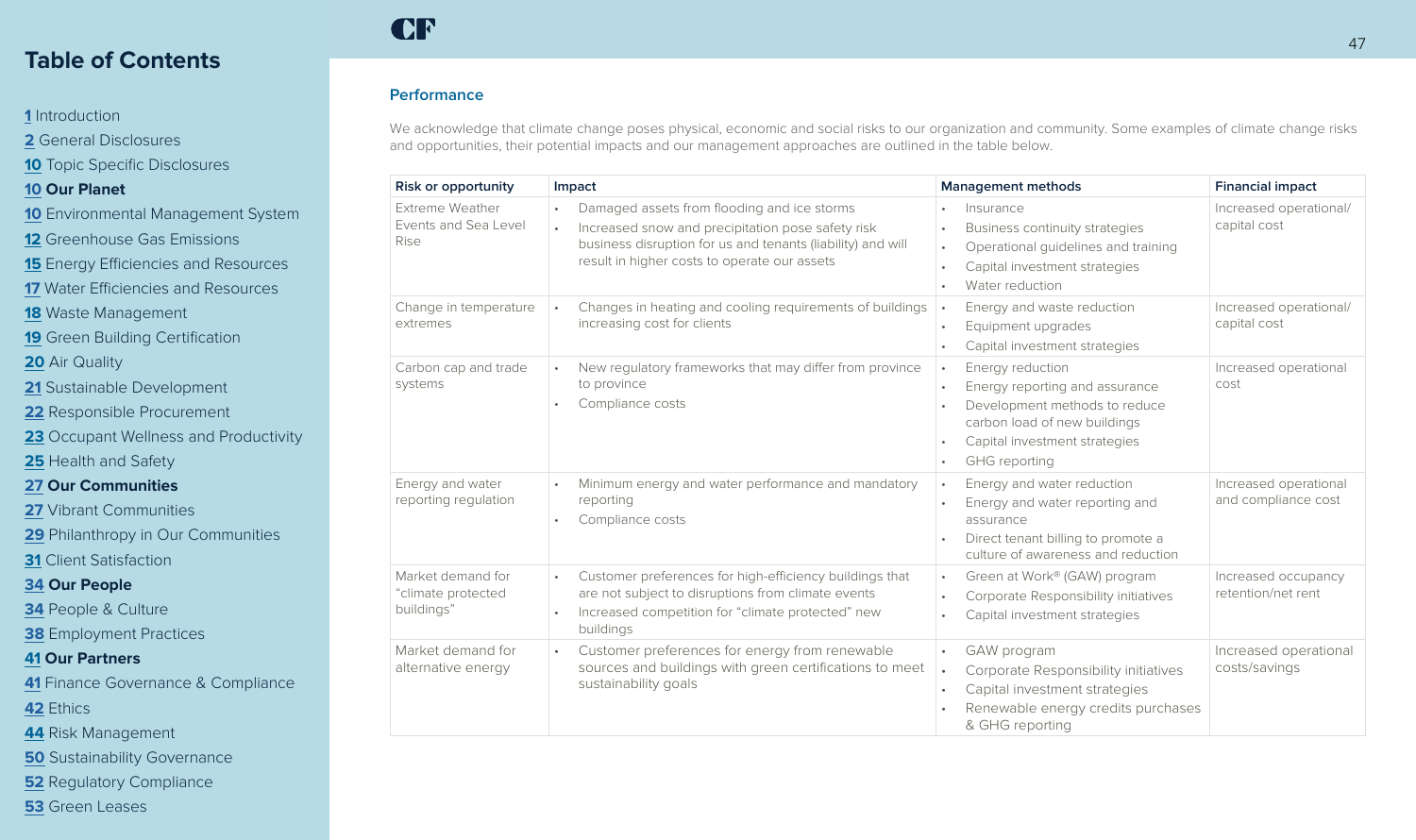#### **[1](#page-1-0)** Introduction

**[2](#page-2-0)** General Disclosures

**[10](#page-10-0)** Topic Specific Disclosures

#### **[10](#page-10-0) Our Planet**

**[10](#page-10-0)** Environmental Management System

**[12](#page-12-0)** Greenhouse Gas Emissions

**[15](#page-15-0)** Energy Efficiencies and Resources

**[17](#page-17-0)** Water Efficiencies and Resources

**[18](#page-18-0)** Waste Management

**[19](#page-19-0)** Green Building Certification

**[20](#page-20-0)** Air Quality

**[21](#page-21-0)** Sustainable Development

**[22](#page-22-0)** Responsible Procurement

**[23](#page-23-0)** Occupant Wellness and Productivity

**[25](#page-25-0)** Health and Safety

**[27](#page-27-0) Our Communities**

**[27](#page-27-0)** Vibrant Communities

**[29](#page-29-0)** Philanthropy in Our Communities

**[31](#page-31-0)** Client Satisfaction

**[34](#page-34-0) Our People**

**[34](#page-34-0)** People & Culture

**[38](#page-38-0)** Employment Practices

**[41](#page-41-0) Our Partners**

**[41](#page-41-0)** Finance Governance & Compliance

**[42](#page-42-0)** Ethics

**[44](#page-44-0)** Risk Management

**[50](#page-50-0)** Sustainability Governance

**[52](#page-52-0)** Regulatory Compliance

**[53](#page-53-0)** Green Leases

While some of our corporate programs listed in the management approach section address key operational and compliance risks, and the above table addresses key climate change risks, we also recognize and monitor macro and strategic risks to our organization and the community. Some key examples are below.

Other Macro Risks

CF

| <b>Risk or opportunity</b>                   | Impact                                                                                                                 | <b>Management methods</b>                                                                                                                       | <b>Financial impact</b>                                                          |
|----------------------------------------------|------------------------------------------------------------------------------------------------------------------------|-------------------------------------------------------------------------------------------------------------------------------------------------|----------------------------------------------------------------------------------|
| Other extreme market events<br>e.g. COVID-19 | Performance impact on our assets in<br>$\bullet$<br>and outside of Canada<br>Client performance success &<br>viability | Quarterly monitoring and reporting<br>Tenant risk reviews<br>Digital innovation and platforms to<br>support tenant success                      | Increased operational costs or<br>decreased investment returns<br>Revenue impact |
| Demographic shifts                           | Changing customer expectations in<br>$\bullet$<br>terms of experience, amenity mix,<br>retail mix, etc.                | Ongoing primary and secondary<br>research<br>Active retail leasing refresh program<br>Innovative platform development<br>Event programming      | Revenue impact                                                                   |
| Consumer Confidence                          | Retail appeal impact on retail sales in $\cdot$<br>our shopping centres                                                | Monitoring of consumer confidence,<br>retail sales, consumer debt, interest<br>rates and other economic indicators<br>Primary consumer research | Revenue impact                                                                   |
| Social movements                             | Employee, consumer, office<br>occupant wellness<br>Reputational                                                        | Ongoing training<br>Hiring practices<br>Strategic partnerships                                                                                  | Revenue impact                                                                   |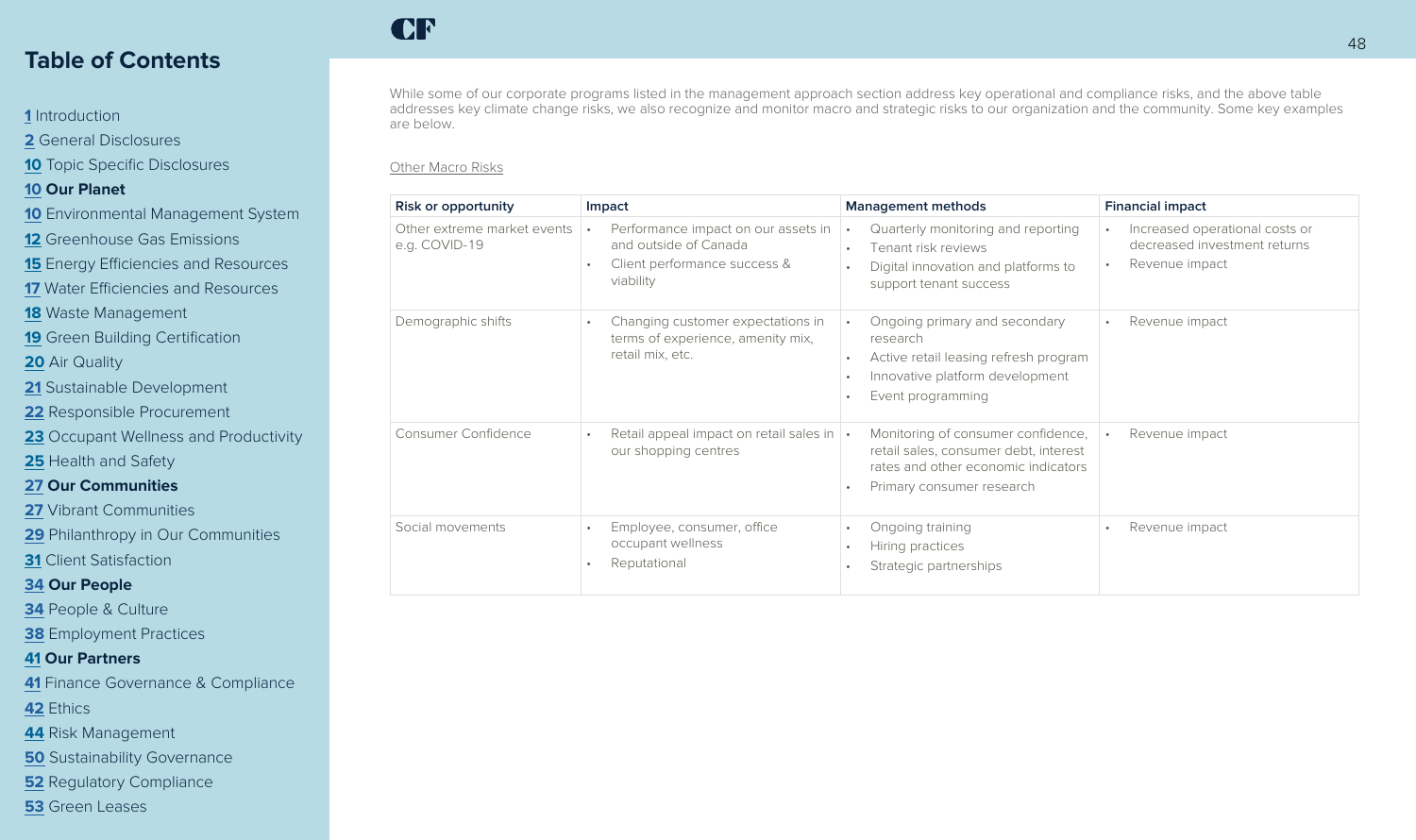#### **[1](#page-1-0)** Introduction

**[2](#page-2-0)** General Disclosures

**[10](#page-10-0)** Topic Specific Disclosures

#### **[10](#page-10-0) Our Planet**

**[10](#page-10-0)** Environmental Management System

**[12](#page-12-0)** Greenhouse Gas Emissions

**[15](#page-15-0)** Energy Efficiencies and Resources

**[17](#page-17-0)** Water Efficiencies and Resources

**[18](#page-18-0)** Waste Management

**[19](#page-19-0)** Green Building Certification

**[20](#page-20-0)** Air Quality

**[21](#page-21-0)** Sustainable Development

**[22](#page-22-0)** Responsible Procurement

**[23](#page-23-0)** Occupant Wellness and Productivity

**[25](#page-25-0)** Health and Safety

**[27](#page-27-0) Our Communities**

**[27](#page-27-0)** Vibrant Communities

**[29](#page-29-0)** Philanthropy in Our Communities

**[31](#page-31-0)** Client Satisfaction

**[34](#page-34-0) Our People**

**[34](#page-34-0)** People & Culture

**[38](#page-38-0)** Employment Practices

#### **[41](#page-41-0) Our Partners**

**[41](#page-41-0)** Finance Governance & Compliance

**[42](#page-42-0)** Ethics

**[44](#page-44-0)** Risk Management

**[50](#page-50-0)** Sustainability Governance

**[52](#page-52-0)** Regulatory Compliance

**[53](#page-53-0)** Green Leases

## CF

| <b>Strategic Risks</b> |  |
|------------------------|--|
|                        |  |

| <b>Risk or opportunity</b>      | Impact                                                                     | <b>Management methods</b>                                                                                                 | <b>Financial impact</b>                                                                          |
|---------------------------------|----------------------------------------------------------------------------|---------------------------------------------------------------------------------------------------------------------------|--------------------------------------------------------------------------------------------------|
| <b>Business Diversification</b> | Asset class specific risk                                                  | New partnerships and acquisitions                                                                                         | Stable returns and decreased<br>reliance on specific asset classes                               |
| Disruptive Innovation           | Changing operating models among<br>tenants and industry participants       | Dedicated innovation team<br>Ongoing industry trends reviews<br>Ongoing dialogue with clients                             | Revenue impact<br>Operational expenses<br>$\bullet$<br>Product development expenses<br>$\bullet$ |
| Retail mix and ecommerce        | Tenant and CF revenues<br>$\bullet$<br>Destination appeal of CF properties | Ongoing trends research<br>Active retail leasing refresh program<br>Shopper researc                                       | Revenue impact<br>$\bullet$                                                                      |
| People and Talent               | Ability to attract, develop and retain<br>$\bullet$<br>scarce talent       | Inclusion and diversity initiatives<br>Employee Wellness initiatives<br>People coaching at least quarterly                | Turnover & associated costs of<br>recruitment                                                    |
| Office competition              | Ability to attract the best tenants<br>$\bullet$                           | Property updates<br>$\bullet$<br>Occupant & tenant research<br>Ongoing dialogue with tenants<br>Service First Programming | Revenue impact                                                                                   |

#### **Plans**

Moving forward we will continue monitoring and planning across all our risk areas including our risks from extreme weather and climate change.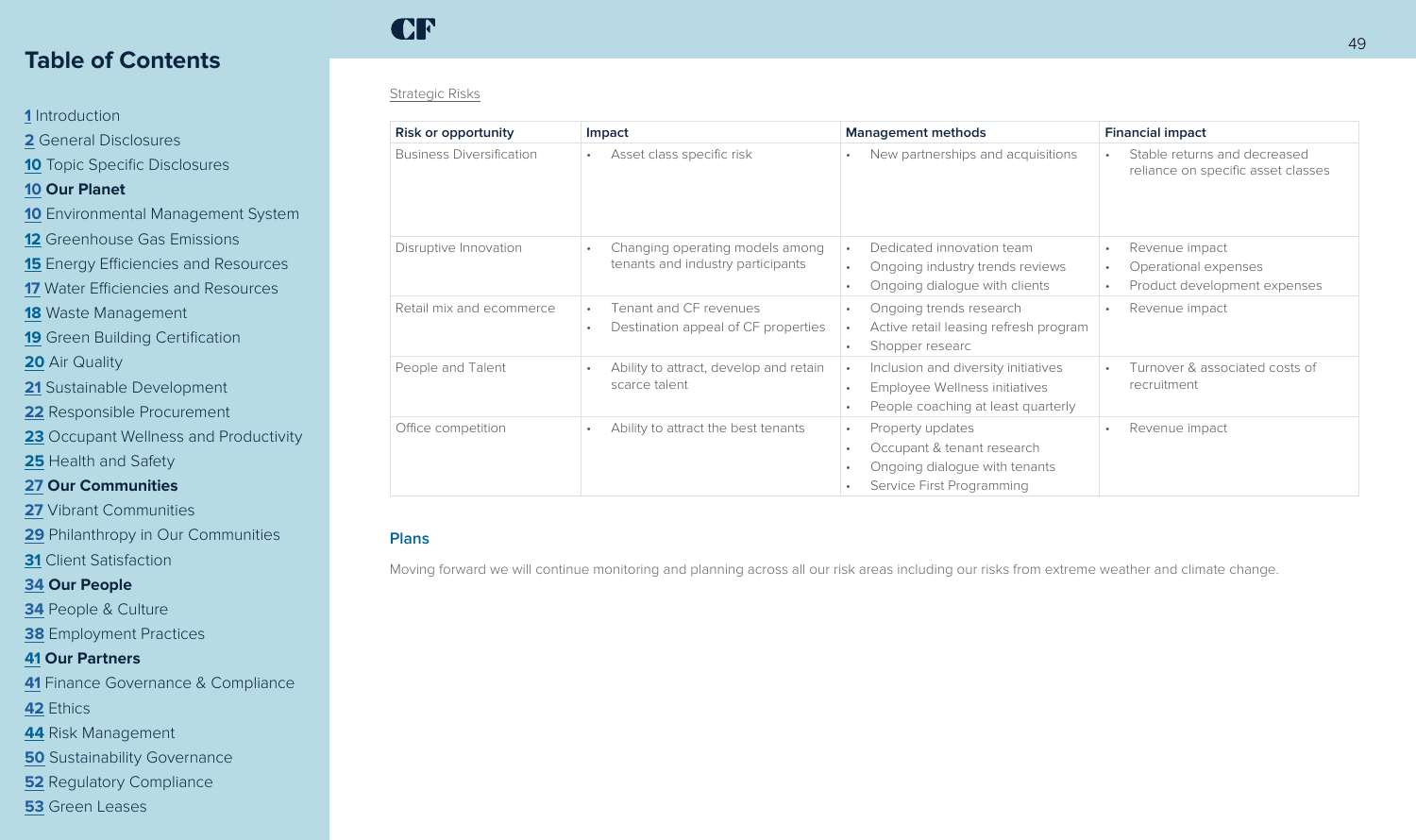#### <span id="page-50-0"></span>**[1](#page-1-0)** Introduction

**[2](#page-2-0)** General Disclosures

**[10](#page-10-0)** Topic Specific Disclosures

#### **[10](#page-10-0) Our Planet**

- **[10](#page-10-0)** Environmental Management System
- **[12](#page-12-0)** Greenhouse Gas Emissions
- **[15](#page-15-0)** Energy Efficiencies and Resources
- **[17](#page-17-0)** Water Efficiencies and Resources
- **[18](#page-18-0)** Waste Management
- **[19](#page-19-0)** Green Building Certification
- **[20](#page-20-0)** Air Quality
- **[21](#page-21-0)** Sustainable Development
- **[22](#page-22-0)** Responsible Procurement
- **[23](#page-23-0)** Occupant Wellness and Productivity
- **[25](#page-25-0)** Health and Safety
- **[27](#page-27-0) Our Communities**
- **[27](#page-27-0)** Vibrant Communities
- **[29](#page-29-0)** Philanthropy in Our Communities
- **[31](#page-31-0)** Client Satisfaction
- **[34](#page-34-0) Our People**
- **[34](#page-34-0)** People & Culture
- **[38](#page-38-0)** Employment Practices

#### **[41](#page-41-0) Our Partners**

- **[41](#page-41-0)** Finance Governance & Compliance
- **[42](#page-42-0)** Ethics
- **[44](#page-44-0)** Risk Management
- **50** Sustainability Governance
- **[52](#page-52-0)** Regulatory Compliance
- **[53](#page-53-0)** Green Leases

#### **Sustainability Governance**

#### **Topic Importance**

CF

Responsibility governance encompasses the processes and practices used to integrate environmental, social and governance (ESG) objectives and oversight into the organization. We recognize the interrelationship between ESG practices and their impact on the communities in which we operate. We channel CF's core values and the capabilities of our people to positively impact these communities and influence change while creating value for our clients, partners and shareholder.

#### **Management Approach**

Responsibility has been embedded into our corporate strategy and is governed and integrated into our organization through our:

- Policies
- Procedures (i.e. audit)
- Reporting
- Responsibility strategy governance

Select initiatives are highlighted below:

#### Responsibility Policy

CF's Responsibility Policy supports our commitment to our core values and the capabilities of our people to positively impact and influence our communities, while creating value for our stakeholders. It outlines our responsibility objectives:

- 1. To reinforce and a promote a culture where CF employees feel connected to our Responsibility strategic plan and empowered to positively impact the communities in which they live and work
- 2. To achieve the highest environmental, social and governance industry standards relevant to our portfolio
- 3. To have a positive impact on the communities in which we operate and engage our clients, customers and other stakeholders so they fully understand our commitment
- 4. To ensure we operate with good management practices and rigorous oversight to protect our employees, clients, shareholders and other stakeholders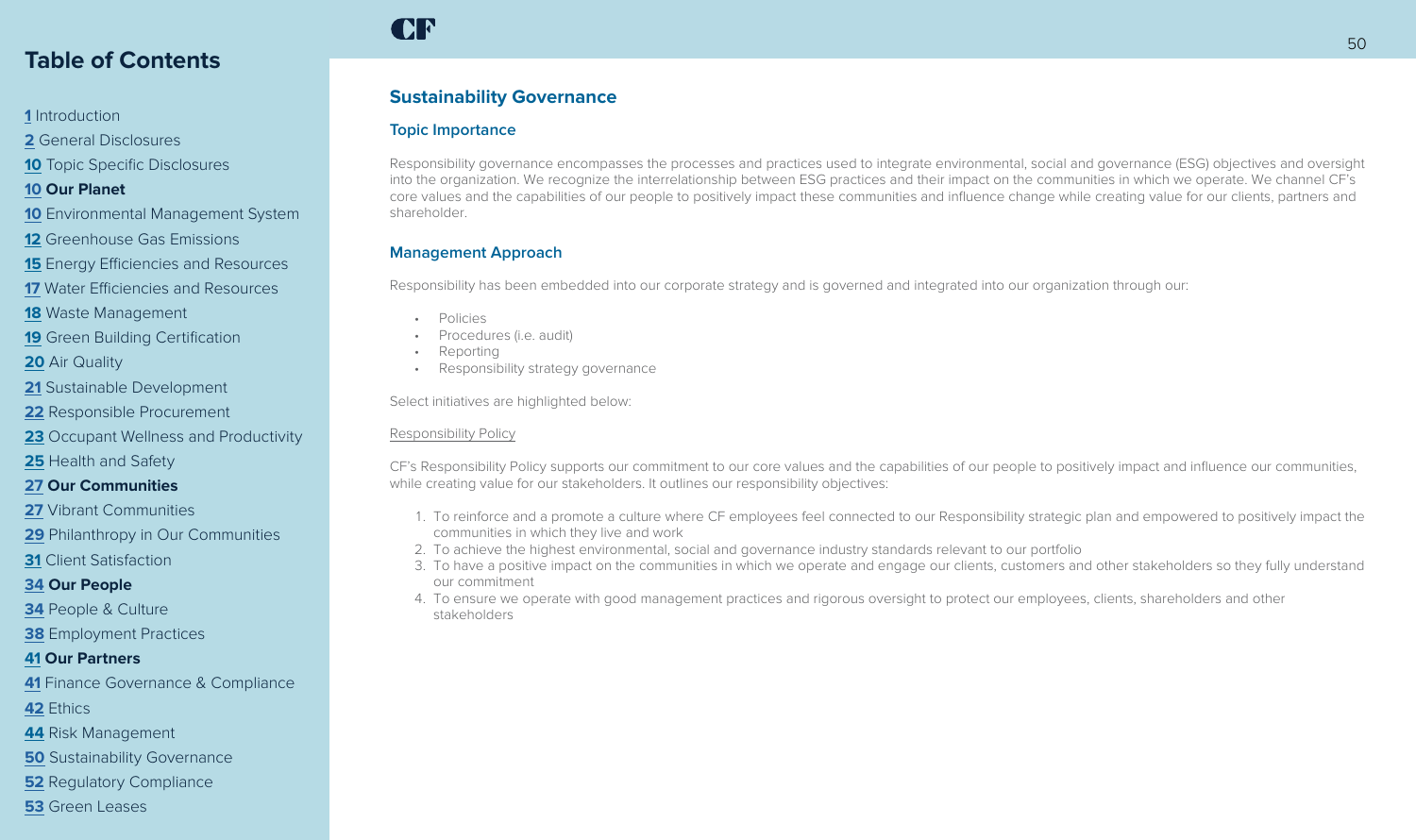#### **[1](#page-1-0)** Introduction

**[2](#page-2-0)** General Disclosures

**[10](#page-10-0)** Topic Specific Disclosures

#### **[10](#page-10-0) Our Planet**

- **[10](#page-10-0)** Environmental Management System
- **[12](#page-12-0)** Greenhouse Gas Emissions
- **[15](#page-15-0)** Energy Efficiencies and Resources
- **[17](#page-17-0)** Water Efficiencies and Resources
- **[18](#page-18-0)** Waste Management
- **[19](#page-19-0)** Green Building Certification
- **[20](#page-20-0)** Air Quality
- **[21](#page-21-0)** Sustainable Development
- **[22](#page-22-0)** Responsible Procurement
- **[23](#page-23-0)** Occupant Wellness and Productivity
- **[25](#page-25-0)** Health and Safety
- **[27](#page-27-0) Our Communities**
- **[27](#page-27-0)** Vibrant Communities
- **[29](#page-29-0)** Philanthropy in Our Communities
- **[31](#page-31-0)** Client Satisfaction

#### **[34](#page-34-0) Our People**

- **[34](#page-34-0)** People & Culture
- **[38](#page-38-0)** Employment Practices

#### **[41](#page-41-0) Our Partners**

- **[41](#page-41-0)** Finance Governance & Compliance
- **[42](#page-42-0)** Ethics
- **[44](#page-44-0)** Risk Management
- **[50](#page-50-0)** Sustainability Governance
- **[52](#page-52-0)** Regulatory Compliance
- **[53](#page-53-0)** Green Leases

#### Responsibility Strategy Governance

The Corporate Responsibility work is currently embedded in the corporate strategic plan and associated annual objectives. Thus it is well embedded not only in corporate strategy but also through individual employee objectives as appropriate to their roles.

Corporate responsibility governance and oversight is led by the Strategic Insights & Risk team centralizing strategic planning, corporate responsibility, and enterprise risk in one team. This allows for integrated planning and a continual focus on responsibility as related to a constantly evolving industry and related challenges.

The Process is thus governed by three management layers:

- Executive Sponsor: John Sullivan, CEO, with support from the rest of the executive team, will guide oversight, direction setting, issue resolution and advice that impact CF, its departments and strategies
- Responsibility Lead: The VP, Strategic Insights & Risk, will lead the planning and coordination of strategy definition and execution effort across Pillars and Departments, assess benchmarking, measure progress, and Executive and Board reporting
- Pillar Leads for each of the four pillars (Our People, Our Communities, Our Planet, Our Partners): is led by senior management with expertise around their respective focus area who define and execute pillar areas of focus, initiatives, business cases, work plans and targets; they oversee and guide across department Pillar Teams who provide input to define and drive delivery of the pillar's areas of focus, initiatives, business cases and targets

#### **Plans**

CF

•

While the responsibility planning process has been integrated with strategic planning, the Pillar Teams will continue their work efforts to define initiatives that will accelerate responsibility efforts. We will continue to evaluate progress on the plan regularly to adjust initiatives in a nimble way. We have laid out some longer term quantitative targets for the Our Planet pillar and qualitative targets for the other pillars; we are also working through evaluating quantitative targets across all pillars to be reflective of the current environment, the challenges of the communities we operate in, and where we want to be in the future.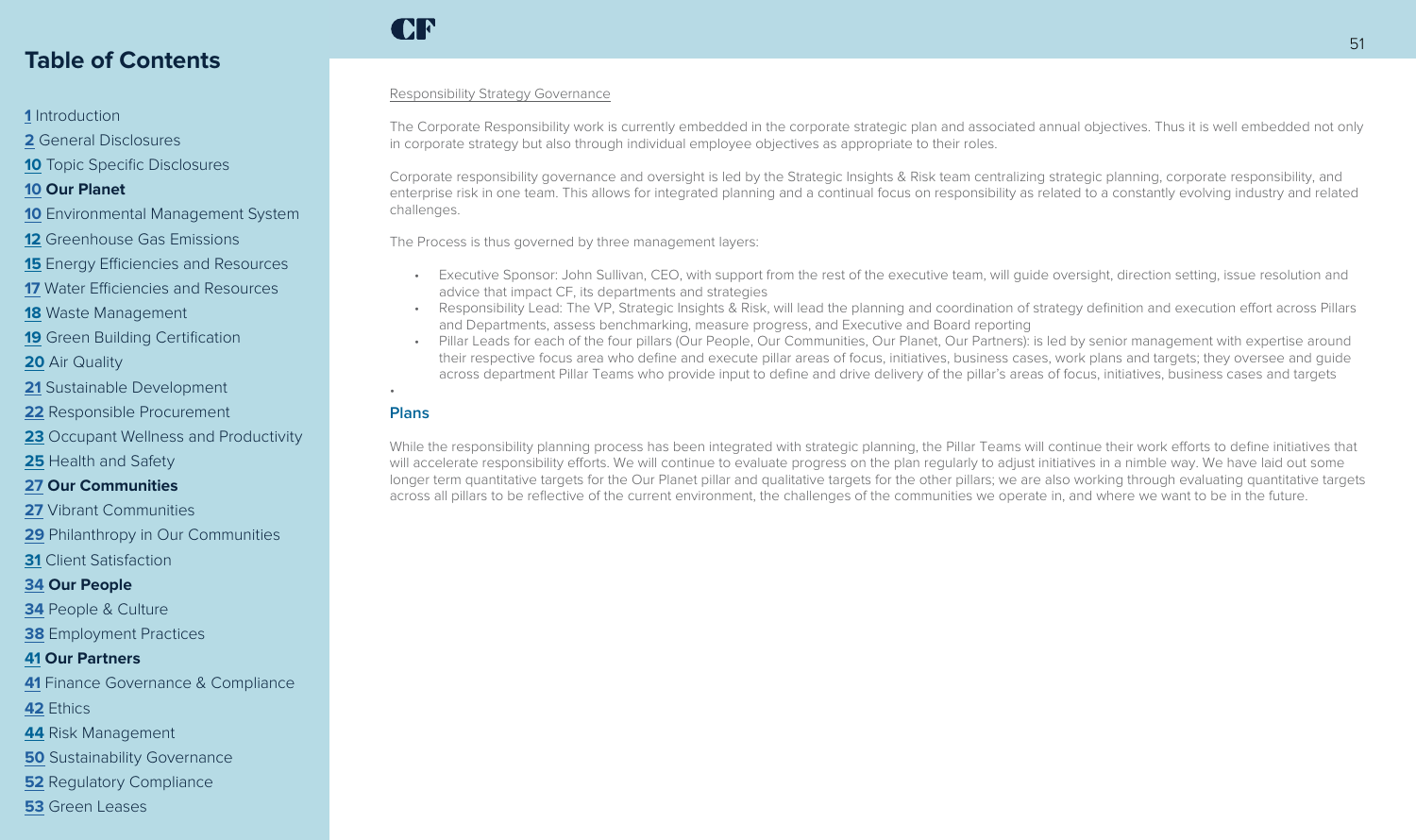- <span id="page-52-0"></span>Introduction
- General Disclosures
- Topic Specific Disclosures
- **Our Planet**
- Environmental Management System
- Greenhouse Gas Emissions
- Energy Efficiencies and Resources
- Water Efficiencies and Resources
- Waste Management
- Green Building Certification
- Air Quality
- Sustainable Development
- Responsible Procurement
- Occupant Wellness and Productivity
- Health and Safety
- **Our Communities**
- Vibrant Communities
- Philanthropy in Our Communities
- Client Satisfaction
- **Our People**
- People & Culture
- Employment Practices

#### **Our Partners**

- Finance Governance & Compliance
- Ethics
- Risk Management
- Sustainability Governance
- Regulatory Compliance
- Green Leases

## CF

### **Regulatory Compliance**

#### **Topic Importance**

Regulatory compliance includes adherence to laws, regulations, guidelines and specifications relevant to our business. Ensuring regulatory compliance has financial and reputational implications.

#### **Management Approach**

CF complies with all laws and regulations in all jurisdictions. Our internal policies, procedure guidelines or operational standards often exceed laws and regulation. There is a Board committee responsible for overseeing regulatory compliance, including environmental and health and safety laws. You can also find our Privacy and Data Security policy here.

We provide annual compliance training to employees relating to key policies. There are compliance courses on Accessibility for Ontarians with Disabilities Act (AODA), Workplace Hazardous Materials Information System (WHMIS) and the CF Harassment, Discrimination and Workplace Violence Policy. These courses are available online for all employees.

We use a third-party Environmental, Health and Safety online compliance portal coupled with an annual audit to help our business follow regulations. This system includes annual assessments of all properties and workplaces and ensures that any identified issues are tracked and addressed.

#### **Plans**

We will continue our strong regulatory compliance performance and work with stakeholders to anticipate and stay ahead of incoming regulations.